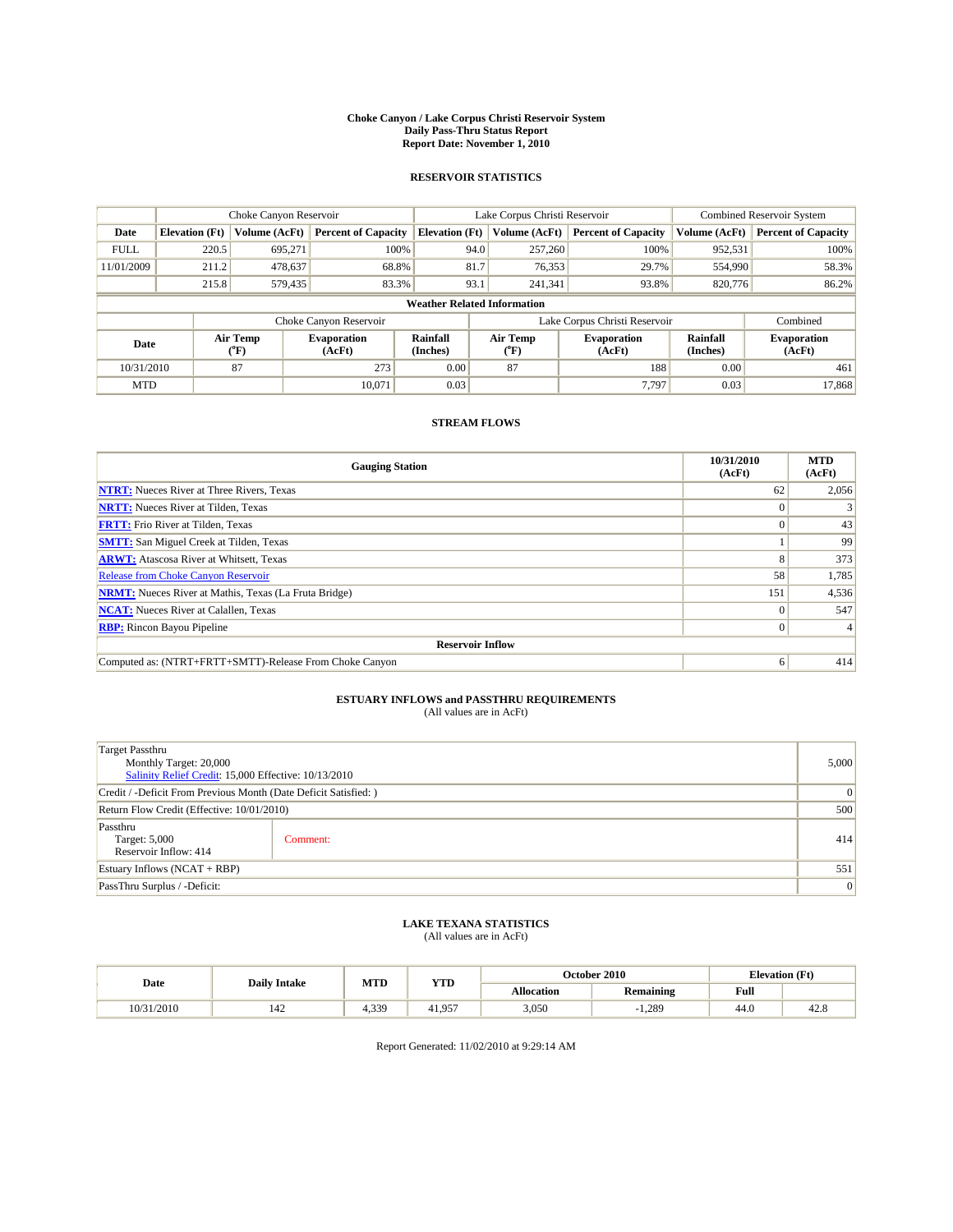#### **Choke Canyon / Lake Corpus Christi Reservoir System Daily Pass-Thru Status Report Report Date: November 2, 2010**

#### **RESERVOIR STATISTICS**

|             |                       | Choke Canyon Reservoir |                              |                                    | Lake Corpus Christi Reservoir | <b>Combined Reservoir System</b> |                      |                              |
|-------------|-----------------------|------------------------|------------------------------|------------------------------------|-------------------------------|----------------------------------|----------------------|------------------------------|
| Date        | <b>Elevation</b> (Ft) | Volume (AcFt)          | <b>Percent of Capacity</b>   | <b>Elevation (Ft)</b>              | Volume (AcFt)                 | <b>Percent of Capacity</b>       | Volume (AcFt)        | <b>Percent of Capacity</b>   |
| <b>FULL</b> | 220.5                 | 695,271                | 100%                         | 94.0                               | 257,260                       | 100%                             | 952,531              | 100%                         |
| 11/02/2009  | 211.2                 | 478,219                | 68.8%                        | 81.7                               | 76,255                        | 29.6%                            | 554,474              | 58.2%                        |
|             | 215.8                 | 578,967                | 83.3%                        | 93.2                               | 241,879                       | 94.0%                            | 820,846              | 86.2%                        |
|             |                       |                        |                              | <b>Weather Related Information</b> |                               |                                  |                      |                              |
|             |                       |                        | Choke Canyon Reservoir       |                                    |                               | Lake Corpus Christi Reservoir    |                      | Combined                     |
| Date        |                       | Air Temp<br>(°F)       | <b>Evaporation</b><br>(AcFt) | Rainfall<br>(Inches)               | Air Temp<br>(°F)              | <b>Evaporation</b><br>(AcFt)     | Rainfall<br>(Inches) | <b>Evaporation</b><br>(AcFt) |
| 11/01/2010  |                       | 89                     | 342                          | 0.16                               | 90                            | 261                              | 0.61                 | 603                          |
| <b>MTD</b>  |                       |                        | 342                          | 0.16                               |                               | 261                              | 0.61                 | 603                          |

### **STREAM FLOWS**

| <b>Gauging Station</b>                                       | 11/01/2010<br>(AcFt) | <b>MTD</b><br>(AcFt) |  |  |  |  |
|--------------------------------------------------------------|----------------------|----------------------|--|--|--|--|
| <b>NTRT:</b> Nueces River at Three Rivers, Texas             | 64                   | 64                   |  |  |  |  |
| <b>NRTT:</b> Nueces River at Tilden, Texas                   |                      | $\Omega$             |  |  |  |  |
| <b>FRTT:</b> Frio River at Tilden, Texas                     |                      | $\Omega$             |  |  |  |  |
| <b>SMTT:</b> San Miguel Creek at Tilden, Texas               |                      |                      |  |  |  |  |
| <b>ARWT:</b> Atascosa River at Whitsett, Texas               | 75                   | 8                    |  |  |  |  |
| Release from Choke Canyon Reservoir                          | 58                   | 58                   |  |  |  |  |
| <b>NRMT:</b> Nueces River at Mathis, Texas (La Fruta Bridge) | 151                  | 151                  |  |  |  |  |
| <b>NCAT:</b> Nueces River at Calallen, Texas                 | 0                    |                      |  |  |  |  |
| <b>RBP:</b> Rincon Bayou Pipeline                            |                      |                      |  |  |  |  |
| <b>Reservoir Inflow</b>                                      |                      |                      |  |  |  |  |
| Computed as: (NTRT+FRTT+SMTT)-Release From Choke Canyon      |                      |                      |  |  |  |  |

# **ESTUARY INFLOWS and PASSTHRU REQUIREMENTS**<br>(All values are in AcFt)

| <b>Target Passthru</b><br>Monthly Target: 9,000<br>Salinity Relief Credit: 0 Effective: |          | 9,000          |
|-----------------------------------------------------------------------------------------|----------|----------------|
| Credit / -Deficit From Previous Month (Date Deficit Satisfied: )                        |          | 551            |
| Return Flow Credit (Effective: 11/01/2010)                                              |          | 500            |
| Passthru<br>Target: 9,000<br>Reservoir Inflow: 7                                        | Comment: | 7 <sup>1</sup> |
| Estuary Inflows $(NCAT + RBP)$                                                          |          | $\Omega$       |
| PassThru Surplus / -Deficit:                                                            |          | 0              |

## **LAKE TEXANA STATISTICS** (All values are in AcFt)

| Date      | <b>Daily Intake</b> | <b>MTD</b> | YTD    |            | November 2010    | <b>Elevation</b> (Ft) |               |
|-----------|---------------------|------------|--------|------------|------------------|-----------------------|---------------|
|           |                     |            |        | Allocation | <b>Remaining</b> | <b>Full</b>           |               |
| 1/01/2010 | 142                 | 142        | 42.099 | 3,050      | 2,908            | 44.0                  | $\sim$<br>44. |

Report Generated: 11/02/2010 at 9:30:20 AM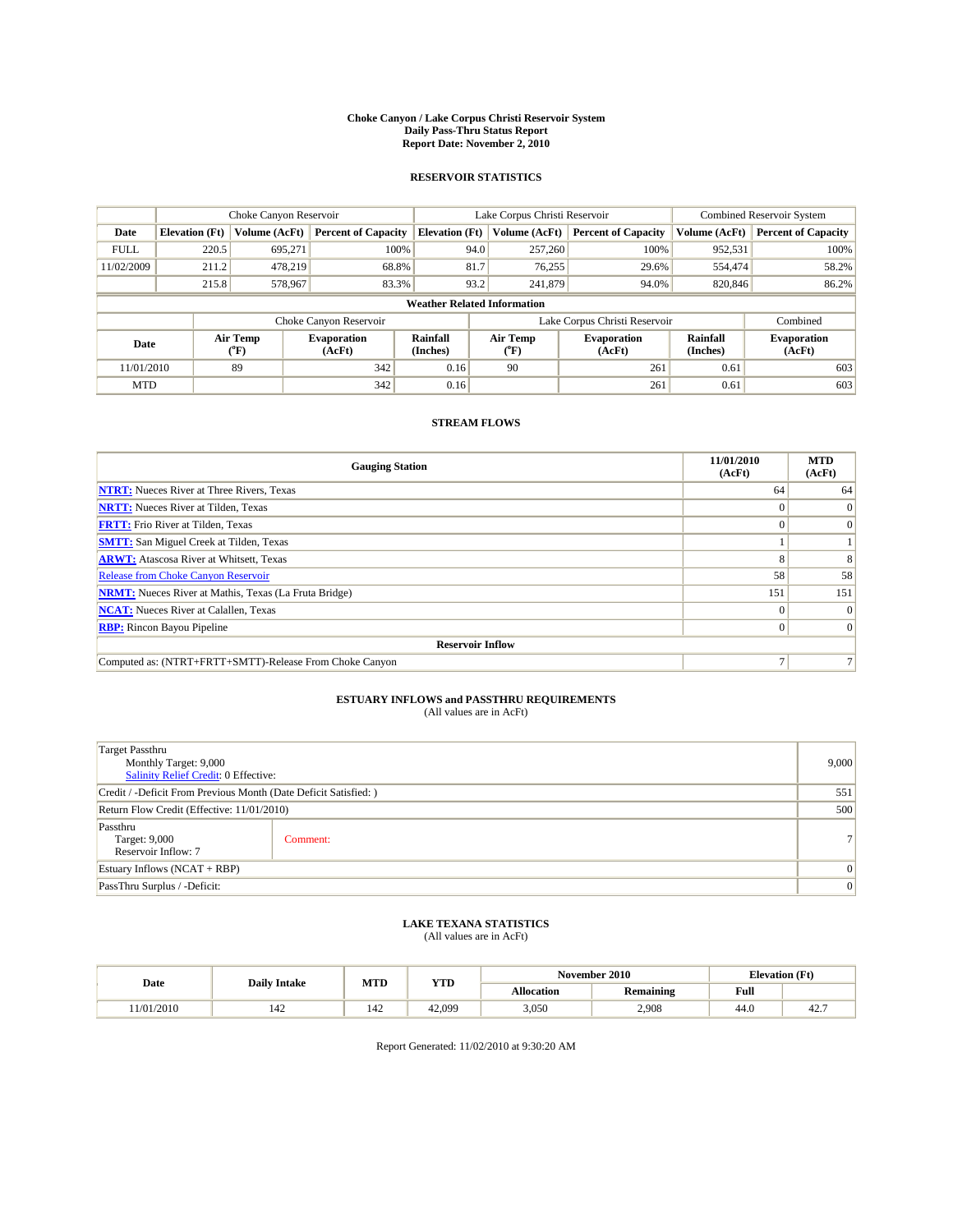#### **Choke Canyon / Lake Corpus Christi Reservoir System Daily Pass-Thru Status Report Report Date: November 3, 2010**

#### **RESERVOIR STATISTICS**

|             |                       | Choke Canyon Reservoir |                              |                                    | Lake Corpus Christi Reservoir | Combined Reservoir System     |                      |                              |
|-------------|-----------------------|------------------------|------------------------------|------------------------------------|-------------------------------|-------------------------------|----------------------|------------------------------|
| Date        | <b>Elevation</b> (Ft) | Volume (AcFt)          | <b>Percent of Capacity</b>   | <b>Elevation</b> (Ft)              | Volume (AcFt)                 | <b>Percent of Capacity</b>    | Volume (AcFt)        | <b>Percent of Capacity</b>   |
| <b>FULL</b> | 220.5                 | 695,271                | 100%                         | 94.0                               | 257,260                       | 100%                          | 952,531              | 100%                         |
| 11/03/2009  | 211.2                 | 477,801                | 68.7%                        | 81.7                               | 76,255                        | 29.6%                         | 554,056              | 58.2%                        |
|             | 215.8                 | 579,435                | 83.3%                        | 93.2                               | 242,238                       | 94.2%                         | 821,673              | 86.3%                        |
|             |                       |                        |                              | <b>Weather Related Information</b> |                               |                               |                      |                              |
|             |                       |                        | Choke Canyon Reservoir       |                                    |                               | Lake Corpus Christi Reservoir |                      | Combined                     |
| Date        |                       | Air Temp<br>(°F)       | <b>Evaporation</b><br>(AcFt) | <b>Rainfall</b><br>(Inches)        | Air Temp<br>(°F)              | <b>Evaporation</b><br>(AcFt)  | Rainfall<br>(Inches) | <b>Evaporation</b><br>(AcFt) |
| 11/02/2010  |                       | 75                     | 314                          | 0.00                               | 74                            | 251                           | 0.00                 | 565                          |
| <b>MTD</b>  |                       |                        | 656                          | 0.16                               |                               | 512                           | 0.61                 | 1,168                        |

### **STREAM FLOWS**

| <b>Gauging Station</b>                                       | 11/02/2010<br>(AcFt) | <b>MTD</b><br>(AcFt) |  |  |  |  |
|--------------------------------------------------------------|----------------------|----------------------|--|--|--|--|
| <b>NTRT:</b> Nueces River at Three Rivers, Texas             | 64                   | 127                  |  |  |  |  |
| <b>NRTT:</b> Nueces River at Tilden, Texas                   |                      |                      |  |  |  |  |
| <b>FRTT:</b> Frio River at Tilden, Texas                     |                      | $\Omega$             |  |  |  |  |
| <b>SMTT:</b> San Miguel Creek at Tilden, Texas               |                      |                      |  |  |  |  |
| <b>ARWT:</b> Atascosa River at Whitsett, Texas               | h                    | 14                   |  |  |  |  |
| <b>Release from Choke Canyon Reservoir</b>                   | 58                   | 115                  |  |  |  |  |
| <b>NRMT:</b> Nueces River at Mathis, Texas (La Fruta Bridge) | 149                  | 300                  |  |  |  |  |
| <b>NCAT:</b> Nueces River at Calallen, Texas                 |                      |                      |  |  |  |  |
| <b>RBP:</b> Rincon Bayou Pipeline                            | $\Omega$             |                      |  |  |  |  |
| <b>Reservoir Inflow</b>                                      |                      |                      |  |  |  |  |
| Computed as: (NTRT+FRTT+SMTT)-Release From Choke Canyon      |                      | 15                   |  |  |  |  |

# **ESTUARY INFLOWS and PASSTHRU REQUIREMENTS**<br>(All values are in AcFt)

| <b>Target Passthru</b><br>Monthly Target: 9,000<br>Salinity Relief Credit: 0 Effective: |          |     |  |
|-----------------------------------------------------------------------------------------|----------|-----|--|
| Credit / -Deficit From Previous Month (Date Deficit Satisfied: )                        |          | 551 |  |
| Return Flow Credit (Effective: 11/01/2010)                                              |          | 500 |  |
| Passthru<br>Target: 9,000<br>Reservoir Inflow: 15                                       | Comment: | 15  |  |
| Estuary Inflows $(NCAT + RBP)$                                                          |          |     |  |
| PassThru Surplus / -Deficit:                                                            |          |     |  |

## **LAKE TEXANA STATISTICS** (All values are in AcFt)

|           | <b>Daily Intake</b> |     | November 2010<br><b>MTD</b><br>YTD |            |                  | <b>Elevation</b> (Ft) |               |
|-----------|---------------------|-----|------------------------------------|------------|------------------|-----------------------|---------------|
| Date      |                     |     |                                    | Allocation | <b>Remaining</b> | <b>Full</b>           |               |
| 1/02/2010 | 141                 | 283 | 42.240                             | 3,050      | 2,767            | 44.0                  | $\sim$<br>44. |

Report Generated: 11/04/2010 at 9:04:02 AM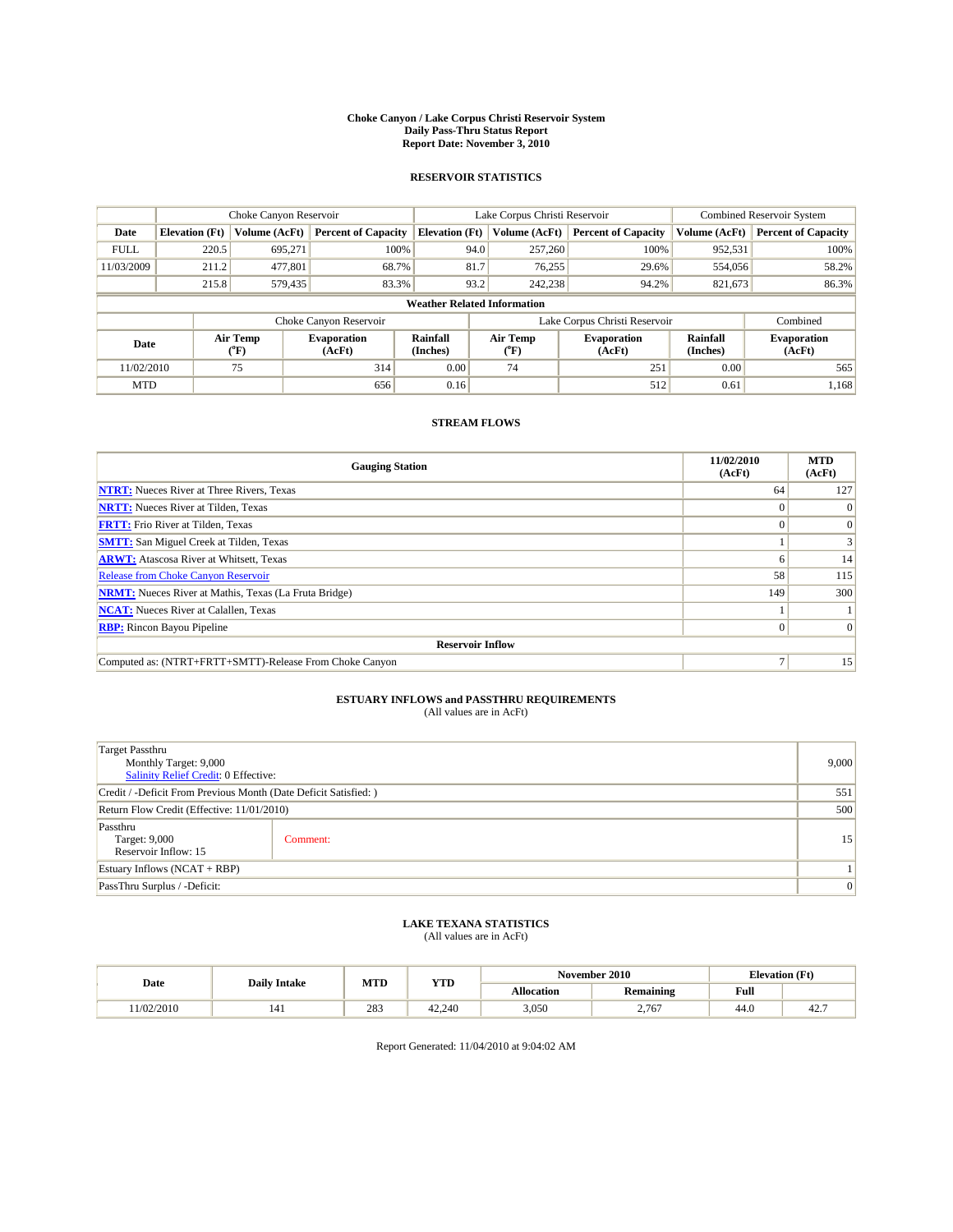#### **Choke Canyon / Lake Corpus Christi Reservoir System Daily Pass-Thru Status Report Report Date: November 4, 2010**

#### **RESERVOIR STATISTICS**

|             | Choke Canyon Reservoir |                  |                              |                                    | Lake Corpus Christi Reservoir |                       |                               |                             | Combined Reservoir System    |  |
|-------------|------------------------|------------------|------------------------------|------------------------------------|-------------------------------|-----------------------|-------------------------------|-----------------------------|------------------------------|--|
| Date        | <b>Elevation</b> (Ft)  | Volume (AcFt)    | <b>Percent of Capacity</b>   | <b>Elevation</b> (Ft)              |                               | Volume (AcFt)         | <b>Percent of Capacity</b>    | Volume (AcFt)               | <b>Percent of Capacity</b>   |  |
| <b>FULL</b> | 220.5                  | 695.271          | 100%                         |                                    | 94.0                          | 257,260               | 100%                          | 952,531                     | 100%                         |  |
| 11/04/2009  | 211.2                  | 478,010          | 68.8%                        |                                    | 81.7                          | 76,059                | 29.6%                         | 554,069                     | 58.2%                        |  |
|             | 215.7                  | 576.392          | 82.9%                        |                                    | 93.2                          | 242,417               | 94.2%                         | 818,809                     | 86.0%                        |  |
|             |                        |                  |                              | <b>Weather Related Information</b> |                               |                       |                               |                             |                              |  |
|             |                        |                  | Choke Canyon Reservoir       |                                    |                               |                       | Lake Corpus Christi Reservoir |                             | Combined                     |  |
| Date        |                        | Air Temp<br>(°F) | <b>Evaporation</b><br>(AcFt) | <b>Rainfall</b><br>(Inches)        |                               | Air Temp<br>$(^{o}F)$ | <b>Evaporation</b><br>(AcFt)  | <b>Rainfall</b><br>(Inches) | <b>Evaporation</b><br>(AcFt) |  |
| 11/03/2010  |                        | 69               | 313                          | 0.00                               |                               | 68                    | 303                           | 0.00                        | 616                          |  |
| <b>MTD</b>  |                        |                  | 969                          | 0.16                               |                               |                       | 815                           | 0.61                        | 1,784                        |  |

### **STREAM FLOWS**

| <b>Gauging Station</b>                                       | 11/03/2010<br>(AcFt) | <b>MTD</b><br>(AcFt) |
|--------------------------------------------------------------|----------------------|----------------------|
| <b>NTRT:</b> Nueces River at Three Rivers, Texas             | 64                   | 191                  |
| <b>NRTT:</b> Nueces River at Tilden, Texas                   | $\theta$             |                      |
| <b>FRTT:</b> Frio River at Tilden, Texas                     |                      |                      |
| <b>SMTT:</b> San Miguel Creek at Tilden, Texas               |                      |                      |
| <b>ARWT:</b> Atascosa River at Whitsett, Texas               |                      | 23                   |
| <b>Release from Choke Canyon Reservoir</b>                   | 58                   | 173                  |
| <b>NRMT:</b> Nueces River at Mathis, Texas (La Fruta Bridge) | 197                  | 496                  |
| <b>NCAT:</b> Nueces River at Calallen, Texas                 | 10 <sup>1</sup>      | 10 <sub>1</sub>      |
| <b>RBP:</b> Rincon Bayou Pipeline                            | $\overline{0}$       | $\Omega$             |
| <b>Reservoir Inflow</b>                                      |                      |                      |
| Computed as: (NTRT+FRTT+SMTT)-Release From Choke Canyon      |                      | 22                   |

# **ESTUARY INFLOWS and PASSTHRU REQUIREMENTS**<br>(All values are in AcFt)

| <b>Target Passthru</b><br>Monthly Target: 9,000<br>Salinity Relief Credit: 0 Effective: |          |    |  |  |
|-----------------------------------------------------------------------------------------|----------|----|--|--|
| Credit / -Deficit From Previous Month (Date Deficit Satisfied: )                        |          |    |  |  |
| Return Flow Credit (Effective: 11/01/2010)                                              |          |    |  |  |
| Passthru<br>Target: 9,000<br>Reservoir Inflow: 22                                       | Comment: | 22 |  |  |
| Estuary Inflows $(NCAT + RBP)$                                                          |          |    |  |  |
| PassThru Surplus / -Deficit:                                                            |          |    |  |  |

## **LAKE TEXANA STATISTICS** (All values are in AcFt)

|           | <b>Daily Intake</b> | <b>MTD</b> | YTD    |                   | November 2010    | <b>Elevation</b> (Ft) |     |
|-----------|---------------------|------------|--------|-------------------|------------------|-----------------------|-----|
| Date      |                     |            |        | <b>Allocation</b> | <b>Remaining</b> | Full                  |     |
| 1/03/2010 | 141                 | 424        | 42.381 | 3.050             | 2.626            | 44.0                  | 44. |

Report Generated: 11/04/2010 at 9:05:47 AM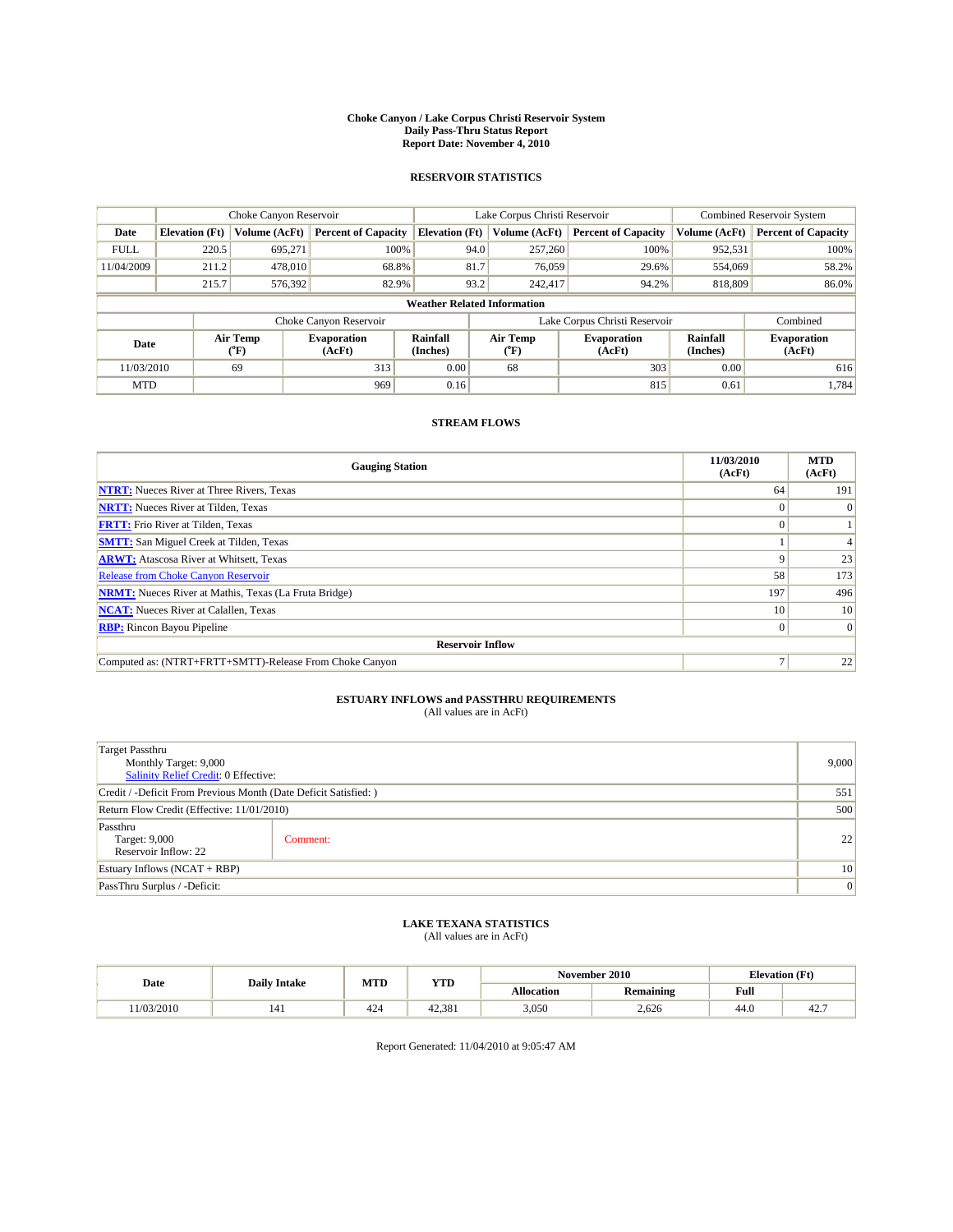#### **Choke Canyon / Lake Corpus Christi Reservoir System Daily Pass-Thru Status Report Report Date: November 5, 2010**

#### **RESERVOIR STATISTICS**

|             | Choke Canyon Reservoir |                  |                              |                                    | Lake Corpus Christi Reservoir | <b>Combined Reservoir System</b> |                             |                              |
|-------------|------------------------|------------------|------------------------------|------------------------------------|-------------------------------|----------------------------------|-----------------------------|------------------------------|
| Date        | <b>Elevation</b> (Ft)  | Volume (AcFt)    | <b>Percent of Capacity</b>   | <b>Elevation</b> (Ft)              | Volume (AcFt)                 | <b>Percent of Capacity</b>       | Volume (AcFt)               | <b>Percent of Capacity</b>   |
| <b>FULL</b> | 220.5                  | 695,271          | 100%                         | 94.0                               | 257,260                       | 100%                             | 952,531                     | 100%                         |
| 11/05/2009  | 211.2                  | 477,801          | 68.7%                        | 81.6                               | 75,767                        | 29.5%                            | 553,568                     | 58.1%                        |
|             | 215.6                  | 575,455          | 82.8%                        | 93.4                               | 245,654                       | 95.5%                            | 821.109                     | 86.2%                        |
|             |                        |                  |                              | <b>Weather Related Information</b> |                               |                                  |                             |                              |
|             |                        |                  | Choke Canyon Reservoir       |                                    |                               | Lake Corpus Christi Reservoir    |                             | Combined                     |
| Date        |                        | Air Temp<br>(°F) | <b>Evaporation</b><br>(AcFt) | <b>Rainfall</b><br>(Inches)        | Air Temp<br>$(^{o}F)$         | <b>Evaporation</b><br>(AcFt)     | <b>Rainfall</b><br>(Inches) | <b>Evaporation</b><br>(AcFt) |
| 11/04/2010  |                        | 71               | 408                          | 0.00                               | 70                            | 420                              | 0.00                        | 828                          |
| <b>MTD</b>  |                        |                  | 1,377                        | 0.16                               |                               | 1,235                            | 0.61                        | 2,612                        |

### **STREAM FLOWS**

| <b>Gauging Station</b>                                       | 11/04/2010<br>(AcFt) | <b>MTD</b><br>(AcFt) |
|--------------------------------------------------------------|----------------------|----------------------|
| <b>NTRT:</b> Nueces River at Three Rivers, Texas             | 66                   | 256                  |
| <b>NRTT:</b> Nueces River at Tilden, Texas                   | $\theta$             |                      |
| <b>FRTT:</b> Frio River at Tilden, Texas                     |                      |                      |
| <b>SMTT:</b> San Miguel Creek at Tilden, Texas               |                      |                      |
| <b>ARWT:</b> Atascosa River at Whitsett, Texas               |                      | 30                   |
| <b>Release from Choke Canyon Reservoir</b>                   | 58                   | 230                  |
| <b>NRMT:</b> Nueces River at Mathis, Texas (La Fruta Bridge) | 165                  | 661                  |
| <b>NCAT:</b> Nueces River at Calallen, Texas                 | 30                   | 40                   |
| <b>RBP:</b> Rincon Bayou Pipeline                            | $\overline{0}$       | $\Omega$             |
| <b>Reservoir Inflow</b>                                      |                      |                      |
| Computed as: (NTRT+FRTT+SMTT)-Release From Choke Canyon      | 9                    | 31                   |

# **ESTUARY INFLOWS and PASSTHRU REQUIREMENTS**<br>(All values are in AcFt)

| <b>Target Passthru</b><br>Monthly Target: 9,000<br>Salinity Relief Credit: 0 Effective: |          |    |  |  |
|-----------------------------------------------------------------------------------------|----------|----|--|--|
| Credit / -Deficit From Previous Month (Date Deficit Satisfied: )                        |          |    |  |  |
| Return Flow Credit (Effective: 11/01/2010)                                              |          |    |  |  |
| Passthru<br>Target: 9,000<br>Reservoir Inflow: 31                                       | Comment: | 31 |  |  |
| Estuary Inflows $(NCAT + RBP)$                                                          |          |    |  |  |
| PassThru Surplus / -Deficit:                                                            |          |    |  |  |

## **LAKE TEXANA STATISTICS** (All values are in AcFt)

|           | <b>Daily Intake</b> |     | November 2010<br><b>MTD</b><br>YTD |            |                  | <b>Elevation</b> (Ft) |               |
|-----------|---------------------|-----|------------------------------------|------------|------------------|-----------------------|---------------|
| Date      |                     |     |                                    | Allocation | <b>Remaining</b> | <b>Full</b>           |               |
| 1/04/2010 | 141                 | 565 | 500<br>47<br>+2.922                | 3,050      | 2,485            | 44.0                  | $\sim$<br>44. |

Report Generated: 11/05/2010 at 8:34:46 AM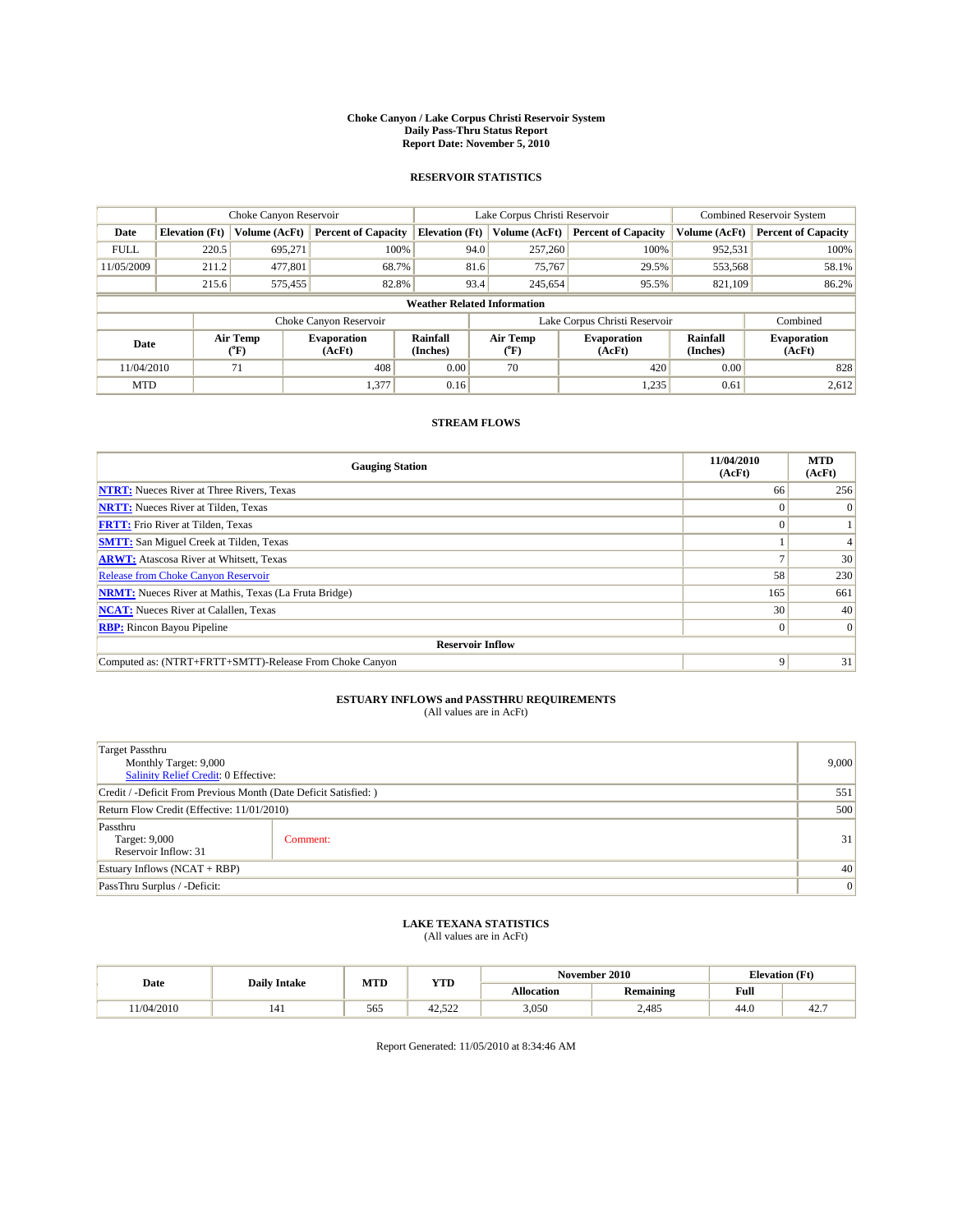#### **Choke Canyon / Lake Corpus Christi Reservoir System Daily Pass-Thru Status Report Report Date: November 6, 2010**

#### **RESERVOIR STATISTICS**

|             | Choke Canyon Reservoir                        |                                           |                              |                                    | Lake Corpus Christi Reservoir | Combined Reservoir System     |                      |                              |
|-------------|-----------------------------------------------|-------------------------------------------|------------------------------|------------------------------------|-------------------------------|-------------------------------|----------------------|------------------------------|
| Date        | <b>Volume (AcFt)</b><br><b>Elevation</b> (Ft) |                                           | <b>Percent of Capacity</b>   | <b>Elevation</b> (Ft)              | Volume (AcFt)                 | <b>Percent of Capacity</b>    | Volume (AcFt)        | <b>Percent of Capacity</b>   |
| <b>FULL</b> | 220.5                                         | 695,271                                   | 100%                         | 94.0                               | 257,260                       | 100%                          | 952,531              | 100%                         |
| 11/06/2009  | 211.2                                         | 477,801                                   | 68.7%                        | 81.6                               | 75,864                        | 29.5%                         | 553,665              | 58.1%                        |
| 11/06/2010  | 215.7                                         | 575,689                                   | 82.8%                        | 93.3                               | 244,754                       | 95.1%                         | 820,443              | 86.1%                        |
|             |                                               |                                           |                              | <b>Weather Related Information</b> |                               |                               |                      |                              |
|             |                                               |                                           | Choke Canyon Reservoir       |                                    |                               | Lake Corpus Christi Reservoir |                      | Combined                     |
| Date        |                                               | Air Temp<br>$({}^{\mathrm{o}}\mathrm{F})$ | <b>Evaporation</b><br>(AcFt) | <b>Rainfall</b><br>(Inches)        | Air Temp<br>(°F)              | <b>Evaporation</b><br>(AcFt)  | Rainfall<br>(Inches) | <b>Evaporation</b><br>(AcFt) |
| 11/05/2010  |                                               | 70                                        | 272                          | 0.00                               | 69                            | 210                           | 0.00                 | 482                          |
| <b>MTD</b>  |                                               |                                           | 1.649                        | 0.16                               |                               | 1,445                         | 0.61                 | 3.094                        |

### **STREAM FLOWS**

| <b>Gauging Station</b>                                       | 11/05/2010<br>(AcFt) | <b>MTD</b><br>(AcFt) |
|--------------------------------------------------------------|----------------------|----------------------|
| <b>NTRT:</b> Nueces River at Three Rivers, Texas             | 66                   | 322                  |
| <b>NRTT:</b> Nueces River at Tilden, Texas                   |                      | $\theta$             |
| <b>FRTT:</b> Frio River at Tilden, Texas                     |                      |                      |
| <b>SMTT:</b> San Miguel Creek at Tilden, Texas               |                      |                      |
| <b>ARWT:</b> Atascosa River at Whitsett, Texas               | n                    | 36                   |
| Release from Choke Canyon Reservoir                          | 58                   | 288                  |
| <b>NRMT:</b> Nueces River at Mathis, Texas (La Fruta Bridge) | 105                  | 766                  |
| <b>NCAT:</b> Nueces River at Calallen, Texas                 | 40                   | 80                   |
| <b>RBP:</b> Rincon Bayou Pipeline                            | $\Omega$             | $\Omega$             |
| <b>Reservoir Inflow</b>                                      |                      |                      |
| Computed as: (NTRT+FRTT+SMTT)-Release From Choke Canyon      | 9                    | 40                   |

# **ESTUARY INFLOWS and PASSTHRU REQUIREMENTS**<br>(All values are in AcFt)

| Target Passthru<br>Monthly Target: 9,000<br>Salinity Relief Credit: 0 Effective: |                                                                                      | 9,000 |
|----------------------------------------------------------------------------------|--------------------------------------------------------------------------------------|-------|
| Credit / -Deficit From Previous Month (Date Deficit Satisfied: )                 | 551                                                                                  |       |
| Return Flow Credit (Effective: 11/01/2010)                                       | 500                                                                                  |       |
| Passthru<br>Target: 9,000<br>Reservoir Inflow: 40                                | Comment: comment: 3000 AF of the May passthru requirement was banked for future use. | 40    |
| Estuary Inflows (NCAT + RBP)                                                     | 80                                                                                   |       |
| PassThru Surplus / -Deficit:                                                     | $\vert 0 \vert$                                                                      |       |

## **LAKE TEXANA STATISTICS** (All values are in AcFt)

|           |                     | MTD<br>YTD |        |                   | November 2010 |      | <b>Elevation</b> (Ft) |
|-----------|---------------------|------------|--------|-------------------|---------------|------|-----------------------|
| Date      | <b>Daily Intake</b> |            |        | <b>Allocation</b> | Remaining     | Full | 11/06/2010            |
| 1/05/2010 | 141                 | 706        | 42.663 | 3,050             | ົາ 4<br>2,344 | 44.0 | 42.0                  |

Report Generated: 11/06/2010 at 8:01:12 AM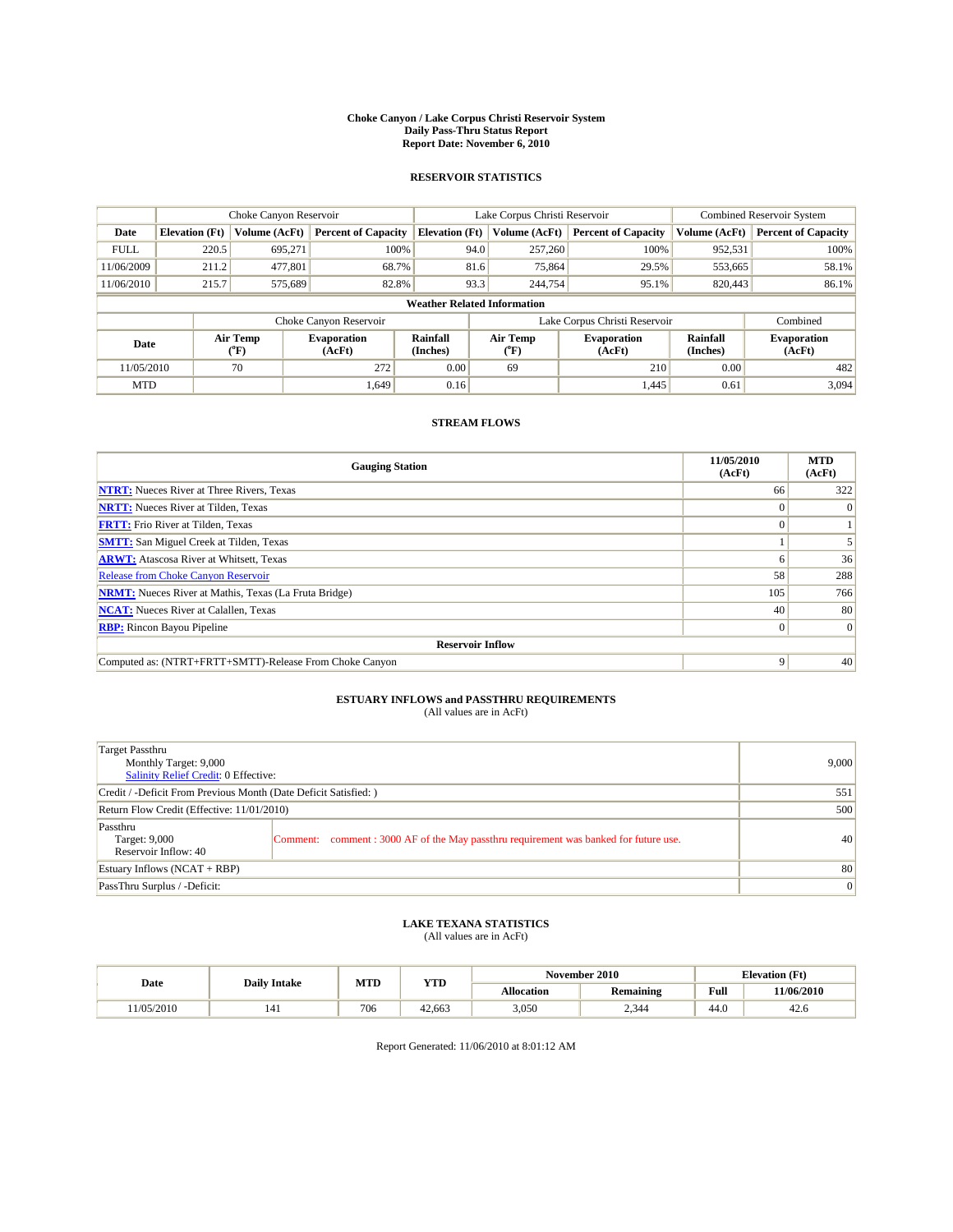#### **Choke Canyon / Lake Corpus Christi Reservoir System Daily Pass-Thru Status Report Report Date: November 7, 2010**

#### **RESERVOIR STATISTICS**

|             | Choke Canyon Reservoir |                  |                              |                                    | Lake Corpus Christi Reservoir | Combined Reservoir System    |                      |                              |
|-------------|------------------------|------------------|------------------------------|------------------------------------|-------------------------------|------------------------------|----------------------|------------------------------|
| Date        | <b>Elevation</b> (Ft)  | Volume (AcFt)    | <b>Percent of Capacity</b>   | <b>Elevation</b> (Ft)              | Volume (AcFt)                 | <b>Percent of Capacity</b>   | Volume (AcFt)        | <b>Percent of Capacity</b>   |
| <b>FULL</b> | 220.5                  | 695,271          | 100%                         | 94.0                               | 257,260                       | 100%                         | 952,531              | 100%                         |
| 11/07/2009  | 211.2                  | 477,594          | 68.7%                        | 81.6                               | 75,670                        | 29.4%                        | 553,264              | 58.1%                        |
| 11/07/2010  | 215.6                  | 574,752          | 82.7%                        | 93.3                               | 244,394                       | 95.0%                        | 819,146              | 86.0%                        |
|             |                        |                  |                              | <b>Weather Related Information</b> |                               |                              |                      |                              |
|             |                        |                  | Choke Canyon Reservoir       |                                    | Lake Corpus Christi Reservoir |                              |                      | Combined                     |
| Date        |                        | Air Temp<br>(°F) | <b>Evaporation</b><br>(AcFt) | <b>Rainfall</b><br>(Inches)        | Air Temp<br>(°F)              | <b>Evaporation</b><br>(AcFt) | Rainfall<br>(Inches) | <b>Evaporation</b><br>(AcFt) |
| 11/06/2010  |                        | 72               | 231                          | 0.00                               | 71                            | 210                          | 0.00                 | 441                          |
| <b>MTD</b>  |                        |                  | 1,880                        | 0.16                               |                               | 1,655                        | 0.61                 | 3,535                        |

### **STREAM FLOWS**

| <b>Gauging Station</b>                                       | 11/06/2010<br>(AcFt) | <b>MTD</b><br>(AcFt) |  |  |  |  |
|--------------------------------------------------------------|----------------------|----------------------|--|--|--|--|
| <b>NTRT:</b> Nueces River at Three Rivers, Texas             | 62                   | 383                  |  |  |  |  |
| <b>NRTT:</b> Nueces River at Tilden, Texas                   |                      |                      |  |  |  |  |
| <b>FRTT:</b> Frio River at Tilden, Texas                     |                      |                      |  |  |  |  |
| <b>SMTT:</b> San Miguel Creek at Tilden, Texas               |                      | 6                    |  |  |  |  |
| <b>ARWT:</b> Atascosa River at Whitsett, Texas               |                      | 41                   |  |  |  |  |
| <b>Release from Choke Canyon Reservoir</b>                   | 58                   | 345                  |  |  |  |  |
| <b>NRMT:</b> Nueces River at Mathis, Texas (La Fruta Bridge) | 133                  | 899                  |  |  |  |  |
| <b>NCAT:</b> Nueces River at Calallen, Texas                 |                      | 81                   |  |  |  |  |
| <b>RBP:</b> Rincon Bayou Pipeline                            | $\Omega$             | $\Omega$             |  |  |  |  |
| <b>Reservoir Inflow</b>                                      |                      |                      |  |  |  |  |
| Computed as: (NTRT+FRTT+SMTT)-Release From Choke Canyon      |                      | 45                   |  |  |  |  |

# **ESTUARY INFLOWS and PASSTHRU REQUIREMENTS**<br>(All values are in AcFt)

| Target Passthru<br>Monthly Target: 9,000<br>Salinity Relief Credit: 0 Effective: |                                                                                      | 9,000           |
|----------------------------------------------------------------------------------|--------------------------------------------------------------------------------------|-----------------|
| Credit / -Deficit From Previous Month (Date Deficit Satisfied: )                 | 551                                                                                  |                 |
| Return Flow Credit (Effective: 11/01/2010)                                       | 500                                                                                  |                 |
| Passthru<br>Target: 9,000<br>Reservoir Inflow: 45                                | Comment: comment: 3000 AF of the May passthru requirement was banked for future use. | 45              |
| Estuary Inflows (NCAT + RBP)                                                     | 81                                                                                   |                 |
| PassThru Surplus / -Deficit:                                                     |                                                                                      | $\vert 0 \vert$ |

## **LAKE TEXANA STATISTICS** (All values are in AcFt)

|           |                     | MTD<br>YTD |        |            | November 2010    |      | <b>Elevation</b> (Ft) |
|-----------|---------------------|------------|--------|------------|------------------|------|-----------------------|
| Date      | <b>Daily Intake</b> |            |        | Allocation | <b>Remaining</b> | Full | 11/07/2010            |
| 1/06/2010 | 141                 | 847        | 42.804 | 3,050      | 2.203            | 44.0 | 44.C                  |

Report Generated: 11/07/2010 at 8:03:22 AM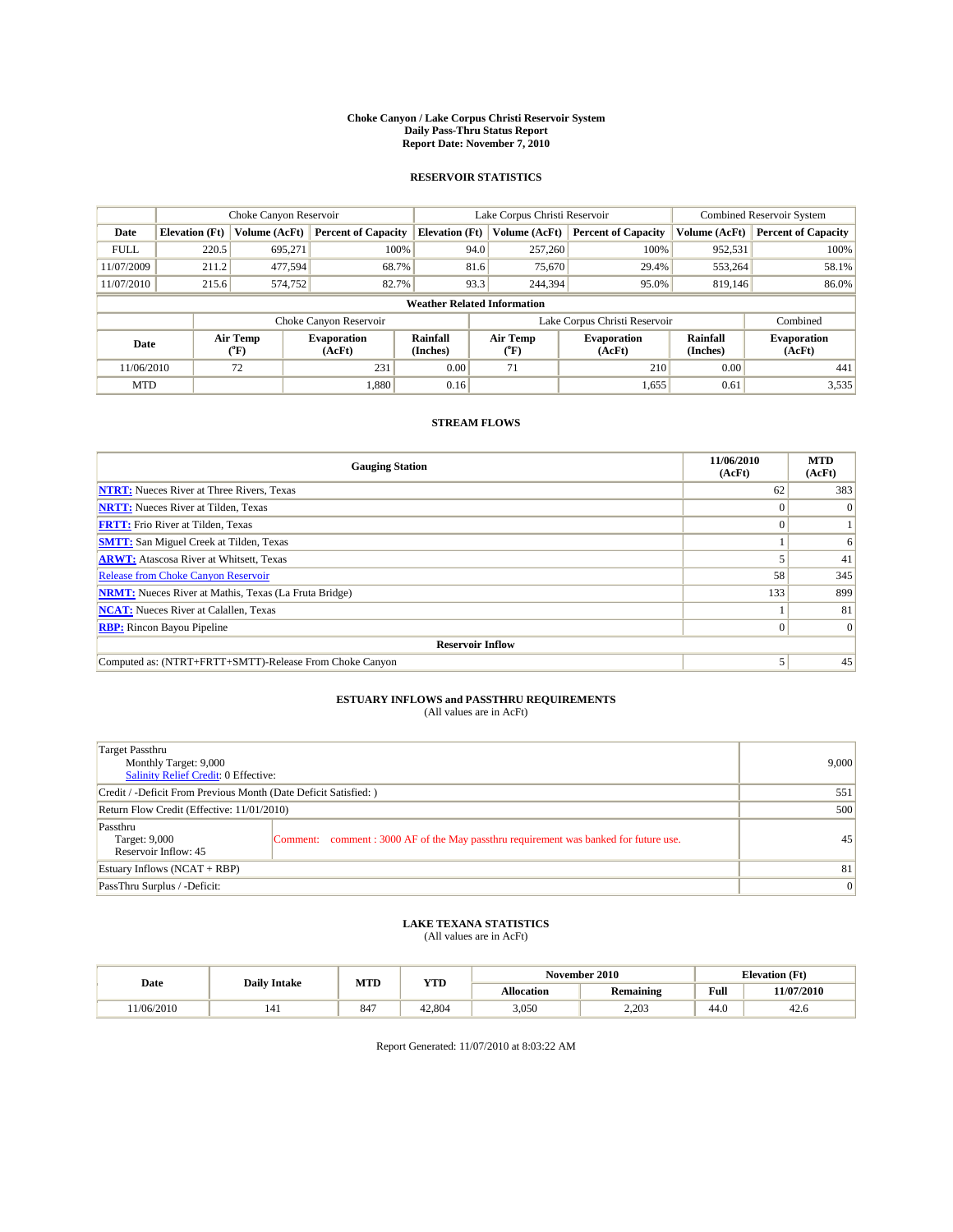#### **Choke Canyon / Lake Corpus Christi Reservoir System Daily Pass-Thru Status Report Report Date: November 8, 2010**

#### **RESERVOIR STATISTICS**

|             | Choke Canyon Reservoir |                  |                              |                                    | Lake Corpus Christi Reservoir | Combined Reservoir System    |                      |                              |
|-------------|------------------------|------------------|------------------------------|------------------------------------|-------------------------------|------------------------------|----------------------|------------------------------|
| Date        | <b>Elevation</b> (Ft)  | Volume (AcFt)    | <b>Percent of Capacity</b>   | <b>Elevation</b> (Ft)              | Volume (AcFt)                 | <b>Percent of Capacity</b>   | Volume (AcFt)        | <b>Percent of Capacity</b>   |
| <b>FULL</b> | 220.5                  | 695,271          | 100%                         | 94.0                               | 257,260                       | 100%                         | 952,531              | 100%                         |
| 11/08/2009  | 211.2                  | 476,975          | 68.6%                        | 81.6                               | 75,573                        | 29.4%                        | 552,548              | 58.0%                        |
| 11/08/2010  | 215.6                  | 573,815          | 82.5%                        | 93.3                               | 243,854                       | 94.8%                        | 817,669              | 85.8%                        |
|             |                        |                  |                              | <b>Weather Related Information</b> |                               |                              |                      |                              |
|             |                        |                  | Choke Canyon Reservoir       |                                    | Lake Corpus Christi Reservoir |                              |                      | Combined                     |
| Date        |                        | Air Temp<br>(°F) | <b>Evaporation</b><br>(AcFt) | <b>Rainfall</b><br>(Inches)        | Air Temp<br>(°F)              | <b>Evaporation</b><br>(AcFt) | Rainfall<br>(Inches) | <b>Evaporation</b><br>(AcFt) |
| 11/07/2010  |                        | 75               | 204                          | 0.00                               | 75                            | 136                          | 0.00                 | 340                          |
| <b>MTD</b>  |                        |                  | 2.084                        | 0.16                               |                               | 1.791                        | 0.61                 | 3,875                        |

### **STREAM FLOWS**

| <b>Gauging Station</b>                                       | 11/07/2010<br>(AcFt) | <b>MTD</b><br>(AcFt) |  |  |  |  |
|--------------------------------------------------------------|----------------------|----------------------|--|--|--|--|
| <b>NTRT:</b> Nueces River at Three Rivers, Texas             | 62                   | 445                  |  |  |  |  |
| <b>NRTT:</b> Nueces River at Tilden, Texas                   |                      |                      |  |  |  |  |
| <b>FRTT:</b> Frio River at Tilden, Texas                     |                      |                      |  |  |  |  |
| <b>SMTT:</b> San Miguel Creek at Tilden, Texas               |                      | 6                    |  |  |  |  |
| <b>ARWT:</b> Atascosa River at Whitsett, Texas               | n                    | 47                   |  |  |  |  |
| Release from Choke Canyon Reservoir                          | 58                   | 403                  |  |  |  |  |
| <b>NRMT:</b> Nueces River at Mathis, Texas (La Fruta Bridge) | 161                  | 1,060                |  |  |  |  |
| <b>NCAT:</b> Nueces River at Calallen, Texas                 | 0                    | 81                   |  |  |  |  |
| <b>RBP:</b> Rincon Bayou Pipeline                            | $\Omega$             | $\Omega$             |  |  |  |  |
| <b>Reservoir Inflow</b>                                      |                      |                      |  |  |  |  |
| Computed as: (NTRT+FRTT+SMTT)-Release From Choke Canyon      |                      | 50                   |  |  |  |  |

# **ESTUARY INFLOWS and PASSTHRU REQUIREMENTS**<br>(All values are in AcFt)

| Target Passthru<br>Monthly Target: 9,000<br>Salinity Relief Credit: 0 Effective: |                                                                                | 9,000 |
|----------------------------------------------------------------------------------|--------------------------------------------------------------------------------|-------|
| Credit / -Deficit From Previous Month (Date Deficit Satisfied: )                 | 551                                                                            |       |
| Return Flow Credit (Effective: 11/01/2010)                                       |                                                                                | 500   |
| Passthru<br>Target: 9,000<br>Reservoir Inflow: 50                                | 3000 AF of the May passthru requirement was banked for future use.<br>Comment: | 50    |
| Estuary Inflows (NCAT + RBP)                                                     | 81                                                                             |       |
| PassThru Surplus / -Deficit:                                                     | $\vert 0 \vert$                                                                |       |

## **LAKE TEXANA STATISTICS** (All values are in AcFt)

|           |                     | MTD<br>YTD |        |                   | November 2010 | <b>Elevation</b> (Ft) |            |
|-----------|---------------------|------------|--------|-------------------|---------------|-----------------------|------------|
| Date      | <b>Daily Intake</b> |            |        | <b>Allocation</b> | Remaining     | Full                  | 11/08/2010 |
| 1/07/2010 | 141                 | 987        | 42,944 | 3,050             | 2.063         | 44.0                  | 42.0       |

Report Generated: 11/08/2010 at 9:14:31 AM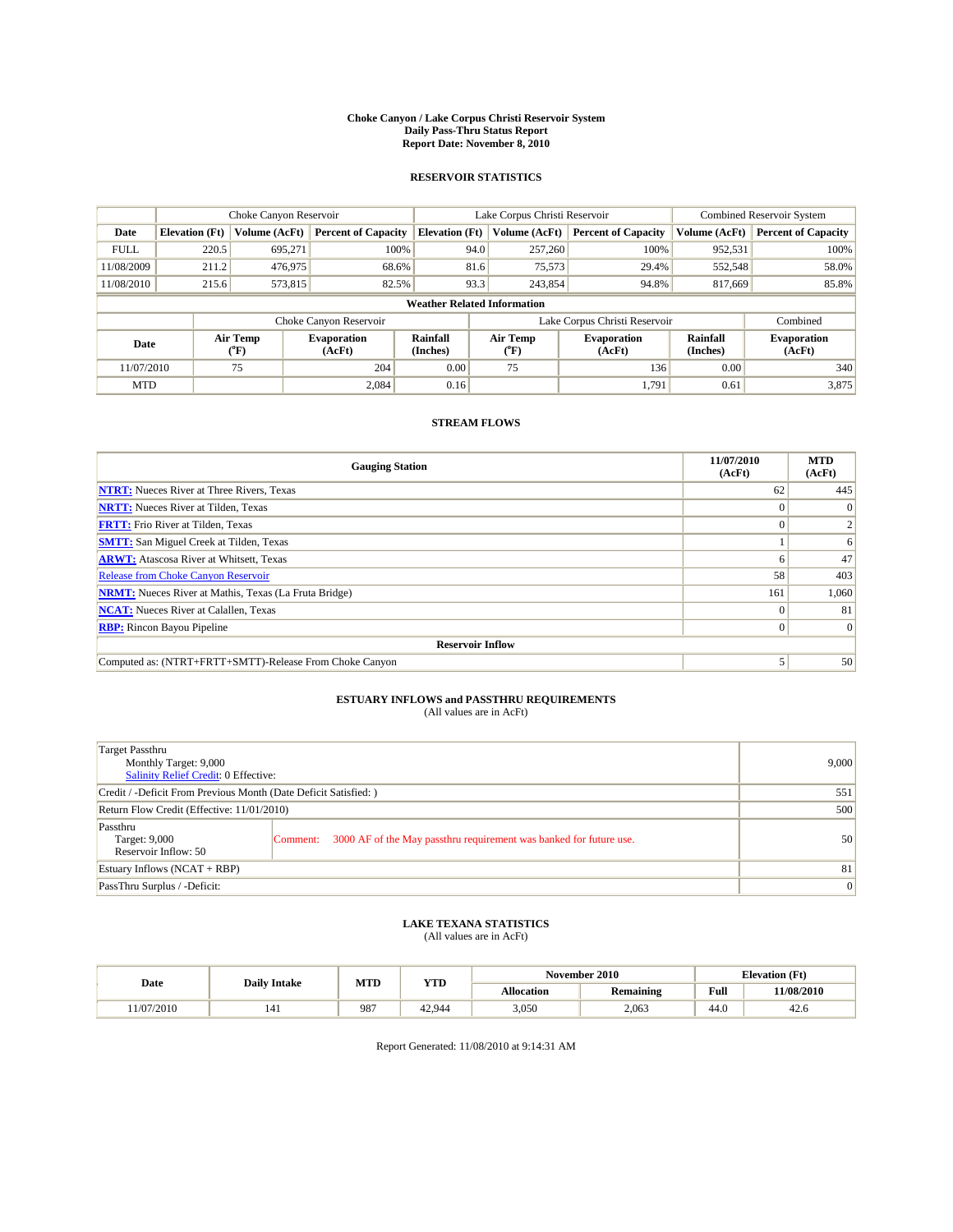#### **Choke Canyon / Lake Corpus Christi Reservoir System Daily Pass-Thru Status Report Report Date: November 9, 2010**

#### **RESERVOIR STATISTICS**

|             | Choke Canyon Reservoir |                             |                              |                                    | Lake Corpus Christi Reservoir | <b>Combined Reservoir System</b> |                      |                              |
|-------------|------------------------|-----------------------------|------------------------------|------------------------------------|-------------------------------|----------------------------------|----------------------|------------------------------|
| Date        | <b>Elevation</b> (Ft)  | Volume (AcFt)               | <b>Percent of Capacity</b>   | <b>Elevation (Ft)</b>              | Volume (AcFt)                 | <b>Percent of Capacity</b>       | Volume (AcFt)        | <b>Percent of Capacity</b>   |
| <b>FULL</b> | 220.5                  | 695,271                     | 100%                         | 94.0                               | 257,260                       | 100%                             | 952,531              | 100%                         |
| 11/09/2009  | 211.1                  | 475.526                     | 68.4%                        | 81.6                               | 75,475                        | 29.3%                            | 551,001              | 57.8%                        |
| 11/09/2010  | 215.6                  | 575.221                     | 82.7%                        | 93.2                               | 243,495                       | 94.6%                            | 818,716              | 86.0%                        |
|             |                        |                             |                              | <b>Weather Related Information</b> |                               |                                  |                      |                              |
|             |                        |                             | Choke Canyon Reservoir       |                                    | Lake Corpus Christi Reservoir |                                  |                      | Combined                     |
| Date        |                        | Air Temp<br>${}^{\circ}$ F) | <b>Evaporation</b><br>(AcFt) | <b>Rainfall</b><br>(Inches)        | Air Temp<br>(°F)              | <b>Evaporation</b><br>(AcFt)     | Rainfall<br>(Inches) | <b>Evaporation</b><br>(AcFt) |
| 11/08/2010  |                        | 78                          | 231                          | 0.00                               | 77                            | 251                              | 0.00                 | 482                          |
| <b>MTD</b>  |                        |                             | 2,315                        | 0.16                               |                               | 2,042                            | 0.61                 | 4,357                        |

### **STREAM FLOWS**

| <b>Gauging Station</b>                                       | 11/08/2010<br>(AcFt) | <b>MTD</b><br>(AcFt) |  |  |  |  |
|--------------------------------------------------------------|----------------------|----------------------|--|--|--|--|
| <b>NTRT:</b> Nueces River at Three Rivers, Texas             | 62                   | 506                  |  |  |  |  |
| <b>NRTT:</b> Nueces River at Tilden, Texas                   |                      |                      |  |  |  |  |
| <b>FRTT:</b> Frio River at Tilden, Texas                     |                      |                      |  |  |  |  |
| <b>SMTT:</b> San Miguel Creek at Tilden, Texas               |                      |                      |  |  |  |  |
| <b>ARWT:</b> Atascosa River at Whitsett, Texas               | 8                    | 55                   |  |  |  |  |
| <b>Release from Choke Canyon Reservoir</b>                   | 58                   | 461                  |  |  |  |  |
| <b>NRMT:</b> Nueces River at Mathis, Texas (La Fruta Bridge) | 195                  | 1,255                |  |  |  |  |
| <b>NCAT:</b> Nueces River at Calallen, Texas                 | 0                    | 81                   |  |  |  |  |
| <b>RBP:</b> Rincon Bayou Pipeline                            | $\Omega$             | $\Omega$             |  |  |  |  |
| <b>Reservoir Inflow</b>                                      |                      |                      |  |  |  |  |
| Computed as: (NTRT+FRTT+SMTT)-Release From Choke Canyon      |                      | 55                   |  |  |  |  |

# **ESTUARY INFLOWS and PASSTHRU REQUIREMENTS**<br>(All values are in AcFt)

| Target Passthru<br>Monthly Target: 9,000<br>Salinity Relief Credit: 0 Effective: |                                                                                | 9,000 |
|----------------------------------------------------------------------------------|--------------------------------------------------------------------------------|-------|
| Credit / -Deficit From Previous Month (Date Deficit Satisfied: )                 | 551                                                                            |       |
| Return Flow Credit (Effective: 11/01/2010)                                       |                                                                                | 500   |
| Passthru<br>Target: 9,000<br>Reservoir Inflow: 55                                | 3000 AF of the May passthru requirement was banked for future use.<br>Comment: | 55'   |
| Estuary Inflows (NCAT + RBP)                                                     | 81                                                                             |       |
| PassThru Surplus / -Deficit:                                                     | $\vert 0 \vert$                                                                |       |

## **LAKE TEXANA STATISTICS** (All values are in AcFt)

| Date      | <b>Daily Intake</b> | MTD         | YTD    |            | November 2010    | <b>Elevation</b> (Ft) |            |
|-----------|---------------------|-------------|--------|------------|------------------|-----------------------|------------|
|           |                     |             |        | Allocation | <b>Remaining</b> | Full                  | 11/09/2010 |
| 1/08/2010 | 141                 | 120<br>.120 | 43,085 | 3,050      | റാ<br>. 744      | 44.0                  | 42.3       |

Report Generated: 11/09/2010 at 11:04:42 AM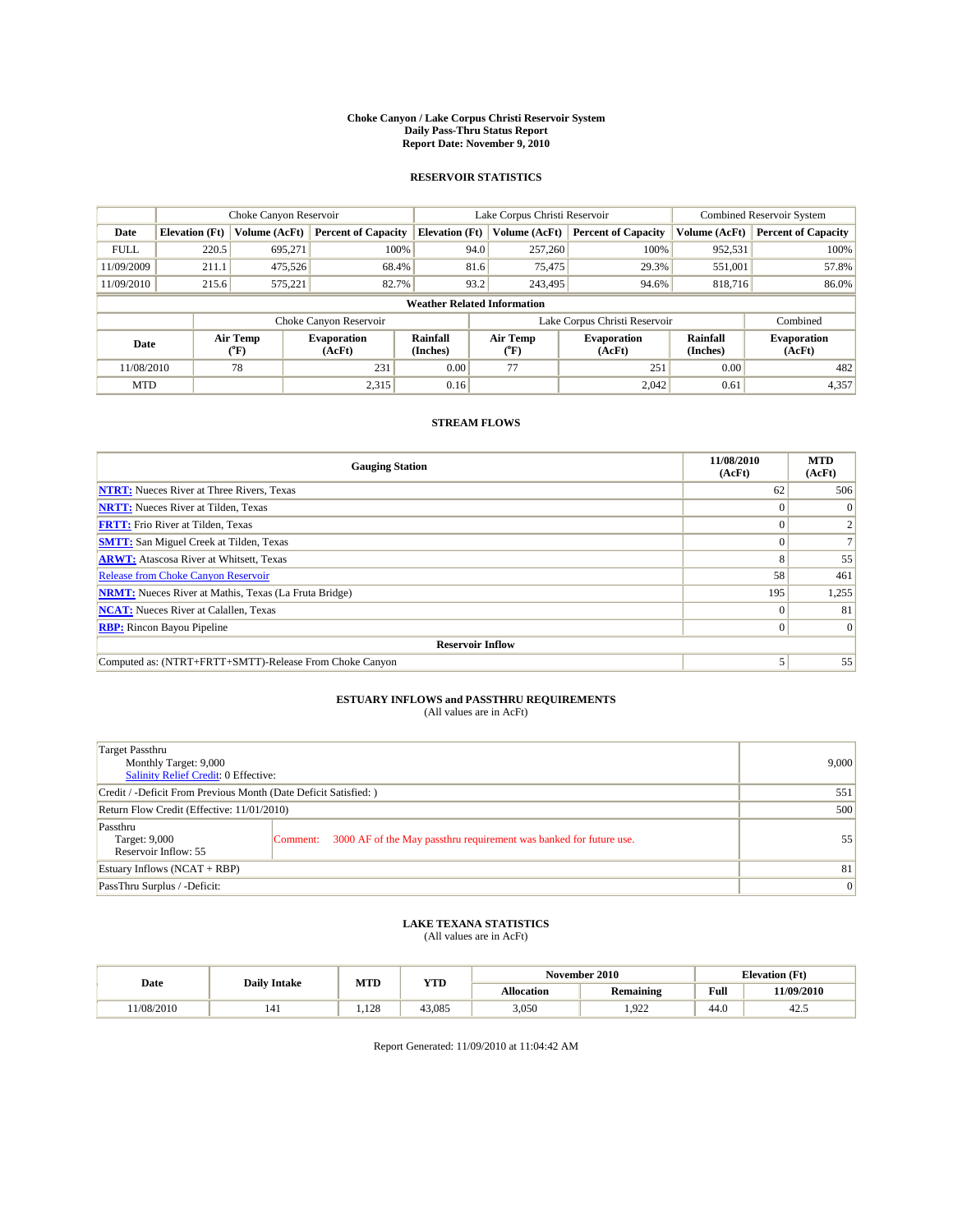#### **Choke Canyon / Lake Corpus Christi Reservoir System Daily Pass-Thru Status Report Report Date: November 10, 2010**

#### **RESERVOIR STATISTICS**

|                                    | Choke Canyon Reservoir |                             |                              |                             | Lake Corpus Christi Reservoir | <b>Combined Reservoir System</b> |                      |                              |  |  |
|------------------------------------|------------------------|-----------------------------|------------------------------|-----------------------------|-------------------------------|----------------------------------|----------------------|------------------------------|--|--|
| Date                               | <b>Elevation</b> (Ft)  | Volume (AcFt)               | <b>Percent of Capacity</b>   | <b>Elevation (Ft)</b>       | Volume (AcFt)                 | <b>Percent of Capacity</b>       | Volume (AcFt)        | <b>Percent of Capacity</b>   |  |  |
| <b>FULL</b>                        | 220.5                  | 695,271                     | 100%                         | 94.0                        | 257,260                       | 100%                             | 952,531              | 100%                         |  |  |
| 11/10/2009                         | 211.1                  | 475.526                     | 68.4%                        | 81.6                        | 74,992                        | 29.2%                            | 550,518              | 57.8%                        |  |  |
| 11/10/2010                         | 215.6                  | 573,347                     | 82.5%                        | 93.2                        | 243.136                       | 94.5%                            | 816,483              | 85.7%                        |  |  |
| <b>Weather Related Information</b> |                        |                             |                              |                             |                               |                                  |                      |                              |  |  |
|                                    |                        |                             | Choke Canyon Reservoir       |                             |                               | Lake Corpus Christi Reservoir    |                      | Combined                     |  |  |
| Date                               |                        | Air Temp<br>${}^{\circ}$ F) | <b>Evaporation</b><br>(AcFt) | <b>Rainfall</b><br>(Inches) | Air Temp<br>(°F)              | <b>Evaporation</b><br>(AcFt)     | Rainfall<br>(Inches) | <b>Evaporation</b><br>(AcFt) |  |  |
| 11/09/2010                         |                        | 80                          | 231                          | 0.00                        | 79                            | 136                              | 0.00                 | 367                          |  |  |
| <b>MTD</b>                         |                        |                             | 2,546                        | 0.16                        |                               | 2,178                            | 0.61                 | 4,724                        |  |  |

### **STREAM FLOWS**

| <b>Gauging Station</b>                                       | 11/09/2010<br>(AcFt) | <b>MTD</b><br>(AcFt) |  |  |  |  |  |
|--------------------------------------------------------------|----------------------|----------------------|--|--|--|--|--|
| <b>NTRT:</b> Nueces River at Three Rivers, Texas             | 64                   | 570                  |  |  |  |  |  |
| <b>NRTT:</b> Nueces River at Tilden, Texas                   |                      | $\Omega$             |  |  |  |  |  |
| <b>FRTT:</b> Frio River at Tilden, Texas                     |                      |                      |  |  |  |  |  |
| <b>SMTT:</b> San Miguel Creek at Tilden, Texas               |                      |                      |  |  |  |  |  |
| <b>ARWT:</b> Atascosa River at Whitsett, Texas               | Δ                    | 62                   |  |  |  |  |  |
| <b>Release from Choke Canyon Reservoir</b>                   | 58                   | 518                  |  |  |  |  |  |
| <b>NRMT:</b> Nueces River at Mathis, Texas (La Fruta Bridge) | 169                  | 1,423                |  |  |  |  |  |
| <b>NCAT:</b> Nueces River at Calallen, Texas                 | n                    | 87                   |  |  |  |  |  |
| <b>RBP:</b> Rincon Bayou Pipeline                            | $\Omega$             | $\Omega$             |  |  |  |  |  |
| <b>Reservoir Inflow</b>                                      |                      |                      |  |  |  |  |  |
| Computed as: (NTRT+FRTT+SMTT)-Release From Choke Canyon      | 6                    | 61                   |  |  |  |  |  |

# **ESTUARY INFLOWS and PASSTHRU REQUIREMENTS**<br>(All values are in AcFt)

| Target Passthru<br>Monthly Target: 9,000<br>Salinity Relief Credit: 0 Effective: |                                                                                | 9,000 |
|----------------------------------------------------------------------------------|--------------------------------------------------------------------------------|-------|
| Credit / -Deficit From Previous Month (Date Deficit Satisfied: )                 | 551                                                                            |       |
| Return Flow Credit (Effective: 11/01/2010)                                       | 500                                                                            |       |
| Passthru<br>Target: 9,000<br>Reservoir Inflow: 61                                | 3000 AF of the May passthru requirement was banked for future use.<br>Comment: | 61    |
| Estuary Inflows (NCAT + RBP)                                                     | 87                                                                             |       |
| PassThru Surplus / -Deficit:                                                     | $\vert 0 \vert$                                                                |       |

# **LAKE TEXANA STATISTICS** (All values are in AcFt)

|           | <b>Daily Intake</b> | MTD  | YTD   |                   | November 2010 |      | <b>Elevation</b> (Ft) |
|-----------|---------------------|------|-------|-------------------|---------------|------|-----------------------|
| Date      |                     |      |       | <b>Allocation</b> | Remaining     | Full | 11/10/2010            |
| 1/09/2010 | 140                 | .268 | 43.22 | 3,050             | .782          | 44.0 | 42.5                  |

Report Generated: 11/10/2010 at 8:44:51 AM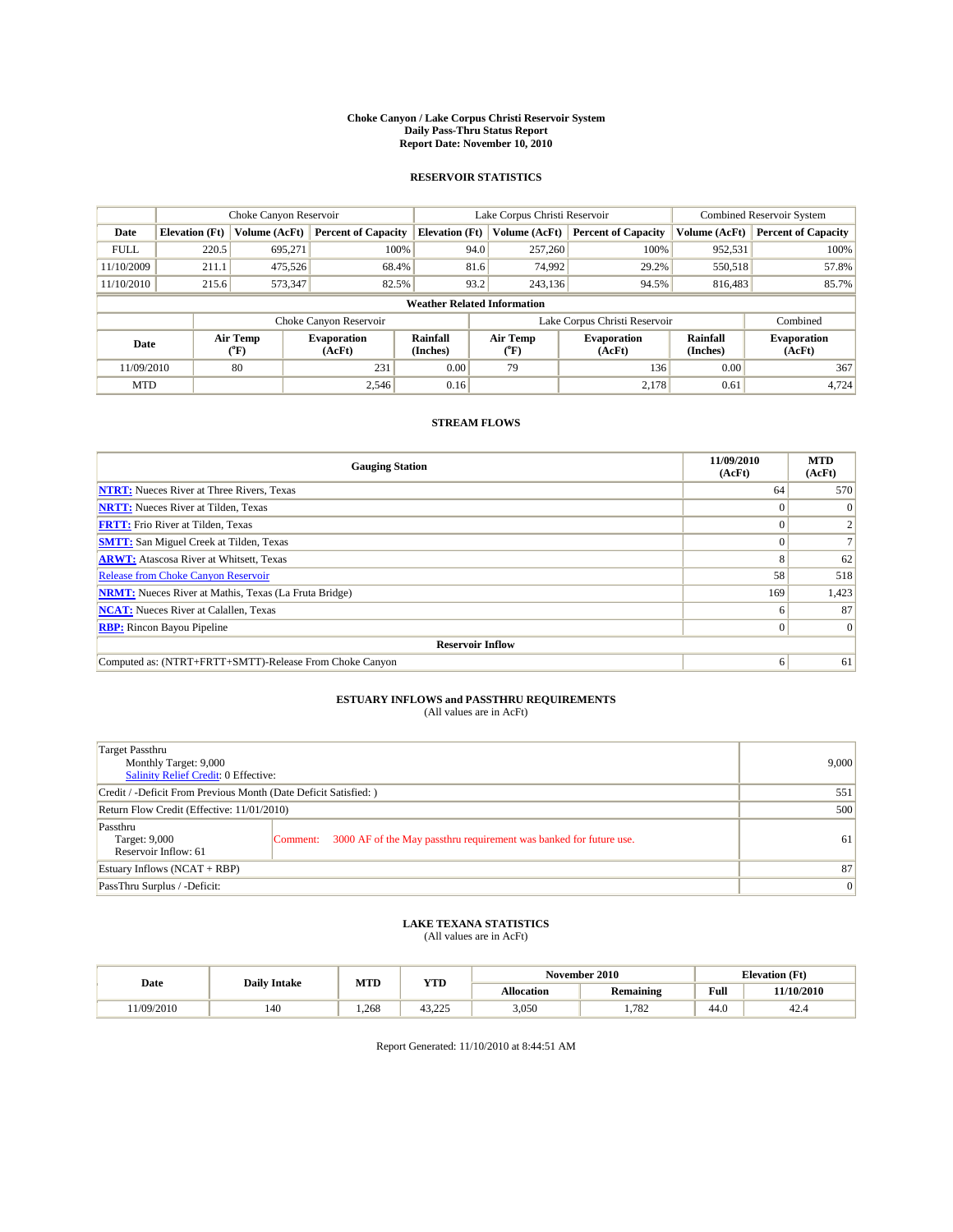#### **Choke Canyon / Lake Corpus Christi Reservoir System Daily Pass-Thru Status Report Report Date: November 11, 2010**

#### **RESERVOIR STATISTICS**

|             | Choke Canyon Reservoir             |                  |                              |                       | Lake Corpus Christi Reservoir | <b>Combined Reservoir System</b> |                      |                              |  |  |  |
|-------------|------------------------------------|------------------|------------------------------|-----------------------|-------------------------------|----------------------------------|----------------------|------------------------------|--|--|--|
| Date        | <b>Elevation</b> (Ft)              | Volume (AcFt)    | <b>Percent of Capacity</b>   | <b>Elevation (Ft)</b> | Volume (AcFt)                 | <b>Percent of Capacity</b>       | Volume (AcFt)        | <b>Percent of Capacity</b>   |  |  |  |
| <b>FULL</b> | 220.5                              | 695,271          | 100%                         | 94.0                  | 257,260                       | 100%                             | 952,531              | 100%                         |  |  |  |
| 11/11/2009  | 211.1                              | 475,735          | 68.4%                        | 81.6                  | 75,088                        | 29.2%                            | 550,823              | 57.8%                        |  |  |  |
| 11/11/2010  | 215.6                              | 573,581          | 82.5%                        | 93.2                  | 243,315                       | 94.6%                            | 816,896              | 85.8%                        |  |  |  |
|             | <b>Weather Related Information</b> |                  |                              |                       |                               |                                  |                      |                              |  |  |  |
|             |                                    |                  | Choke Canyon Reservoir       |                       |                               | Lake Corpus Christi Reservoir    |                      | Combined                     |  |  |  |
| Date        |                                    | Air Temp<br>(°F) | <b>Evaporation</b><br>(AcFt) | Rainfall<br>(Inches)  | Air Temp<br>("F)              | <b>Evaporation</b><br>(AcFt)     | Rainfall<br>(Inches) | <b>Evaporation</b><br>(AcFt) |  |  |  |
| 11/10/2010  |                                    | 84               | 299                          | 0.00                  | 83                            | 126                              | 0.00                 | 425                          |  |  |  |
| <b>MTD</b>  |                                    |                  | 2,845                        | 0.16                  |                               | 2,304                            | 0.61                 | 5.149                        |  |  |  |

### **STREAM FLOWS**

| <b>Gauging Station</b>                                       | 11/10/2010<br>(AcFt) | <b>MTD</b><br>(AcFt) |
|--------------------------------------------------------------|----------------------|----------------------|
| <b>NTRT:</b> Nueces River at Three Rivers, Texas             | 66                   | 635                  |
| <b>NRTT:</b> Nueces River at Tilden, Texas                   | $\theta$             |                      |
| <b>FRTT:</b> Frio River at Tilden, Texas                     |                      |                      |
| <b>SMTT:</b> San Miguel Creek at Tilden, Texas               |                      |                      |
| <b>ARWT:</b> Atascosa River at Whitsett, Texas               |                      | 70                   |
| <b>Release from Choke Canyon Reservoir</b>                   | 58                   | 576                  |
| <b>NRMT:</b> Nueces River at Mathis, Texas (La Fruta Bridge) | 147                  | 1,570                |
| <b>NCAT:</b> Nueces River at Calallen, Texas                 | 20                   | 107                  |
| <b>RBP:</b> Rincon Bayou Pipeline                            | $\overline{0}$       | $\Omega$             |
| <b>Reservoir Inflow</b>                                      |                      |                      |
| Computed as: (NTRT+FRTT+SMTT)-Release From Choke Canyon      | 9                    | 70                   |

# **ESTUARY INFLOWS and PASSTHRU REQUIREMENTS**<br>(All values are in AcFt)

| Target Passthru<br>Monthly Target: 9,000<br>Salinity Relief Credit: 2,250 Effective: 11/10/2010 | 6,750                                                                          |    |
|-------------------------------------------------------------------------------------------------|--------------------------------------------------------------------------------|----|
| Credit / -Deficit From Previous Month (Date Deficit Satisfied: )                                | $\vert 0 \vert$                                                                |    |
| Return Flow Credit (Effective: 11/01/2010)                                                      | 500                                                                            |    |
| Passthru<br>Target: 6,750<br>Reservoir Inflow: 70                                               | 3000 AF of the May passthru requirement was banked for future use.<br>Comment: | 70 |
| Estuary Inflows $(NCAT + RBP)$                                                                  | 107                                                                            |    |
| PassThru Surplus / -Deficit:                                                                    | $\vert 0 \vert$                                                                |    |

# **LAKE TEXANA STATISTICS** (All values are in AcFt)

|           | <b>Daily Intake</b> | MTD   | <b>YTD</b> |            | November 2010 |                                             | <b>Elevation</b> (Ft) |
|-----------|---------------------|-------|------------|------------|---------------|---------------------------------------------|-----------------------|
| Date      |                     |       |            | Allocation | Remaining     | Full<br>the contract of the contract of the | 11/11/2010            |
| 1/10/2010 | 140                 | 1.409 | 43.365     | 3,050      | .641          | 44.0                                        | 44.4                  |

Report Generated: 11/11/2010 at 8:36:24 AM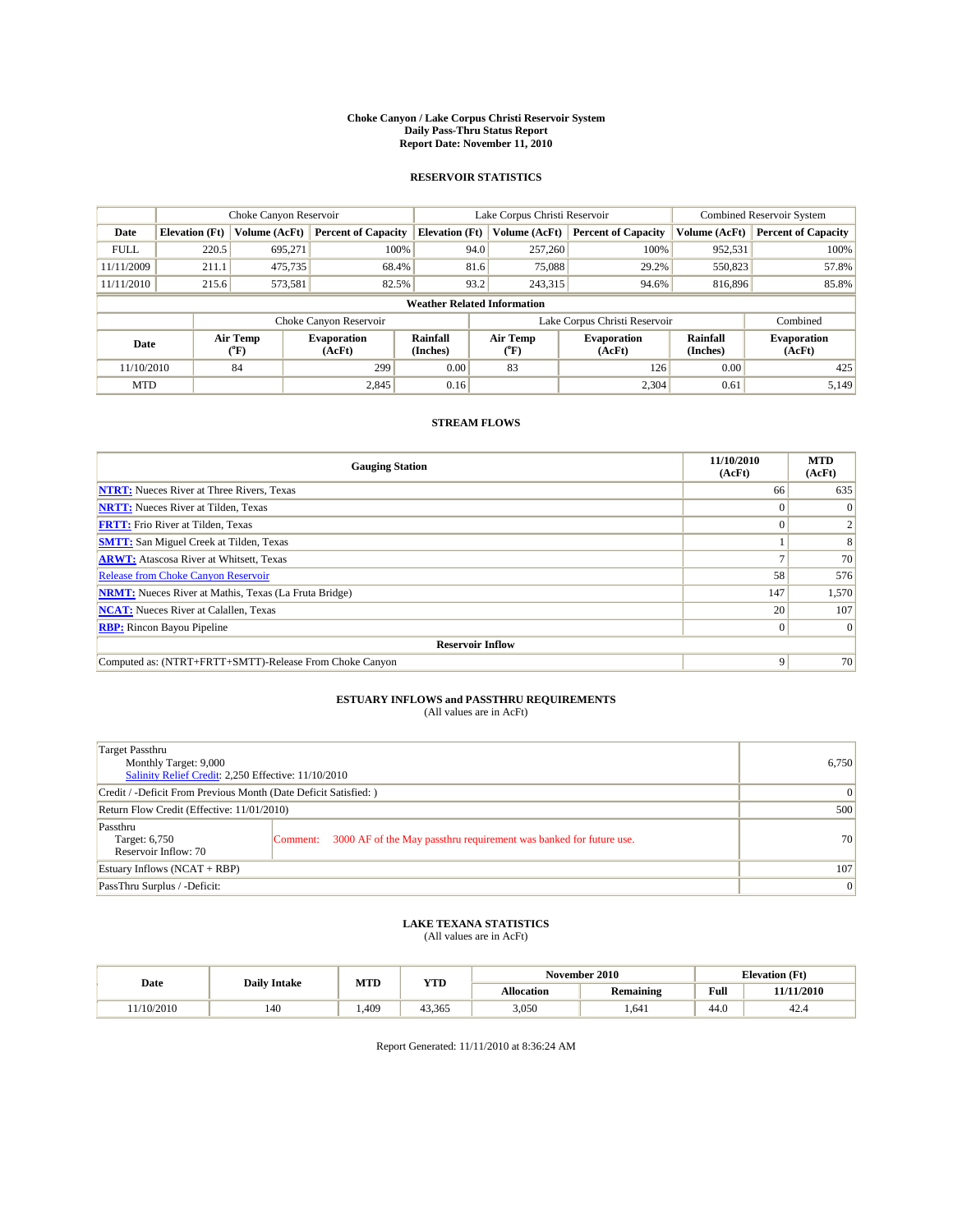#### **Choke Canyon / Lake Corpus Christi Reservoir System Daily Pass-Thru Status Report Report Date: November 12, 2010**

#### **RESERVOIR STATISTICS**

|                                    | Choke Canyon Reservoir |                             |                              |                             | Lake Corpus Christi Reservoir |               |                               |                      | <b>Combined Reservoir System</b> |  |
|------------------------------------|------------------------|-----------------------------|------------------------------|-----------------------------|-------------------------------|---------------|-------------------------------|----------------------|----------------------------------|--|
| Date<br><b>Elevation</b> (Ft)      |                        | Volume (AcFt)               | <b>Percent of Capacity</b>   | <b>Elevation (Ft)</b>       |                               | Volume (AcFt) | <b>Percent of Capacity</b>    | Volume (AcFt)        | <b>Percent of Capacity</b>       |  |
| <b>FULL</b>                        | 220.5                  | 695,271                     | 100%                         |                             | 94.0                          | 257,260       | 100%                          | 952,531              | 100%                             |  |
| 11/12/2009                         | 211.1                  | 476,355                     | 68.5%                        |                             | 81.6                          | 75,185        | 29.2%                         | 551,540              | 57.9%                            |  |
| 11/12/2010                         | 215.5                  | 572,410                     | 82.3%                        |                             | 93.2                          | 243,315       | 94.6%                         | 815,725              | 85.6%                            |  |
| <b>Weather Related Information</b> |                        |                             |                              |                             |                               |               |                               |                      |                                  |  |
|                                    |                        |                             | Choke Canyon Reservoir       |                             |                               |               | Lake Corpus Christi Reservoir |                      | Combined                         |  |
| Date                               |                        | Air Temp<br>${}^{\circ}$ F) | <b>Evaporation</b><br>(AcFt) | <b>Rainfall</b><br>(Inches) | Air Temp<br>(°F)              |               | <b>Evaporation</b><br>(AcFt)  | Rainfall<br>(Inches) | <b>Evaporation</b><br>(AcFt)     |  |
| 11/11/2010                         |                        | 82                          | 204                          | 0.00                        | 83                            |               | 366                           | 0.00                 | 570                              |  |
| <b>MTD</b>                         |                        |                             | 3,049                        | 0.16                        |                               |               | 2,670                         | 0.61                 | 5.719                            |  |

### **STREAM FLOWS**

| <b>Gauging Station</b>                                       | 11/11/2010<br>(AcFt) | <b>MTD</b><br>(AcFt) |
|--------------------------------------------------------------|----------------------|----------------------|
| <b>NTRT:</b> Nueces River at Three Rivers, Texas             | 89                   | 725                  |
| <b>NRTT:</b> Nueces River at Tilden, Texas                   | $\Omega$             |                      |
| <b>FRTT:</b> Frio River at Tilden, Texas                     |                      |                      |
| <b>SMTT:</b> San Miguel Creek at Tilden, Texas               |                      | 8                    |
| <b>ARWT:</b> Atascosa River at Whitsett, Texas               |                      | 77                   |
| <b>Release from Choke Canyon Reservoir</b>                   | 58                   | 633                  |
| <b>NRMT:</b> Nueces River at Mathis, Texas (La Fruta Bridge) | 149                  | 1,719                |
| <b>NCAT:</b> Nueces River at Calallen, Texas                 |                      | 111                  |
| <b>RBP:</b> Rincon Bayou Pipeline                            | $\overline{0}$       | $\Omega$             |
| <b>Reservoir Inflow</b>                                      |                      |                      |
| Computed as: (NTRT+FRTT+SMTT)-Release From Choke Canyon      | 32                   | 102                  |

### **ESTUARY INFLOWS and PASSTHRU REQUIREMENTS**

| (All values are in AcFt) |  |
|--------------------------|--|
|--------------------------|--|

| Target Passthru<br>Monthly Target: 9,000<br>Salinity Relief Credit: 2,250 Effective: 11/10/2010 | 6,750                                                                          |                 |  |  |
|-------------------------------------------------------------------------------------------------|--------------------------------------------------------------------------------|-----------------|--|--|
| Credit / -Deficit From Previous Month (Date Deficit Satisfied: )                                |                                                                                | $\vert 0 \vert$ |  |  |
| Return Flow Credit (Effective: 11/01/2010)                                                      |                                                                                |                 |  |  |
| Passthru<br>Target: 6,750<br>Reservoir Inflow: 102                                              | 3000 AF of the May passthru requirement was banked for future use.<br>Comment: | 102             |  |  |
| Estuary Inflows (NCAT + RBP)                                                                    | 111                                                                            |                 |  |  |
| PassThru Surplus / -Deficit:                                                                    |                                                                                | $\vert 0 \vert$ |  |  |

## **LAKE TEXANA STATISTICS** (All values are in AcFt)

|           | <b>Daily Intake</b> |       | MTD<br><b>YTD</b> |            | November 2010    | <b>Elevation</b> (Ft) |            |
|-----------|---------------------|-------|-------------------|------------|------------------|-----------------------|------------|
| Date      |                     |       |                   | Allocation | <b>Remaining</b> | <b>Full</b>           | 11/12/2010 |
| 1/11/2010 | 140                 | 1.548 | 43.505            | 3,050      | 1.502            | 44.0                  | 42.4       |

Report Generated: 11/12/2010 at 8:16:21 AM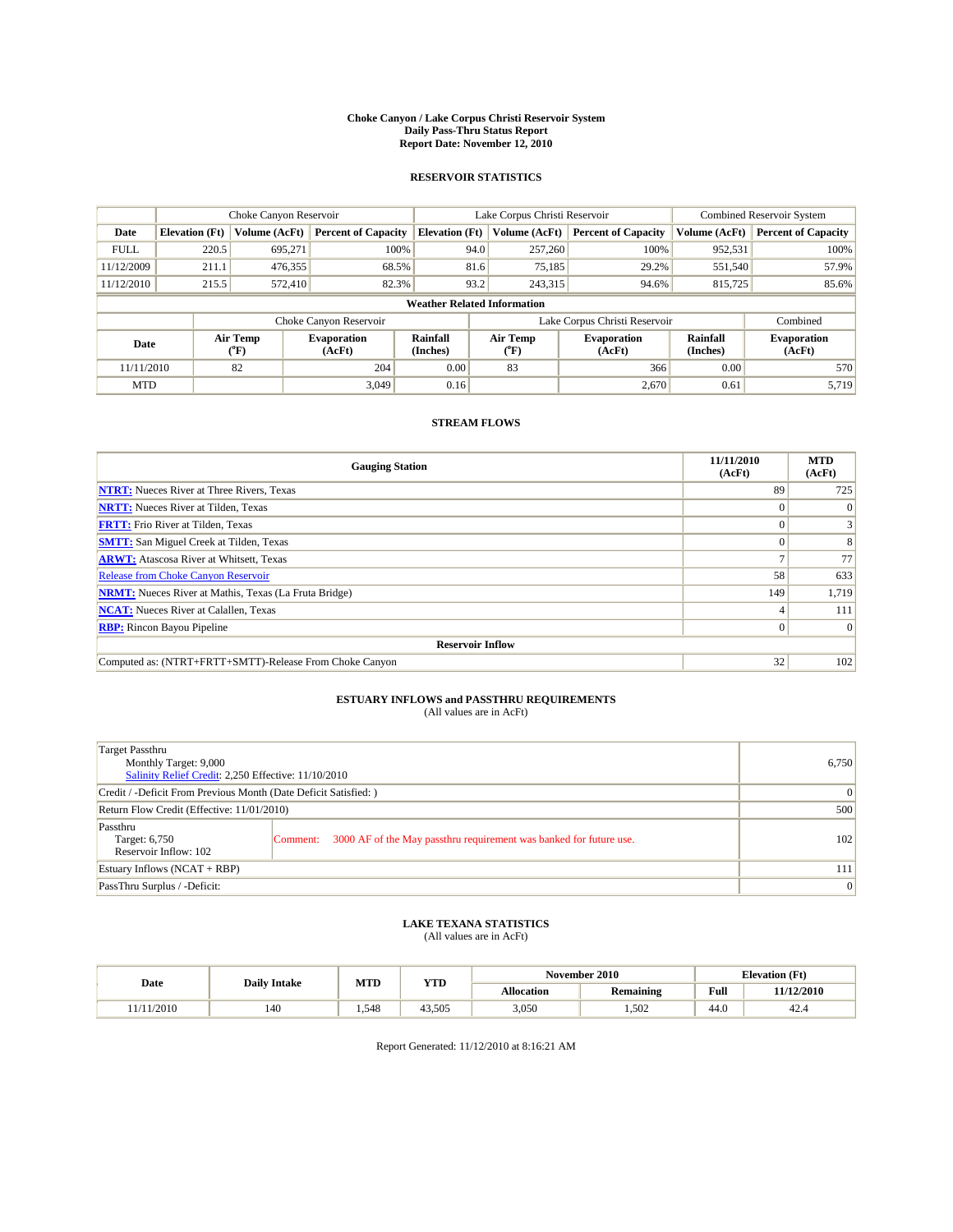#### **Choke Canyon / Lake Corpus Christi Reservoir System Daily Pass-Thru Status Report Report Date: November 13, 2010**

#### **RESERVOIR STATISTICS**

|             | Choke Canyon Reservoir |                             |                              |                                    | Lake Corpus Christi Reservoir | <b>Combined Reservoir System</b> |                      |                              |
|-------------|------------------------|-----------------------------|------------------------------|------------------------------------|-------------------------------|----------------------------------|----------------------|------------------------------|
| Date        | <b>Elevation</b> (Ft)  | Volume (AcFt)               | <b>Percent of Capacity</b>   | <b>Elevation (Ft)</b>              | Volume (AcFt)                 | <b>Percent of Capacity</b>       | Volume (AcFt)        | <b>Percent of Capacity</b>   |
| <b>FULL</b> | 220.5                  | 695,271                     | 100%                         | 94.0                               | 257,260                       | 100%                             | 952,531              | 100%                         |
| 11/13/2009  | 211.1                  | 475,735                     | 68.4%                        | 81.6                               | 74,992                        | 29.2%                            | 550,727              | 57.8%                        |
| 11/13/2010  | 215.5                  | 572,879                     | 82.4%                        | 93.3                               | 244,574                       | 95.1%                            | 817,453              | 85.8%                        |
|             |                        |                             |                              | <b>Weather Related Information</b> |                               |                                  |                      |                              |
|             |                        |                             | Choke Canyon Reservoir       |                                    | Lake Corpus Christi Reservoir |                                  |                      | Combined                     |
| Date        |                        | Air Temp<br>${}^{\circ}$ F) | <b>Evaporation</b><br>(AcFt) | <b>Rainfall</b><br>(Inches)        | Air Temp<br>(°F)              | <b>Evaporation</b><br>(AcFt)     | Rainfall<br>(Inches) | <b>Evaporation</b><br>(AcFt) |
| 11/12/2010  |                        | 85                          | 244                          | 0.72                               | 83                            | 31                               | 0.21                 | 275                          |
| <b>MTD</b>  |                        |                             | 3,293                        | 0.88                               |                               | 2,701                            | 0.82                 | 5,994                        |

### **STREAM FLOWS**

| <b>Gauging Station</b>                                       | 11/12/2010<br>(AcFt) | <b>MTD</b><br>(AcFt) |
|--------------------------------------------------------------|----------------------|----------------------|
| <b>NTRT:</b> Nueces River at Three Rivers, Texas             | 66                   | 790                  |
| <b>NRTT:</b> Nueces River at Tilden, Texas                   | $\theta$             |                      |
| <b>FRTT:</b> Frio River at Tilden, Texas                     |                      |                      |
| <b>SMTT:</b> San Miguel Creek at Tilden, Texas               |                      | 8                    |
| <b>ARWT:</b> Atascosa River at Whitsett, Texas               |                      | 84                   |
| <b>Release from Choke Canyon Reservoir</b>                   | 58                   | 691                  |
| <b>NRMT:</b> Nueces River at Mathis, Texas (La Fruta Bridge) | 149                  | 1,868                |
| <b>NCAT:</b> Nueces River at Calallen, Texas                 | $\Omega$             | 111                  |
| <b>RBP:</b> Rincon Bayou Pipeline                            | $\overline{0}$       |                      |
| <b>Reservoir Inflow</b>                                      |                      |                      |
| Computed as: (NTRT+FRTT+SMTT)-Release From Choke Canyon      | 9                    | 110                  |

# **ESTUARY INFLOWS and PASSTHRU REQUIREMENTS**<br>(All values are in AcFt)

| <b>Target Passthru</b><br>Monthly Target: 9,000<br>Salinity Relief Credit: 2,250 Effective: 11/10/2010 | 6,750                                                                          |     |  |  |
|--------------------------------------------------------------------------------------------------------|--------------------------------------------------------------------------------|-----|--|--|
| Credit / -Deficit From Previous Month (Date Deficit Satisfied: )                                       |                                                                                | 0   |  |  |
| Return Flow Credit (Effective: 11/01/2010)                                                             |                                                                                |     |  |  |
| Passthru<br>Target: 6,750<br>Reservoir Inflow: 110                                                     | 3000 AF of the May passthru requirement was banked for future use.<br>Comment: | 110 |  |  |
| Estuary Inflows $(NCAT + RBP)$                                                                         | 111                                                                            |     |  |  |
| PassThru Surplus / -Deficit:                                                                           |                                                                                | 0   |  |  |

# **LAKE TEXANA STATISTICS** (All values are in AcFt)

|           |                     | MTD  | <b>YTD</b> |            | November 2010    |      | <b>Elevation</b> (Ft) |  |
|-----------|---------------------|------|------------|------------|------------------|------|-----------------------|--|
| Date      | <b>Daily Intake</b> |      |            | Allocation | <b>Remaining</b> | Full | 11/13/2010            |  |
| 1/12/2010 | 140                 | .688 | 43.645     | 3,050      | .362             | 44.0 | 42.5                  |  |

Report Generated: 11/13/2010 at 9:30:30 AM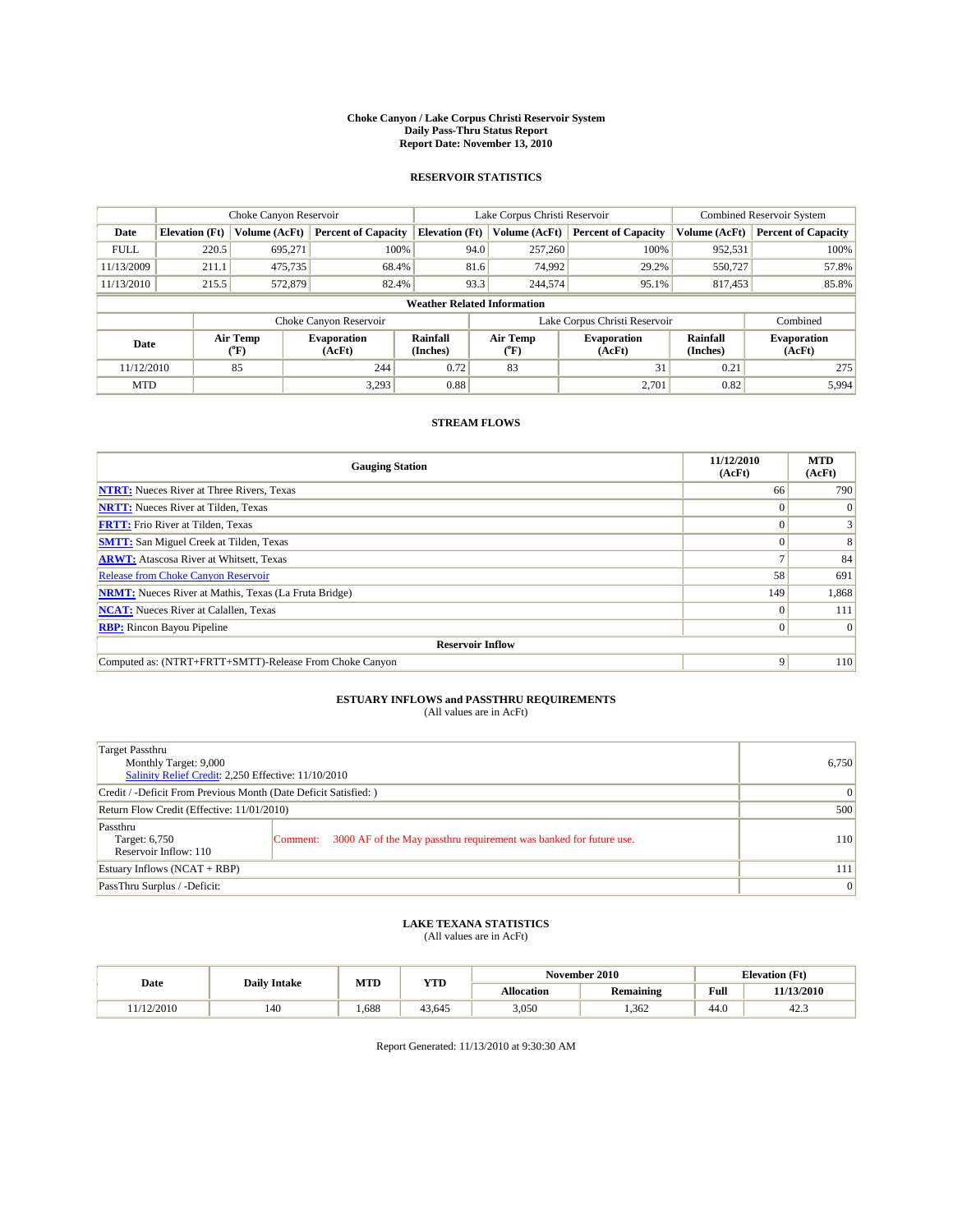#### **Choke Canyon / Lake Corpus Christi Reservoir System Daily Pass-Thru Status Report Report Date: November 14, 2010**

#### **RESERVOIR STATISTICS**

|             | Choke Canyon Reservoir |                             |                              |                                    | Lake Corpus Christi Reservoir | <b>Combined Reservoir System</b> |                      |                              |
|-------------|------------------------|-----------------------------|------------------------------|------------------------------------|-------------------------------|----------------------------------|----------------------|------------------------------|
| Date        | <b>Elevation</b> (Ft)  | Volume (AcFt)               | <b>Percent of Capacity</b>   | <b>Elevation (Ft)</b>              | Volume (AcFt)                 | <b>Percent of Capacity</b>       | Volume (AcFt)        | <b>Percent of Capacity</b>   |
| <b>FULL</b> | 220.5                  | 695,271                     | 100%                         | 94.0                               | 257,260                       | 100%                             | 952,531              | 100%                         |
| 11/14/2009  | 211.1                  | 475,735                     | 68.4%                        | 81.5                               | 74,510                        | 29.0%                            | 550,245              | 57.8%                        |
| 11/14/2010  | 215.5                  | 572,410                     | 82.3%                        | 93.2                               | 243,495                       | 94.6%                            | 815,905              | 85.7%                        |
|             |                        |                             |                              | <b>Weather Related Information</b> |                               |                                  |                      |                              |
|             |                        |                             | Choke Canyon Reservoir       |                                    | Lake Corpus Christi Reservoir |                                  |                      | Combined                     |
| Date        |                        | Air Temp<br>${}^{\circ}$ F) | <b>Evaporation</b><br>(AcFt) | <b>Rainfall</b><br>(Inches)        | Air Temp<br>(°F)              | <b>Evaporation</b><br>(AcFt)     | Rainfall<br>(Inches) | <b>Evaporation</b><br>(AcFt) |
| 11/13/2010  |                        | 65                          | 204                          | 0.00                               | 64                            | 126                              | 0.00                 | 330                          |
| <b>MTD</b>  |                        |                             | 3,497                        | 0.88                               |                               | 3,048                            | 0.82                 | 6,545                        |

### **STREAM FLOWS**

| <b>Gauging Station</b>                                       | 11/13/2010<br>(AcFt) | <b>MTD</b><br>(AcFt) |
|--------------------------------------------------------------|----------------------|----------------------|
| <b>NTRT:</b> Nueces River at Three Rivers, Texas             | 69                   | 860                  |
| <b>NRTT:</b> Nueces River at Tilden, Texas                   | $\theta$             |                      |
| <b>FRTT:</b> Frio River at Tilden, Texas                     |                      |                      |
| <b>SMTT:</b> San Miguel Creek at Tilden, Texas               |                      | 8                    |
| <b>ARWT:</b> Atascosa River at Whitsett, Texas               | 40                   | 124                  |
| <b>Release from Choke Canyon Reservoir</b>                   | 58                   | 748                  |
| <b>NRMT:</b> Nueces River at Mathis, Texas (La Fruta Bridge) | 159                  | 2,027                |
| <b>NCAT:</b> Nueces River at Calallen, Texas                 | $\Omega$             | 111                  |
| <b>RBP:</b> Rincon Bayou Pipeline                            | $\overline{0}$       | $\Omega$             |
| <b>Reservoir Inflow</b>                                      |                      |                      |
| Computed as: (NTRT+FRTT+SMTT)-Release From Choke Canyon      | 12                   | 123                  |

### **ESTUARY INFLOWS and PASSTHRU REQUIREMENTS**

|  | (All values are in AcFt) |
|--|--------------------------|
|--|--------------------------|

| Target Passthru<br>Monthly Target: 9,000<br>Salinity Relief Credit: 2,250 Effective: 11/10/2010 | 6,750                                                                          |                 |  |  |  |  |
|-------------------------------------------------------------------------------------------------|--------------------------------------------------------------------------------|-----------------|--|--|--|--|
|                                                                                                 | Credit / -Deficit From Previous Month (Date Deficit Satisfied: )               |                 |  |  |  |  |
| Return Flow Credit (Effective: 11/01/2010)                                                      |                                                                                |                 |  |  |  |  |
| Passthru<br>Target: 6,750<br>Reservoir Inflow: 123                                              | 3000 AF of the May passthru requirement was banked for future use.<br>Comment: | 123             |  |  |  |  |
| Estuary Inflows (NCAT + RBP)                                                                    | 111                                                                            |                 |  |  |  |  |
| PassThru Surplus / -Deficit:                                                                    |                                                                                | $\vert 0 \vert$ |  |  |  |  |

## **LAKE TEXANA STATISTICS** (All values are in AcFt)

| <b>Daily Intake</b> |         | MTD  | YTD    | November 2010<br><b>Elevation</b> (Ft) |           |      |            |
|---------------------|---------|------|--------|----------------------------------------|-----------|------|------------|
| Date                |         |      |        | <b>Allocation</b>                      | Remaining | Full | 11/14/2010 |
| 1/13/2010           | 139<br> | .828 | 43.784 | 3,050                                  | 22<br>.   | 44.0 | 42.3       |

Report Generated: 11/15/2010 at 8:49:24 AM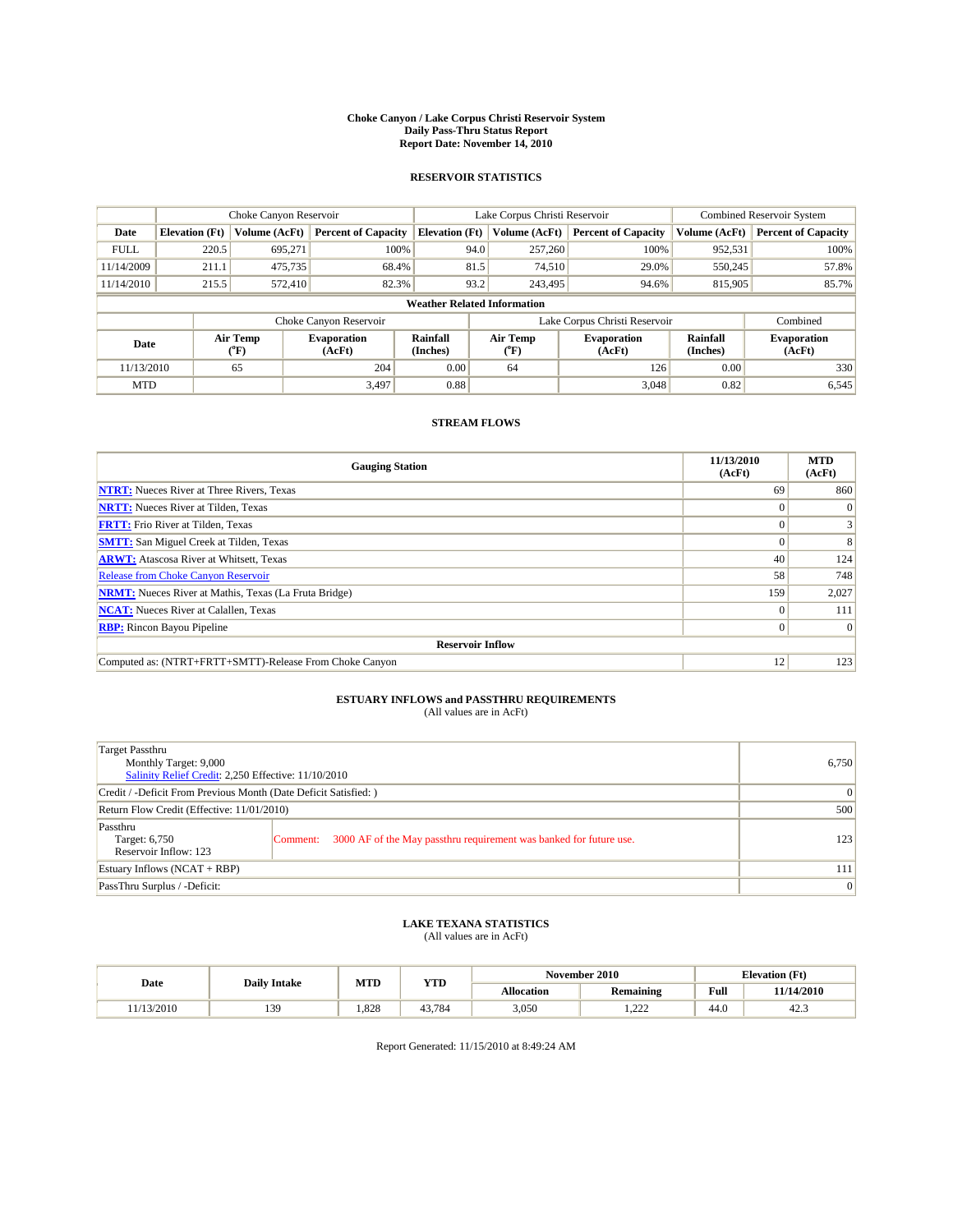#### **Choke Canyon / Lake Corpus Christi Reservoir System Daily Pass-Thru Status Report Report Date: November 15, 2010**

#### **RESERVOIR STATISTICS**

|             | Choke Canyon Reservoir |                  |                              |                                    | Lake Corpus Christi Reservoir | Combined Reservoir System    |                      |                              |
|-------------|------------------------|------------------|------------------------------|------------------------------------|-------------------------------|------------------------------|----------------------|------------------------------|
| Date        | <b>Elevation</b> (Ft)  | Volume (AcFt)    | <b>Percent of Capacity</b>   | <b>Elevation</b> (Ft)              | Volume (AcFt)                 | <b>Percent of Capacity</b>   | Volume (AcFt)        | <b>Percent of Capacity</b>   |
| <b>FULL</b> | 220.5                  | 695,271          | 100%                         | 94.0                               | 257,260                       | 100%                         | 952,531              | 100%                         |
| 11/15/2009  | 211.1                  | 475,526          | 68.4%                        | 81.5                               | 74,606                        | 29.0%                        | 550,132              | 57.8%                        |
| 11/15/2010  | 215.5                  | 572,644          | 82.4%                        | 93.2                               | 242,776                       | 94.4%                        | 815,420              | 85.6%                        |
|             |                        |                  |                              | <b>Weather Related Information</b> |                               |                              |                      |                              |
|             |                        |                  | Choke Canyon Reservoir       |                                    | Lake Corpus Christi Reservoir |                              |                      | Combined                     |
| Date        |                        | Air Temp<br>(°F) | <b>Evaporation</b><br>(AcFt) | <b>Rainfall</b><br>(Inches)        | Air Temp<br>(°F)              | <b>Evaporation</b><br>(AcFt) | Rainfall<br>(Inches) | <b>Evaporation</b><br>(AcFt) |
| 11/14/2010  |                        | 58               | 95                           | 0.00                               | 57                            | 10                           | 0.01                 | 105                          |
| <b>MTD</b>  |                        |                  | 3,592                        | 0.88                               |                               | 3,058                        | 0.83                 | 6,650                        |

### **STREAM FLOWS**

| <b>Gauging Station</b>                                       | 11/14/2010<br>(AcFt) | <b>MTD</b><br>(AcFt) |  |  |  |
|--------------------------------------------------------------|----------------------|----------------------|--|--|--|
| <b>NTRT:</b> Nueces River at Three Rivers, Texas             | 133                  | 993                  |  |  |  |
| <b>NRTT:</b> Nueces River at Tilden, Texas                   | $\theta$             | $\Omega$             |  |  |  |
| <b>FRTT:</b> Frio River at Tilden, Texas                     |                      |                      |  |  |  |
| <b>SMTT:</b> San Miguel Creek at Tilden, Texas               |                      | 8                    |  |  |  |
| <b>ARWT:</b> Atascosa River at Whitsett, Texas               | 36                   | 160                  |  |  |  |
| Release from Choke Canyon Reservoir                          | 58                   | 806                  |  |  |  |
| <b>NRMT:</b> Nueces River at Mathis, Texas (La Fruta Bridge) | 153                  | 2,180                |  |  |  |
| <b>NCAT:</b> Nueces River at Calallen, Texas                 | $\Omega$             | 111                  |  |  |  |
| <b>RBP:</b> Rincon Bayou Pipeline                            | $\Omega$             | $\Omega$             |  |  |  |
| <b>Reservoir Inflow</b>                                      |                      |                      |  |  |  |
| Computed as: (NTRT+FRTT+SMTT)-Release From Choke Canyon      | 76                   | 198                  |  |  |  |

# **ESTUARY INFLOWS and PASSTHRU REQUIREMENTS**<br>(All values are in AcFt)

| Target Passthru<br>Monthly Target: 9,000<br>Salinity Relief Credit: 2,250 Effective: 11/10/2010 |                                                                                | 6,750           |
|-------------------------------------------------------------------------------------------------|--------------------------------------------------------------------------------|-----------------|
| Credit / -Deficit From Previous Month (Date Deficit Satisfied: )                                |                                                                                | $\overline{0}$  |
| Return Flow Credit (Effective: 11/01/2010)                                                      |                                                                                | 500             |
| Passthru<br>Target: 6,750<br>Reservoir Inflow: 198                                              | 3000 AF of the May passthru requirement was banked for future use.<br>Comment: | 198             |
| Estuary Inflows $(NCAT + RBP)$                                                                  | 111                                                                            |                 |
| PassThru Surplus / -Deficit:                                                                    |                                                                                | $\vert 0 \vert$ |

## **LAKE TEXANA STATISTICS** (All values are in AcFt)

|           | <b>Daily Intake</b> | MTD  | November 2010<br><b>YTD</b> |            |                  |      | <b>Elevation</b> (Ft) |
|-----------|---------------------|------|-----------------------------|------------|------------------|------|-----------------------|
| Date      |                     |      |                             | Allocation | <b>Remaining</b> | Full | 11/15/2010            |
| 1/14/2010 | 139<br>             | .967 | 43.924                      | 3,050      | .083             | 44.0 | 42.5                  |

Report Generated: 11/15/2010 at 8:51:36 AM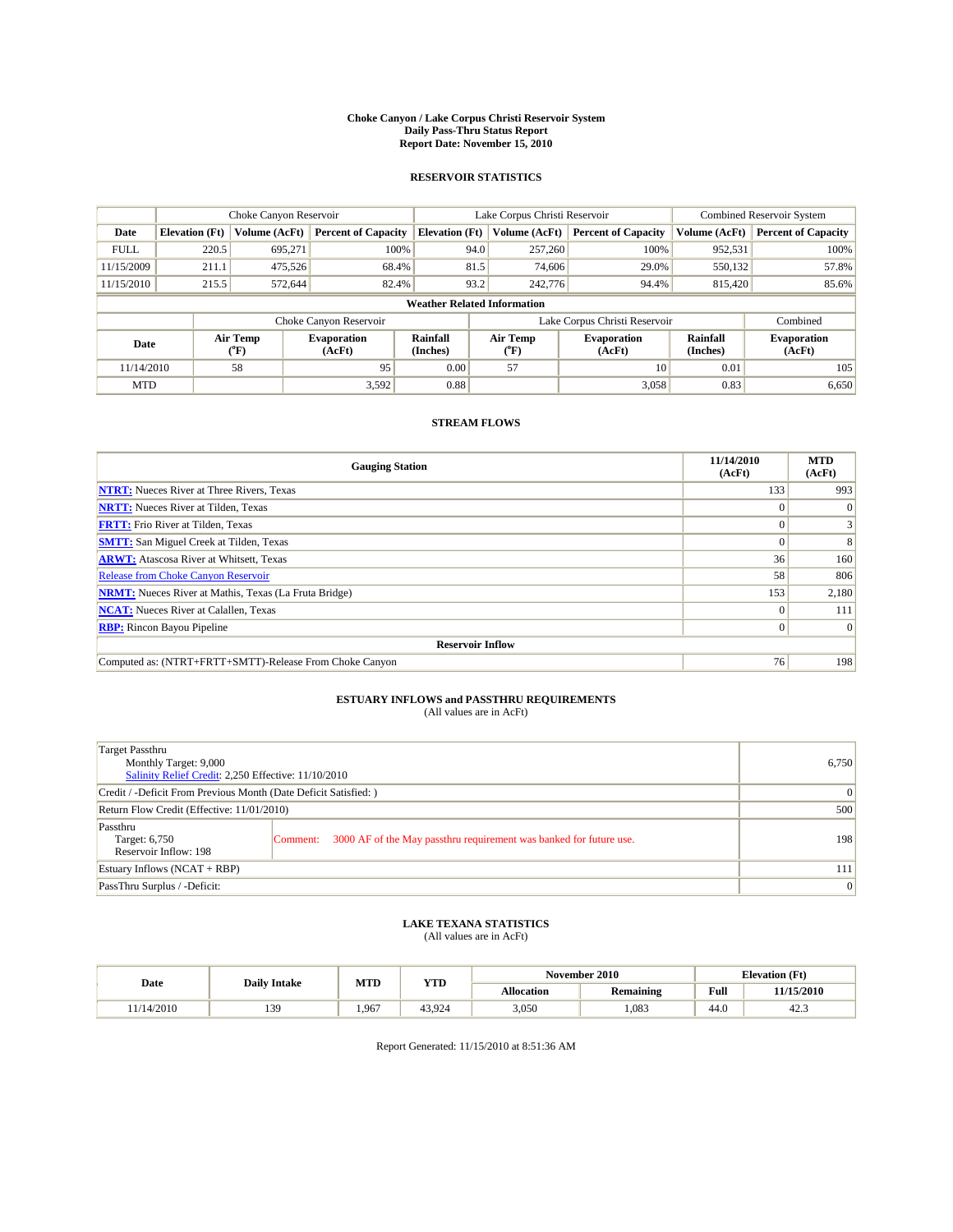#### **Choke Canyon / Lake Corpus Christi Reservoir System Daily Pass-Thru Status Report Report Date: November 16, 2010**

#### **RESERVOIR STATISTICS**

|             | Choke Canyon Reservoir |                             |                              |                             | Lake Corpus Christi Reservoir                                                          | <b>Combined Reservoir System</b> |                              |                            |
|-------------|------------------------|-----------------------------|------------------------------|-----------------------------|----------------------------------------------------------------------------------------|----------------------------------|------------------------------|----------------------------|
| Date        | <b>Elevation</b> (Ft)  | Volume (AcFt)               | <b>Percent of Capacity</b>   | <b>Elevation (Ft)</b>       | Volume (AcFt)                                                                          | <b>Percent of Capacity</b>       | Volume (AcFt)                | <b>Percent of Capacity</b> |
| <b>FULL</b> | 220.5                  | 695,271                     | 100%                         |                             | 257,260<br>94.0                                                                        | 100%                             | 952,531                      | 100%                       |
| 11/16/2009  | 211.0                  | 473,439                     | 68.1%                        |                             | 74.223<br>81.5                                                                         | 28.9%                            | 547,662                      | 57.5%                      |
| 11/16/2010  | 215.4                  | 570,785                     | 82.1%                        |                             | 92.9<br>237,050                                                                        | 92.1%                            | 807,835                      | 84.8%                      |
|             |                        |                             |                              |                             | <b>Weather Related Information</b>                                                     |                                  |                              |                            |
|             |                        |                             | Choke Canyon Reservoir       |                             |                                                                                        | Lake Corpus Christi Reservoir    |                              | Combined                   |
| Date        |                        | Air Temp<br>${}^{\circ}$ F) | <b>Evaporation</b><br>(AcFt) | <b>Rainfall</b><br>(Inches) | Air Temp<br>Rainfall<br><b>Evaporation</b><br>(Inches)<br>$(^{o}\mathrm{F})$<br>(AcFt) |                                  | <b>Evaporation</b><br>(AcFt) |                            |
| 11/15/2010  |                        | 68                          | 135                          | 0.00                        | 71                                                                                     | 62                               | 0.00                         | 197                        |
| <b>MTD</b>  |                        |                             | 3,727                        | 0.88                        |                                                                                        | 3,120                            | 0.83                         | 6,847                      |

### **STREAM FLOWS**

| <b>Gauging Station</b>                                       | 11/15/2010<br>(AcFt) | <b>MTD</b><br>(AcFt) |  |  |  |
|--------------------------------------------------------------|----------------------|----------------------|--|--|--|
| <b>NTRT:</b> Nueces River at Three Rivers, Texas             | 103                  | 1,096                |  |  |  |
| <b>NRTT:</b> Nueces River at Tilden, Texas                   |                      |                      |  |  |  |
| <b>FRTT:</b> Frio River at Tilden, Texas                     |                      |                      |  |  |  |
| <b>SMTT:</b> San Miguel Creek at Tilden, Texas               |                      | 9                    |  |  |  |
| <b>ARWT:</b> Atascosa River at Whitsett, Texas               | 30                   | 189                  |  |  |  |
| <b>Release from Choke Canyon Reservoir</b>                   | 58                   | 863                  |  |  |  |
| <b>NRMT:</b> Nueces River at Mathis, Texas (La Fruta Bridge) | 151                  | 2,330                |  |  |  |
| <b>NCAT:</b> Nueces River at Calallen, Texas                 |                      | 115                  |  |  |  |
| <b>RBP:</b> Rincon Bayou Pipeline                            | $\overline{0}$       | $\Omega$             |  |  |  |
| <b>Reservoir Inflow</b>                                      |                      |                      |  |  |  |
| Computed as: (NTRT+FRTT+SMTT)-Release From Choke Canyon      | 46                   | 245                  |  |  |  |

### **ESTUARY INFLOWS and PASSTHRU REQUIREMENTS**

|  | (All values are in AcFt) |
|--|--------------------------|
|--|--------------------------|

| Target Passthru<br>Monthly Target: 9,000<br>Salinity Relief Credit: 2,250 Effective: 11/10/2010 | 6,750                                                                          |                 |
|-------------------------------------------------------------------------------------------------|--------------------------------------------------------------------------------|-----------------|
| Credit / -Deficit From Previous Month (Date Deficit Satisfied: )                                | $\vert 0 \vert$                                                                |                 |
| Return Flow Credit (Effective: 11/01/2010)                                                      |                                                                                | 500             |
| Passthru<br>Target: 6,750<br>Reservoir Inflow: 245                                              | 3000 AF of the May passthru requirement was banked for future use.<br>Comment: | 245             |
| Estuary Inflows (NCAT + RBP)                                                                    | 115                                                                            |                 |
| PassThru Surplus / -Deficit:                                                                    |                                                                                | $\vert 0 \vert$ |

# **LAKE TEXANA STATISTICS** (All values are in AcFt)

|           | <b>Daily Intake</b> | MTD   | November 2010<br><b>Elevation</b> (Ft)<br><b>YTD</b> |                   |           |      |            |
|-----------|---------------------|-------|------------------------------------------------------|-------------------|-----------|------|------------|
| Date      |                     |       |                                                      | <b>Allocation</b> | Remaining | Full | 11/16/2010 |
| 1/15/2010 | 139<br>             | 2.106 | 44.063                                               | 3,050             | 944       | 44.0 | 42.3       |

Report Generated: 11/16/2010 at 8:52:55 AM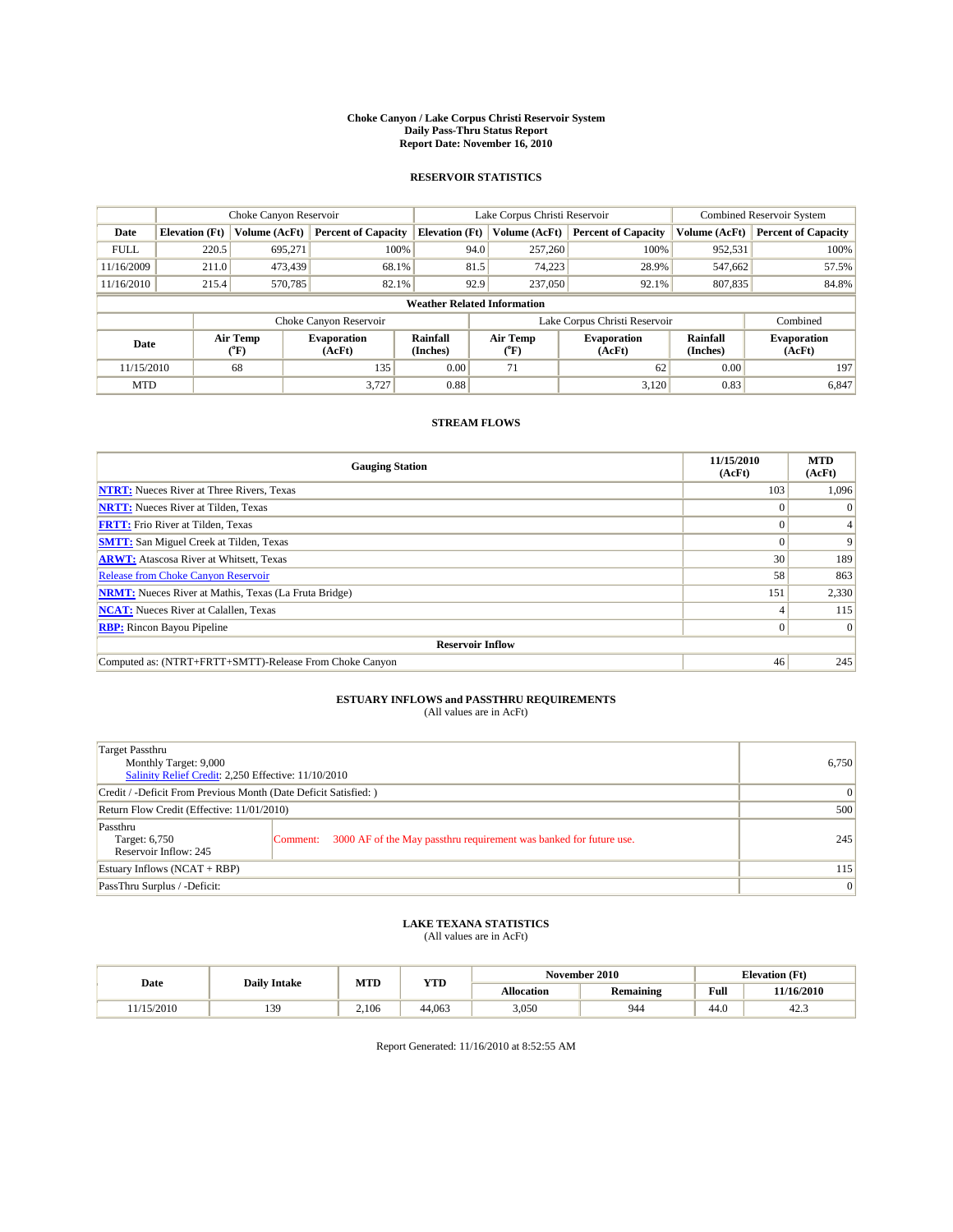#### **Choke Canyon / Lake Corpus Christi Reservoir System Daily Pass-Thru Status Report Report Date: November 17, 2010**

#### **RESERVOIR STATISTICS**

|             | Choke Canyon Reservoir |                             |                              |                                    | Lake Corpus Christi Reservoir                                            |               |                               |                              | <b>Combined Reservoir System</b> |  |
|-------------|------------------------|-----------------------------|------------------------------|------------------------------------|--------------------------------------------------------------------------|---------------|-------------------------------|------------------------------|----------------------------------|--|
| Date        | <b>Elevation</b> (Ft)  | Volume (AcFt)               | <b>Percent of Capacity</b>   | <b>Elevation (Ft)</b>              |                                                                          | Volume (AcFt) | <b>Percent of Capacity</b>    | Volume (AcFt)                | <b>Percent of Capacity</b>       |  |
| <b>FULL</b> | 220.5                  | 695,271                     | 100%                         |                                    | 94.0                                                                     | 257,260       | 100%                          | 952,531                      | 100%                             |  |
| 11/17/2009  | 211.0                  | 473,439                     | 68.1%                        |                                    | 81.5                                                                     | 74,031        | 28.8%                         | 547,470                      | 57.5%                            |  |
| 11/17/2010  | 215.5                  | 571.249                     | 82.2%                        |                                    | 92.8                                                                     | 235,803       | 91.7%                         | 807,052                      | 84.7%                            |  |
|             |                        |                             |                              | <b>Weather Related Information</b> |                                                                          |               |                               |                              |                                  |  |
|             |                        |                             | Choke Canyon Reservoir       |                                    |                                                                          |               | Lake Corpus Christi Reservoir |                              | Combined                         |  |
| Date        |                        | Air Temp<br>${}^{\circ}$ F) | <b>Evaporation</b><br>(AcFt) | <b>Rainfall</b><br>(Inches)        | Air Temp<br>Rainfall<br><b>Evaporation</b><br>(Inches)<br>(°F)<br>(AcFt) |               |                               | <b>Evaporation</b><br>(AcFt) |                                  |  |
| 11/16/2010  |                        | 69                          | 176                          | 0.00                               |                                                                          | 70            | 145                           | 0.00                         | 321                              |  |
| <b>MTD</b>  |                        |                             | 3,903                        | 0.88                               |                                                                          |               | 3,265                         | 0.83                         | 7,168                            |  |

### **STREAM FLOWS**

| <b>Gauging Station</b>                                       | 11/16/2010<br>(AcFt) | <b>MTD</b><br>(AcFt) |  |  |  |
|--------------------------------------------------------------|----------------------|----------------------|--|--|--|
| <b>NTRT:</b> Nueces River at Three Rivers, Texas             | 93                   | 1,189                |  |  |  |
| <b>NRTT:</b> Nueces River at Tilden, Texas                   | $\Omega$             |                      |  |  |  |
| <b>FRTT:</b> Frio River at Tilden, Texas                     |                      |                      |  |  |  |
| <b>SMTT:</b> San Miguel Creek at Tilden, Texas               |                      | 9                    |  |  |  |
| <b>ARWT:</b> Atascosa River at Whitsett, Texas               | 24                   | 213                  |  |  |  |
| <b>Release from Choke Canyon Reservoir</b>                   | 58                   | 921                  |  |  |  |
| <b>NRMT:</b> Nueces River at Mathis, Texas (La Fruta Bridge) | 147                  | 2,477                |  |  |  |
| <b>NCAT:</b> Nueces River at Calallen, Texas                 | 14                   | 129                  |  |  |  |
| <b>RBP:</b> Rincon Bayou Pipeline                            | $\overline{0}$       | $\Omega$             |  |  |  |
| <b>Reservoir Inflow</b>                                      |                      |                      |  |  |  |
| Computed as: (NTRT+FRTT+SMTT)-Release From Choke Canyon      | 36                   | 281                  |  |  |  |

## **ESTUARY INFLOWS and PASSTHRU REQUIREMENTS**

|  | (All values are in AcFt) |
|--|--------------------------|
|--|--------------------------|

| Target Passthru<br>Monthly Target: 9,000<br>Salinity Relief Credit: 2,250 Effective: 11/10/2010 | 6,750                                                                          |                 |
|-------------------------------------------------------------------------------------------------|--------------------------------------------------------------------------------|-----------------|
| Credit / -Deficit From Previous Month (Date Deficit Satisfied: )                                |                                                                                | 0               |
| Return Flow Credit (Effective: 11/01/2010)                                                      |                                                                                | 500             |
| Passthru<br>Target: 6,750<br>Reservoir Inflow: 281                                              | 3000 AF of the May passthru requirement was banked for future use.<br>Comment: | 281             |
| Estuary Inflows (NCAT + RBP)                                                                    |                                                                                | 129             |
| PassThru Surplus / -Deficit:                                                                    |                                                                                | $\vert 0 \vert$ |

## **LAKE TEXANA STATISTICS** (All values are in AcFt)

| Date      |                     | MTD   | YTD    |                   | November 2010 | <b>Elevation</b> (Ft) |            |
|-----------|---------------------|-------|--------|-------------------|---------------|-----------------------|------------|
|           | <b>Daily Intake</b> |       |        | <b>Allocation</b> | Remaining     | Full                  | 11/17/2010 |
| 1/16/2010 | 138                 | 2.244 | 44,201 | 3,050             | 806           | 44.0                  | 42.3       |

Report Generated: 11/17/2010 at 8:23:52 AM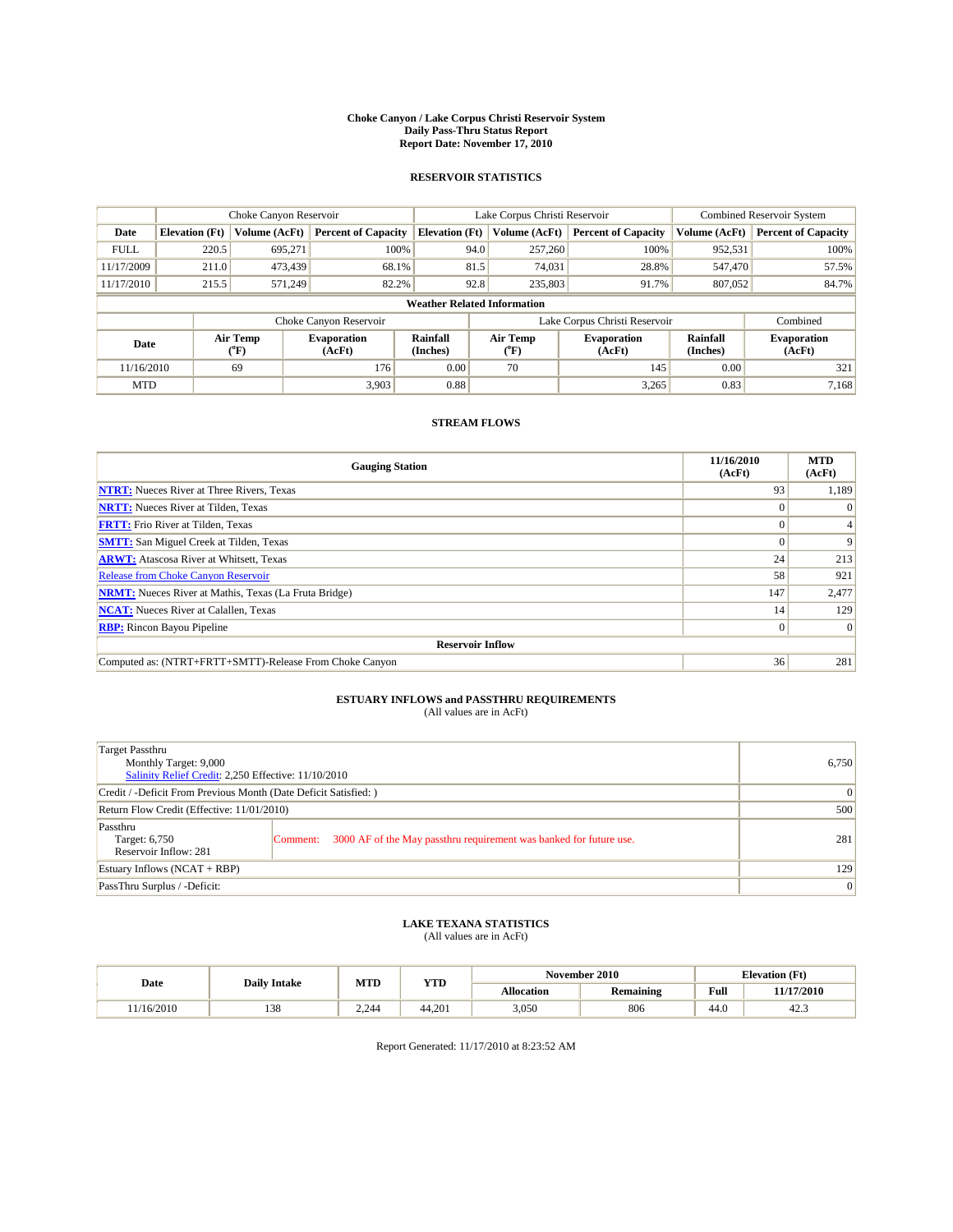#### **Choke Canyon / Lake Corpus Christi Reservoir System Daily Pass-Thru Status Report Report Date: November 18, 2010**

#### **RESERVOIR STATISTICS**

|             |                       | Choke Canyon Reservoir |                              |                                    | Lake Corpus Christi Reservoir | <b>Combined Reservoir System</b> |                      |                              |
|-------------|-----------------------|------------------------|------------------------------|------------------------------------|-------------------------------|----------------------------------|----------------------|------------------------------|
| Date        | <b>Elevation</b> (Ft) | Volume (AcFt)          | <b>Percent of Capacity</b>   | <b>Elevation</b> (Ft)              | Volume (AcFt)                 | <b>Percent of Capacity</b>       | Volume (AcFt)        | <b>Percent of Capacity</b>   |
| <b>FULL</b> | 220.5                 | 695,271                | 100%                         | 94.0                               | 257,260                       | 100%                             | 952,531              | 100%                         |
| 11/18/2009  | 211.0                 | 474,273                | 68.2%                        | 81.4                               | 73,936                        | 28.7%                            | 548,209              | 57.6%                        |
| 11/18/2010  | 215.4                 | 570,090                | 82.0%                        | 92.9                               | 236,872                       | 92.1%                            | 806,962              | 84.7%                        |
|             |                       |                        |                              | <b>Weather Related Information</b> |                               |                                  |                      |                              |
|             |                       |                        | Choke Canyon Reservoir       |                                    | Lake Corpus Christi Reservoir |                                  |                      | Combined                     |
| Date        |                       | Air Temp<br>(°F)       | <b>Evaporation</b><br>(AcFt) | <b>Rainfall</b><br>(Inches)        | Air Temp<br>(°F)              | <b>Evaporation</b><br>(AcFt)     | Rainfall<br>(Inches) | <b>Evaporation</b><br>(AcFt) |
| 11/17/2010  |                       | 82                     | 230                          | 0.00                               | 83                            | 177                              | 0.00                 | 407                          |
| <b>MTD</b>  |                       |                        | 4,133                        | 0.88                               |                               | 3,442                            | 0.83                 | 7,575                        |

### **STREAM FLOWS**

| <b>Gauging Station</b>                                       | 11/17/2010<br>(AcFt) | <b>MTD</b><br>(AcFt) |
|--------------------------------------------------------------|----------------------|----------------------|
| <b>NTRT:</b> Nueces River at Three Rivers, Texas             | 89                   | 1,278                |
| <b>NRTT:</b> Nueces River at Tilden, Texas                   | $\Omega$             |                      |
| <b>FRTT:</b> Frio River at Tilden, Texas                     |                      |                      |
| <b>SMTT:</b> San Miguel Creek at Tilden, Texas               |                      | 9                    |
| <b>ARWT:</b> Atascosa River at Whitsett, Texas               | 24                   | 237                  |
| <b>Release from Choke Canyon Reservoir</b>                   | 58                   | 979                  |
| <b>NRMT:</b> Nueces River at Mathis, Texas (La Fruta Bridge) | 127                  | 2,604                |
| <b>NCAT:</b> Nueces River at Calallen, Texas                 |                      | 133                  |
| <b>RBP:</b> Rincon Bayou Pipeline                            | $\Omega$             | $\Omega$             |
| <b>Reservoir Inflow</b>                                      |                      |                      |
| Computed as: (NTRT+FRTT+SMTT)-Release From Choke Canyon      | 32                   | 313                  |

# **ESTUARY INFLOWS and PASSTHRU REQUIREMENTS**<br>(All values are in AcFt)

| Target Passthru<br>Monthly Target: 9,000<br>Salinity Relief Credit: 2,250 Effective: 11/10/2010 | 6,750                                                                          |     |  |  |  |
|-------------------------------------------------------------------------------------------------|--------------------------------------------------------------------------------|-----|--|--|--|
| Credit / -Deficit From Previous Month (Date Deficit Satisfied: )                                |                                                                                |     |  |  |  |
| Return Flow Credit (Effective: 11/01/2010)                                                      |                                                                                |     |  |  |  |
| Passthru<br>Target: 6,750<br>Reservoir Inflow: 313                                              | 3000 AF of the May passthru requirement was banked for future use.<br>Comment: | 313 |  |  |  |
| Estuary Inflows $(NCAT + RBP)$                                                                  | 133                                                                            |     |  |  |  |
| PassThru Surplus / -Deficit:                                                                    |                                                                                | 0   |  |  |  |

# **LAKE TEXANA STATISTICS** (All values are in AcFt)

| Date    |                     | MTD   | <b>YTD</b> |            | November 2010    | <b>Elevation</b> (Ft) |                  |
|---------|---------------------|-------|------------|------------|------------------|-----------------------|------------------|
|         | <b>Daily Intake</b> |       |            | Allocation | <b>Remaining</b> | Full                  | 11/18/2010       |
| 17/2010 | 129<br>120          | 2.382 | 44.339     | 3,050      | 668              | 44.0                  | $\Delta$<br>42.2 |

Report Generated: 11/18/2010 at 8:19:37 AM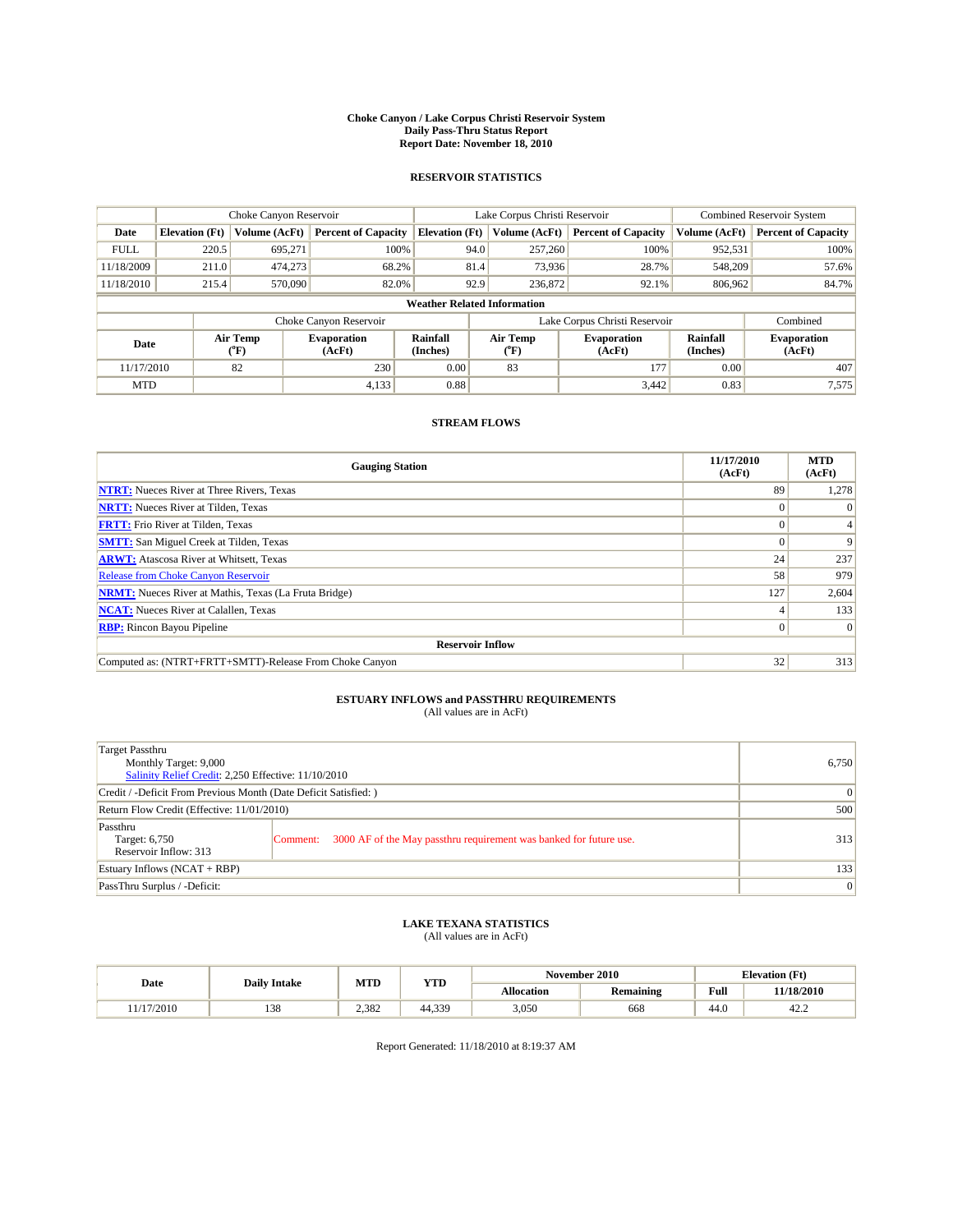#### **Choke Canyon / Lake Corpus Christi Reservoir System Daily Pass-Thru Status Report Report Date: November 19, 2010**

#### **RESERVOIR STATISTICS**

|             | Choke Canyon Reservoir |                             | Lake Corpus Christi Reservoir |                                    |                               |                  | <b>Combined Reservoir System</b> |                      |                              |
|-------------|------------------------|-----------------------------|-------------------------------|------------------------------------|-------------------------------|------------------|----------------------------------|----------------------|------------------------------|
| Date        | <b>Elevation</b> (Ft)  | Volume (AcFt)               | <b>Percent of Capacity</b>    | <b>Elevation (Ft)</b>              |                               | Volume (AcFt)    | <b>Percent of Capacity</b>       | Volume (AcFt)        | <b>Percent of Capacity</b>   |
| <b>FULL</b> | 220.5                  | 695,271                     | 100%                          |                                    | 94.0                          | 257,260          | 100%                             | 952,531              | 100%                         |
| 11/19/2009  | 211.0                  | 473,855                     | 68.2%                         |                                    | 81.4                          | 73,745           | 28.7%                            | 547,600              | 57.5%                        |
| 11/19/2010  | 215.5                  | 571.712                     | 82.2%                         |                                    | 92.8                          | 235,269          | 91.5%                            | 806.981              | 84.7%                        |
|             |                        |                             |                               | <b>Weather Related Information</b> |                               |                  |                                  |                      |                              |
|             |                        |                             | Choke Canyon Reservoir        |                                    | Lake Corpus Christi Reservoir |                  |                                  |                      | Combined                     |
| Date        |                        | Air Temp<br>${}^{\circ}$ F) | <b>Evaporation</b><br>(AcFt)  | <b>Rainfall</b><br>(Inches)        |                               | Air Temp<br>(°F) | <b>Evaporation</b><br>(AcFt)     | Rainfall<br>(Inches) | <b>Evaporation</b><br>(AcFt) |
| 11/18/2010  |                        | 64                          | 190                           | 0.00                               |                               | 66               | 187                              | 0.00                 | 377                          |
| <b>MTD</b>  |                        |                             | 4,323                         | 0.88                               |                               |                  | 3,629                            | 0.83                 | 7,952                        |

### **STREAM FLOWS**

| <b>Gauging Station</b>                                       | 11/18/2010<br>(AcFt) | <b>MTD</b><br>(AcFt) |
|--------------------------------------------------------------|----------------------|----------------------|
| <b>NTRT:</b> Nueces River at Three Rivers, Texas             | 81                   | 1,360                |
| <b>NRTT:</b> Nueces River at Tilden, Texas                   | 0                    |                      |
| <b>FRTT:</b> Frio River at Tilden, Texas                     |                      |                      |
| <b>SMTT:</b> San Miguel Creek at Tilden, Texas               |                      | $\mathbf Q$          |
| <b>ARWT:</b> Atascosa River at Whitsett, Texas               | 22                   | 259                  |
| <b>Release from Choke Canyon Reservoir</b>                   | 58                   | 1,036                |
| <b>NRMT:</b> Nueces River at Mathis, Texas (La Fruta Bridge) | 129                  | 2,733                |
| <b>NCAT:</b> Nueces River at Calallen, Texas                 |                      | 136                  |
| <b>RBP:</b> Rincon Bayou Pipeline                            | $\Omega$             | $\Omega$             |
| <b>Reservoir Inflow</b>                                      |                      |                      |
| Computed as: (NTRT+FRTT+SMTT)-Release From Choke Canyon      | 24                   | 337                  |

## **ESTUARY INFLOWS and PASSTHRU REQUIREMENTS**

|  | (All values are in AcFt) |
|--|--------------------------|
|--|--------------------------|

| Target Passthru<br>Monthly Target: 9,000<br>Salinity Relief Credit: 2,250 Effective: 11/10/2010 |                                                                                |                 |  |  |  |
|-------------------------------------------------------------------------------------------------|--------------------------------------------------------------------------------|-----------------|--|--|--|
| Credit / -Deficit From Previous Month (Date Deficit Satisfied: )                                |                                                                                |                 |  |  |  |
| Return Flow Credit (Effective: 11/01/2010)                                                      |                                                                                |                 |  |  |  |
| Passthru<br>Target: 6,750<br>Reservoir Inflow: 337                                              | 3000 AF of the May passthru requirement was banked for future use.<br>Comment: | 337             |  |  |  |
| Estuary Inflows (NCAT + RBP)                                                                    |                                                                                |                 |  |  |  |
| PassThru Surplus / -Deficit:                                                                    |                                                                                | $\vert 0 \vert$ |  |  |  |

## **LAKE TEXANA STATISTICS** (All values are in AcFt)

| Date      | <b>Daily Intake</b> | MTD   | YTD          |                   | November 2010 | <b>Elevation</b> (Ft)                       |                |
|-----------|---------------------|-------|--------------|-------------------|---------------|---------------------------------------------|----------------|
|           |                     |       |              | <b>Allocation</b> | Remaining     | Full<br>the contract of the contract of the | 11/19/2010     |
| 1/18/2010 | 138                 | 2.520 | 477<br>44.47 | 3,050             | 530           | 44.0                                        | $\sim$<br>42.2 |

Report Generated: 11/19/2010 at 8:48:48 AM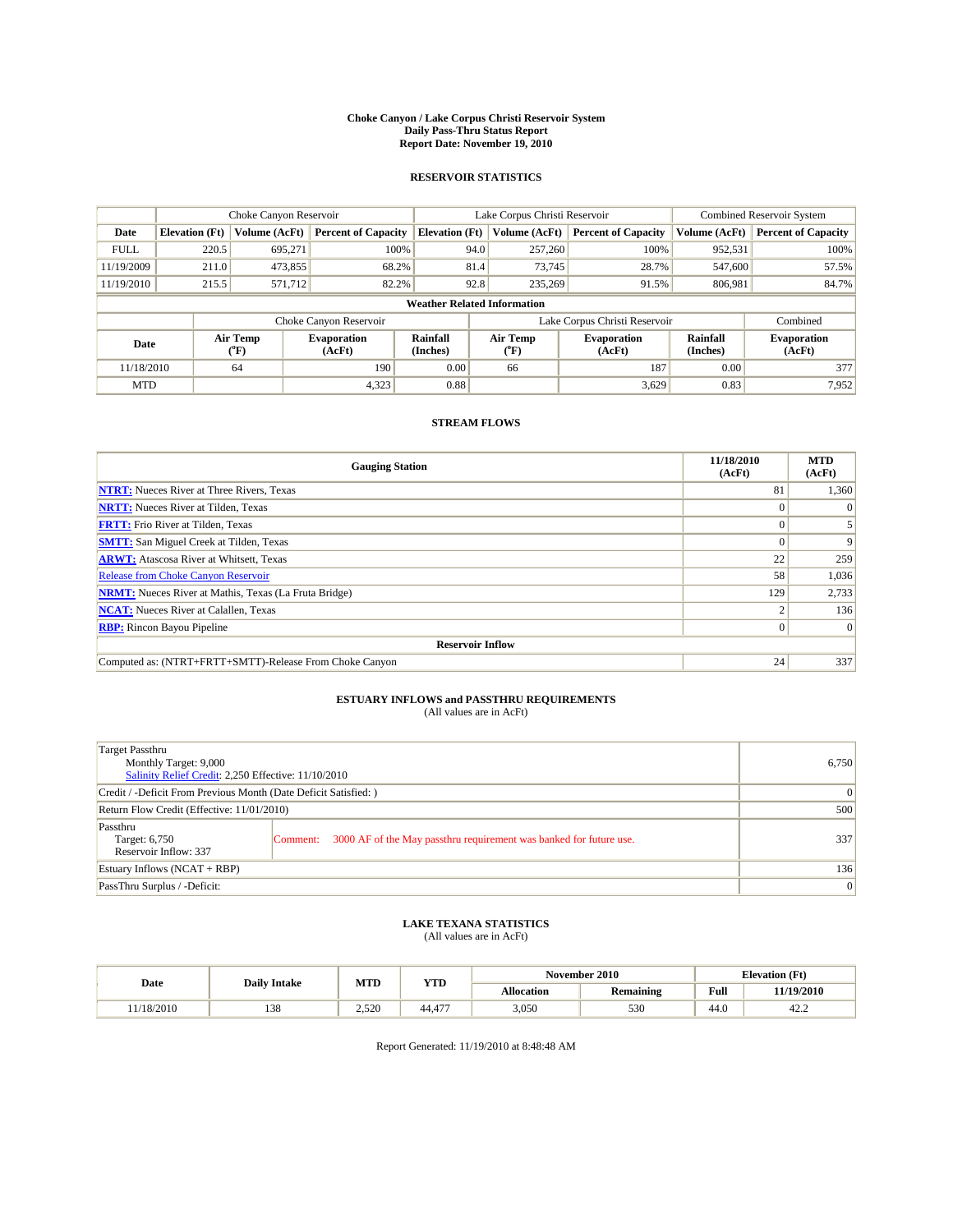#### **Choke Canyon / Lake Corpus Christi Reservoir System Daily Pass-Thru Status Report Report Date: November 20, 2010**

#### **RESERVOIR STATISTICS**

|             | Choke Canyon Reservoir |                            | Lake Corpus Christi Reservoir |                                    |                                         |         | Combined Reservoir System    |                      |                              |
|-------------|------------------------|----------------------------|-------------------------------|------------------------------------|-----------------------------------------|---------|------------------------------|----------------------|------------------------------|
| Date        | <b>Elevation</b> (Ft)  | Volume (AcFt)              | <b>Percent of Capacity</b>    | <b>Elevation (Ft)</b>              | Volume (AcFt)                           |         | <b>Percent of Capacity</b>   | Volume (AcFt)        | <b>Percent of Capacity</b>   |
| <b>FULL</b> | 220.5                  | 695,271                    | 100%                          |                                    | 94.0                                    | 257,260 | 100%                         | 952,531              | 100%                         |
| 11/20/2009  | 211.0                  | 473,026                    | 68.0%                         |                                    | 81.7                                    | 76,157  | 29.6%                        | 549,183              | 57.7%                        |
| 11/20/2010  | 215.4                  | 570,553                    | 82.1%                         |                                    | 92.8                                    | 234,735 | 91.2%                        | 805,288              | 84.5%                        |
|             |                        |                            |                               | <b>Weather Related Information</b> |                                         |         |                              |                      |                              |
|             |                        |                            | Choke Canyon Reservoir        |                                    | Lake Corpus Christi Reservoir           |         |                              |                      | Combined                     |
| Date        |                        | Air Temp<br>${}^{\circ}F)$ | <b>Evaporation</b><br>(AcFt)  | Rainfall<br>(Inches)               | Air Temp<br>$(^{\mathrm{o}}\mathrm{F})$ |         | <b>Evaporation</b><br>(AcFt) | Rainfall<br>(Inches) | <b>Evaporation</b><br>(AcFt) |
| 11/19/2010  |                        | 73                         | 203                           | 0.00                               | 73                                      |         | 228                          | 0.00                 | 431                          |
| <b>MTD</b>  |                        |                            | 4,526                         | 0.88                               |                                         |         | 3,857                        | 0.83                 | 8,383                        |

### **STREAM FLOWS**

| <b>Gauging Station</b>                                       | 11/19/2010<br>(AcFt) | <b>MTD</b><br>(AcFt) |
|--------------------------------------------------------------|----------------------|----------------------|
| <b>NTRT:</b> Nueces River at Three Rivers, Texas             | 75                   | 1,435                |
| <b>NRTT:</b> Nueces River at Tilden, Texas                   |                      |                      |
| <b>FRTT:</b> Frio River at Tilden, Texas                     |                      |                      |
| <b>SMTT:</b> San Miguel Creek at Tilden, Texas               |                      | 9                    |
| <b>ARWT:</b> Atascosa River at Whitsett, Texas               | 19                   | 278                  |
| <b>Release from Choke Canyon Reservoir</b>                   | 58                   | 1,094                |
| <b>NRMT:</b> Nueces River at Mathis, Texas (La Fruta Bridge) | 127                  | 2,860                |
| <b>NCAT:</b> Nueces River at Calallen, Texas                 | $\Omega$             | 136                  |
| <b>RBP:</b> Rincon Bayou Pipeline                            | $\overline{0}$       | $\Omega$             |
| <b>Reservoir Inflow</b>                                      |                      |                      |
| Computed as: (NTRT+FRTT+SMTT)-Release From Choke Canyon      | 18                   | 355                  |

# **ESTUARY INFLOWS and PASSTHRU REQUIREMENTS**<br>(All values are in AcFt)

| Target Passthru<br>Monthly Target: 9,000<br>Salinity Relief Credit: 2,250 Effective: 11/10/2010 |                                                                                |     |  |  |  |
|-------------------------------------------------------------------------------------------------|--------------------------------------------------------------------------------|-----|--|--|--|
| Credit / -Deficit From Previous Month (Date Deficit Satisfied: )                                |                                                                                |     |  |  |  |
| Return Flow Credit (Effective: 11/01/2010)                                                      |                                                                                |     |  |  |  |
| Passthru<br>Target: 6,750<br>Reservoir Inflow: 355                                              | 3000 AF of the May passthru requirement was banked for future use.<br>Comment: | 355 |  |  |  |
| Estuary Inflows $(NCAT + RBP)$                                                                  |                                                                                |     |  |  |  |
| PassThru Surplus / -Deficit:                                                                    |                                                                                | 0   |  |  |  |

# **LAKE TEXANA STATISTICS** (All values are in AcFt)

| Date      | <b>Daily Intake</b> | MTD   | <b>YTD</b> |            | November 2010    |                                             | <b>Elevation</b> (Ft) |
|-----------|---------------------|-------|------------|------------|------------------|---------------------------------------------|-----------------------|
|           |                     |       |            | Allocation | <b>Remaining</b> | Full<br>the contract of the contract of the | 11/20/2010            |
| 1/19/2010 | 120<br>120          | 2.658 | 44.615     | 3,050      | 392              | 44.0                                        | 42.1                  |

Report Generated: 11/20/2010 at 8:05:56 AM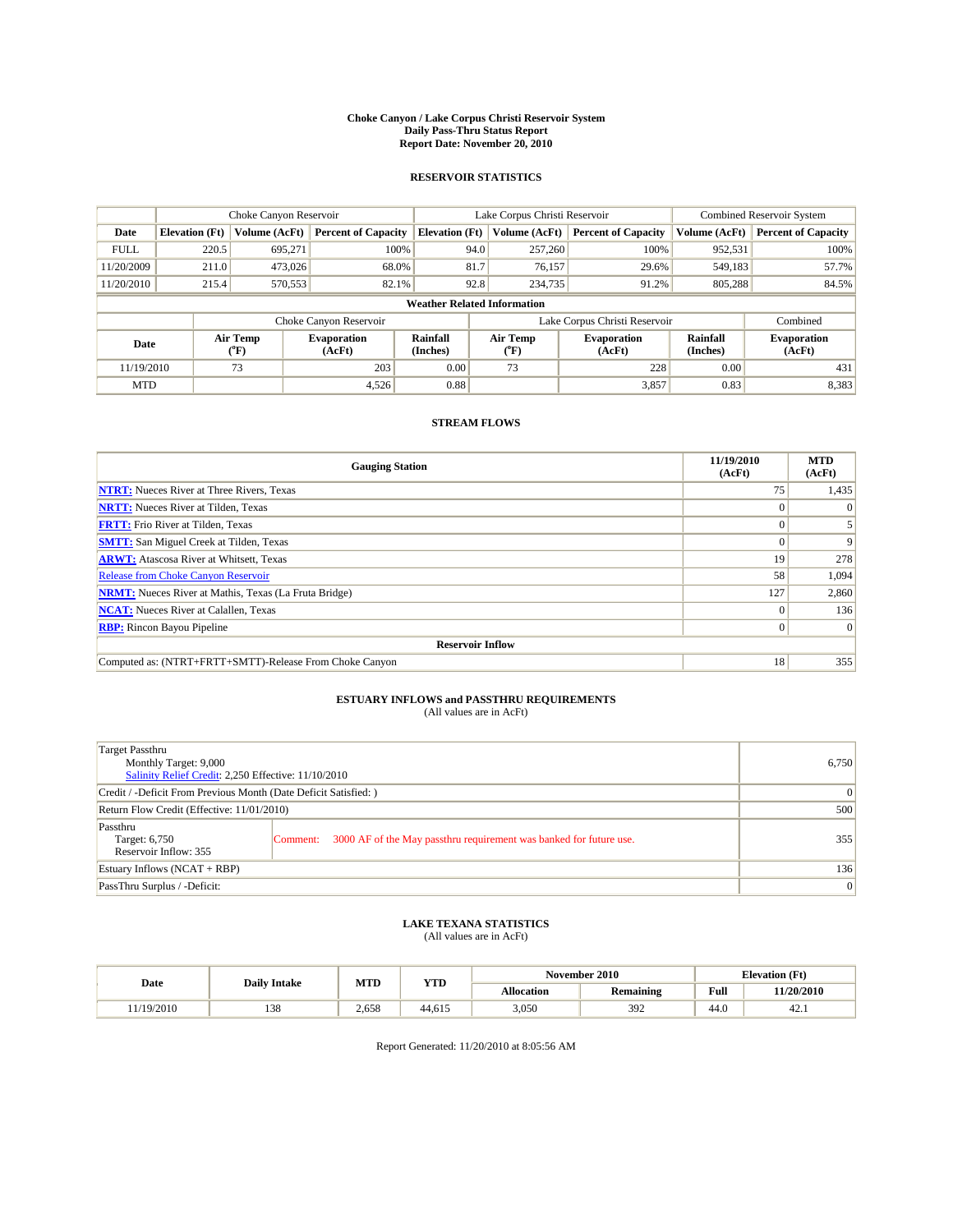#### **Choke Canyon / Lake Corpus Christi Reservoir System Daily Pass-Thru Status Report Report Date: November 21, 2010**

### **RESERVOIR STATISTICS**

|             | Choke Canyon Reservoir |                  |                              |                                    | Lake Corpus Christi Reservoir |                  |                               |                      | <b>Combined Reservoir System</b> |  |
|-------------|------------------------|------------------|------------------------------|------------------------------------|-------------------------------|------------------|-------------------------------|----------------------|----------------------------------|--|
| Date        | <b>Elevation</b> (Ft)  | Volume (AcFt)    | <b>Percent of Capacity</b>   | <b>Elevation</b> (Ft)              |                               | Volume (AcFt)    | <b>Percent of Capacity</b>    | Volume (AcFt)        | <b>Percent of Capacity</b>       |  |
| <b>FULL</b> | 220.5                  | 695.271          | 100%                         |                                    | 94.0                          | 257,260          | 100%                          | 952,531              | 100%                             |  |
| 11/21/2009  | 211.1                  | 475,942          | 68.5%                        |                                    | 81.9                          | 78,030           | 30.3%                         | 553,972              | 58.2%                            |  |
| 11/21/2010  | 215.4                  | 568,930          | 81.8%                        |                                    | 92.7                          | 234,024          | 91.0%                         | 802,954              | 84.3%                            |  |
|             |                        |                  |                              | <b>Weather Related Information</b> |                               |                  |                               |                      |                                  |  |
|             |                        |                  | Choke Canyon Reservoir       |                                    |                               |                  | Lake Corpus Christi Reservoir |                      | Combined                         |  |
| Date        |                        | Air Temp<br>(°F) | <b>Evaporation</b><br>(AcFt) | Rainfall<br>(Inches)               |                               | Air Temp<br>("F) | <b>Evaporation</b><br>(AcFt)  | Rainfall<br>(Inches) | <b>Evaporation</b><br>(AcFt)     |  |
| 11/20/2010  |                        | 81               | 203                          | 0.00                               |                               | 81               | 124                           | 0.00                 | 327                              |  |
| <b>MTD</b>  |                        |                  | 4,729                        | 0.88                               |                               |                  | 3,981                         | 0.83                 | 8,710                            |  |

### **STREAM FLOWS**

| <b>Gauging Station</b>                                       | 11/20/2010<br>(AcFt) | <b>MTD</b><br>(AcFt) |
|--------------------------------------------------------------|----------------------|----------------------|
| <b>NTRT:</b> Nueces River at Three Rivers, Texas             | 75                   | 1,511                |
| <b>NRTT:</b> Nueces River at Tilden, Texas                   |                      | $\Omega$             |
| <b>FRTT:</b> Frio River at Tilden, Texas                     |                      |                      |
| <b>SMTT:</b> San Miguel Creek at Tilden, Texas               |                      | 9                    |
| <b>ARWT:</b> Atascosa River at Whitsett, Texas               | 17                   | 295                  |
| <b>Release from Choke Canyon Reservoir</b>                   | 58                   | 1,151                |
| <b>NRMT:</b> Nueces River at Mathis, Texas (La Fruta Bridge) | 127                  | 2,987                |
| <b>NCAT:</b> Nueces River at Calallen, Texas                 |                      | 136                  |
| <b>RBP:</b> Rincon Bayou Pipeline                            | 0                    | $\Omega$             |
| <b>Reservoir Inflow</b>                                      |                      |                      |
| Computed as: (NTRT+FRTT+SMTT)-Release From Choke Canyon      | 18                   | 373                  |

## **ESTUARY INFLOWS and PASSTHRU REQUIREMENTS**<br>(All values are in AcFt)

| Target Passthru<br>Monthly Target: 9,000<br>Salinity Relief Credit: 2,250 Effective: 11/10/2010 |                                                                                |     |  |  |  |  |
|-------------------------------------------------------------------------------------------------|--------------------------------------------------------------------------------|-----|--|--|--|--|
| Credit / -Deficit From Previous Month (Date Deficit Satisfied: )                                |                                                                                |     |  |  |  |  |
| Return Flow Credit (Effective: 11/01/2010)                                                      |                                                                                |     |  |  |  |  |
| Passthru<br>Target: 6,750<br>Reservoir Inflow: 373                                              | 3000 AF of the May passthru requirement was banked for future use.<br>Comment: | 373 |  |  |  |  |
| Estuary Inflows $(NCAT + RBP)$                                                                  | 136                                                                            |     |  |  |  |  |
| PassThru Surplus / -Deficit:                                                                    |                                                                                |     |  |  |  |  |

# **LAKE TEXANA STATISTICS** (All values are in AcFt)

| Date      | <b>Daily Intake</b>   | MTD              | <b>YTD</b> |                   | November 2010 | <b>Elevation</b> (Ft) |            |
|-----------|-----------------------|------------------|------------|-------------------|---------------|-----------------------|------------|
|           |                       |                  |            | <b>Allocation</b> | Remaining     | Full                  | 11/21/2010 |
| 1/20/2010 | 0 <sup>0</sup><br>120 | ,796<br><u>.</u> | 44.753     | 3,050             | 25/<br>-ت     | 44.0                  | 42.1       |

Report Generated: 11/21/2010 at 7:58:31 AM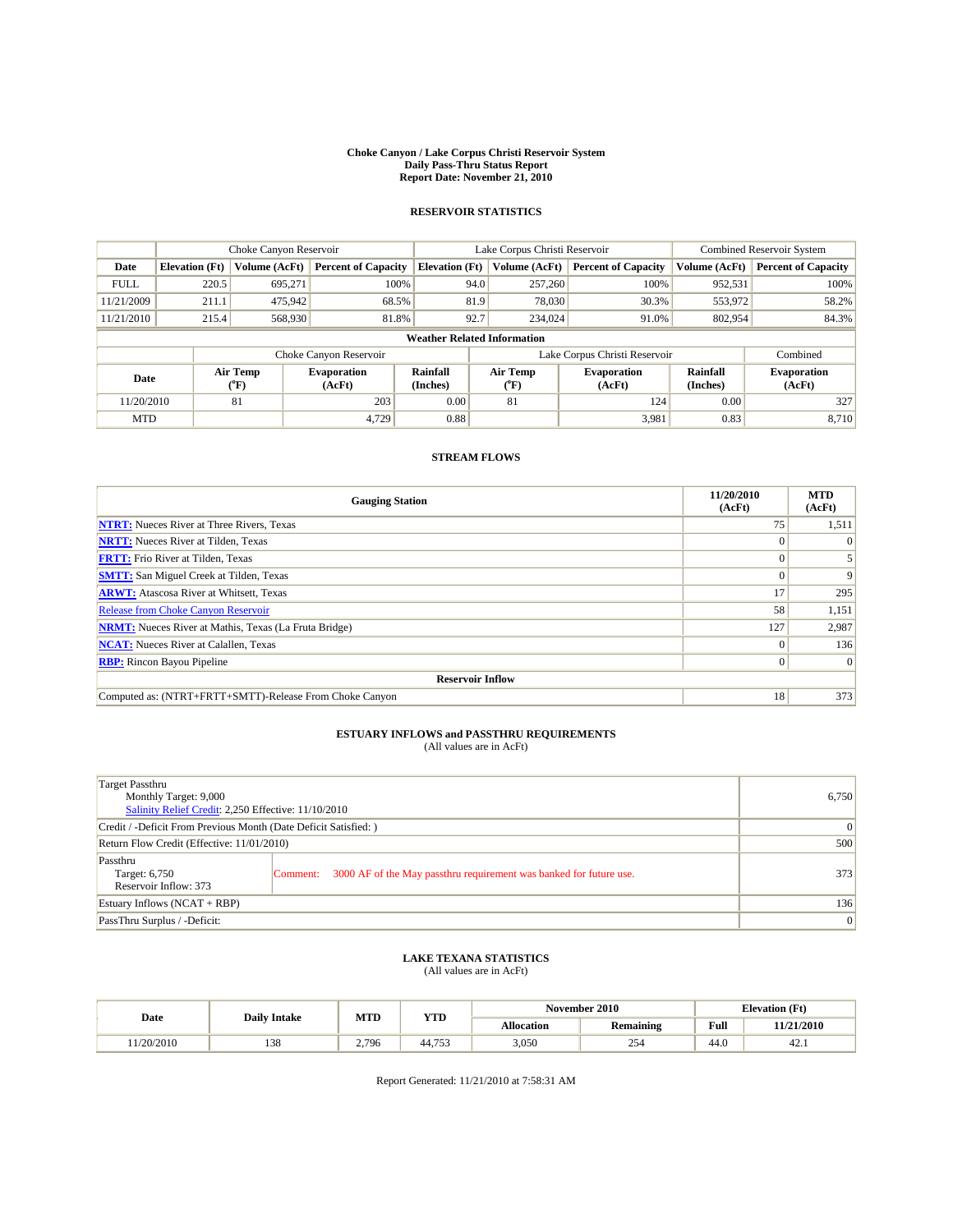#### **Choke Canyon / Lake Corpus Christi Reservoir System Daily Pass-Thru Status Report Report Date: November 22, 2010**

### **RESERVOIR STATISTICS**

|             | Choke Canyon Reservoir |                  |                              |                                    | Lake Corpus Christi Reservoir |                  |                               |                      | <b>Combined Reservoir System</b> |  |  |
|-------------|------------------------|------------------|------------------------------|------------------------------------|-------------------------------|------------------|-------------------------------|----------------------|----------------------------------|--|--|
| Date        | <b>Elevation</b> (Ft)  | Volume (AcFt)    | <b>Percent of Capacity</b>   | <b>Elevation</b> (Ft)              |                               | Volume (AcFt)    | <b>Percent of Capacity</b>    | Volume (AcFt)        | <b>Percent of Capacity</b>       |  |  |
| <b>FULL</b> | 220.5                  | 695.271          | 100%                         |                                    | 94.0                          | 257,260          | 100%                          | 952,531              | 100%                             |  |  |
| 11/22/2009  | 211.2                  | 476,768          | 68.6%                        |                                    | 81.9                          | 78.229           | 30.4%                         | 554,997              | 58.3%                            |  |  |
| 11/22/2010  | 215.4                  | 568,930          | 81.8%                        |                                    | 92.7                          | 233,846          | 90.9%                         | 802,776              | 84.3%                            |  |  |
|             |                        |                  |                              | <b>Weather Related Information</b> |                               |                  |                               |                      |                                  |  |  |
|             |                        |                  | Choke Canyon Reservoir       |                                    |                               |                  | Lake Corpus Christi Reservoir |                      | Combined                         |  |  |
| Date        |                        | Air Temp<br>(°F) | <b>Evaporation</b><br>(AcFt) | Rainfall<br>(Inches)               |                               | Air Temp<br>("F) | <b>Evaporation</b><br>(AcFt)  | Rainfall<br>(Inches) | <b>Evaporation</b><br>(AcFt)     |  |  |
| 11/21/2010  |                        | 83               | 203                          | 0.00                               |                               | 82               | 166                           | 0.00                 | 369                              |  |  |
| <b>MTD</b>  |                        |                  | 4,932                        | 0.88                               |                               |                  | 4,147                         | 0.83                 | 9,079                            |  |  |

### **STREAM FLOWS**

| <b>Gauging Station</b>                                       | 11/21/2010<br>(AcFt) | <b>MTD</b><br>(AcFt) |
|--------------------------------------------------------------|----------------------|----------------------|
| <b>NTRT:</b> Nueces River at Three Rivers, Texas             | 75                   | 1,586                |
| <b>NRTT:</b> Nueces River at Tilden, Texas                   |                      | $\Omega$             |
| <b>FRTT:</b> Frio River at Tilden, Texas                     |                      |                      |
| <b>SMTT:</b> San Miguel Creek at Tilden, Texas               |                      | 9                    |
| <b>ARWT:</b> Atascosa River at Whitsett, Texas               | 13                   | 309                  |
| <b>Release from Choke Canyon Reservoir</b>                   | 58                   | 1,209                |
| <b>NRMT:</b> Nueces River at Mathis, Texas (La Fruta Bridge) | 127                  | 3,114                |
| <b>NCAT:</b> Nueces River at Calallen, Texas                 |                      | 136                  |
| <b>RBP:</b> Rincon Bayou Pipeline                            | 0                    | $\Omega$             |
| <b>Reservoir Inflow</b>                                      |                      |                      |
| Computed as: (NTRT+FRTT+SMTT)-Release From Choke Canyon      | 18                   | 392                  |

### **ESTUARY INFLOWS and PASSTHRU REQUIREMENTS**<br>(All values are in AcFt)

| Target Passthru<br>Monthly Target: 9,000<br>Salinity Relief Credit: 2,250 Effective: 11/10/2010 |                                                                                |     |  |  |  |  |
|-------------------------------------------------------------------------------------------------|--------------------------------------------------------------------------------|-----|--|--|--|--|
| Credit / -Deficit From Previous Month (Date Deficit Satisfied: )                                |                                                                                |     |  |  |  |  |
| Return Flow Credit (Effective: 11/01/2010)                                                      |                                                                                |     |  |  |  |  |
| Passthru<br>Target: 6,750<br>Reservoir Inflow: 392                                              | 3000 AF of the May passthru requirement was banked for future use.<br>Comment: | 392 |  |  |  |  |
| Estuary Inflows $(NCAT + RBP)$                                                                  | 136                                                                            |     |  |  |  |  |
| PassThru Surplus / -Deficit:                                                                    |                                                                                |     |  |  |  |  |

# **LAKE TEXANA STATISTICS** (All values are in AcFt)

| Date       | <b>Daily Intake</b> | MTD   | YTD    | November 2010     |                  | <b>Elevation</b> (Ft) |            |
|------------|---------------------|-------|--------|-------------------|------------------|-----------------------|------------|
|            |                     |       |        | <b>Allocation</b> | <b>Remaining</b> | Full                  | 11/22/2010 |
| 11/21/2010 | 138                 | 2.934 | 44.891 | 3,050             | 116              | 44.0                  | 42.1       |

Report Generated: 11/22/2010 at 8:51:04 AM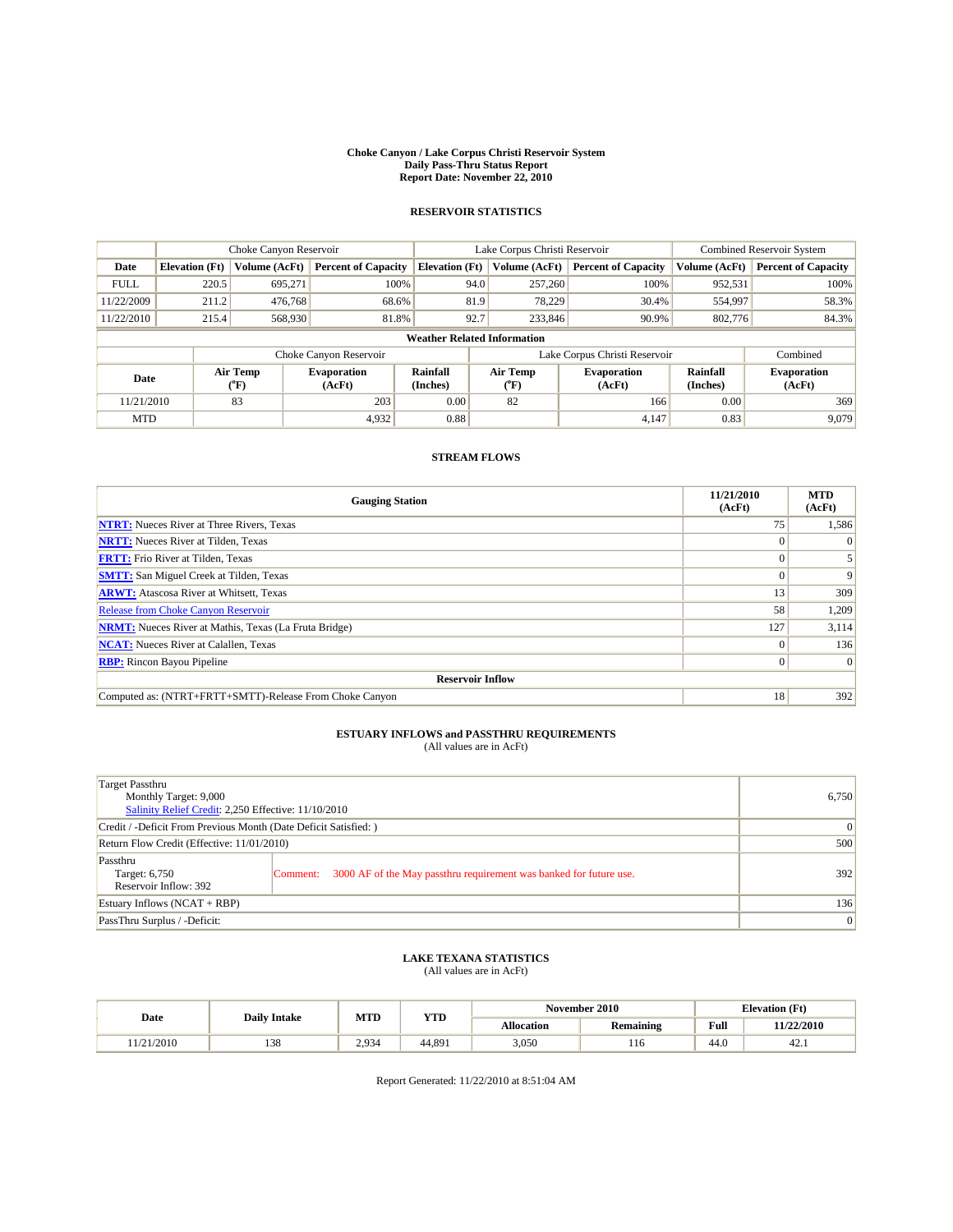#### **Choke Canyon / Lake Corpus Christi Reservoir System Daily Pass-Thru Status Report Report Date: November 23, 2010**

### **RESERVOIR STATISTICS**

|             | Choke Canyon Reservoir             |                  |                              |                       | Lake Corpus Christi Reservoir | <b>Combined Reservoir System</b> |                      |                              |  |  |
|-------------|------------------------------------|------------------|------------------------------|-----------------------|-------------------------------|----------------------------------|----------------------|------------------------------|--|--|
| Date        | <b>Elevation</b> (Ft)              | Volume (AcFt)    | <b>Percent of Capacity</b>   | <b>Elevation</b> (Ft) | Volume (AcFt)                 | <b>Percent of Capacity</b>       | Volume (AcFt)        | <b>Percent of Capacity</b>   |  |  |
| <b>FULL</b> | 220.5                              | 695.271          | 100%                         | 94.0                  | 257,260                       | 100%                             | 952,531              | 100%                         |  |  |
| 11/23/2009  | 211.2                              | 477.181          | 68.6%                        | 82.0                  | 78.928                        | 30.7%                            | 556,109              | 58.4%                        |  |  |
| 11/23/2010  | 215.4                              | 569,394          | 81.9%                        | 92.8                  | 234,735                       | 91.2%                            | 804,129              | 84.4%                        |  |  |
|             | <b>Weather Related Information</b> |                  |                              |                       |                               |                                  |                      |                              |  |  |
|             |                                    |                  | Choke Canyon Reservoir       |                       |                               | Lake Corpus Christi Reservoir    |                      | Combined                     |  |  |
| Date        |                                    | Air Temp<br>(°F) | <b>Evaporation</b><br>(AcFt) | Rainfall<br>(Inches)  | Air Temp<br>$^{\circ}$ F)     | <b>Evaporation</b><br>(AcFt)     | Rainfall<br>(Inches) | <b>Evaporation</b><br>(AcFt) |  |  |
| 11/22/2010  |                                    | 85               | 216                          | 0.00                  | 84                            | 207                              | 0.00                 | 423                          |  |  |
| <b>MTD</b>  |                                    |                  | 5,148                        | 0.88                  |                               | 4,354                            | 0.83                 | 9,502                        |  |  |

### **STREAM FLOWS**

| <b>Gauging Station</b>                                       | 11/22/2010<br>(AcFt) | <b>MTD</b><br>(AcFt) |
|--------------------------------------------------------------|----------------------|----------------------|
| <b>NTRT:</b> Nueces River at Three Rivers, Texas             | 71                   | 1,657                |
| <b>NRTT:</b> Nueces River at Tilden, Texas                   |                      | $\Omega$             |
| <b>FRTT:</b> Frio River at Tilden, Texas                     |                      | 6                    |
| <b>SMTT:</b> San Miguel Creek at Tilden, Texas               |                      | 9                    |
| <b>ARWT:</b> Atascosa River at Whitsett, Texas               | 12                   | 321                  |
| <b>Release from Choke Canyon Reservoir</b>                   | 58                   | 1,266                |
| <b>NRMT:</b> Nueces River at Mathis, Texas (La Fruta Bridge) | 127                  | 3,242                |
| <b>NCAT:</b> Nueces River at Calallen, Texas                 |                      | 136                  |
| <b>RBP:</b> Rincon Bayou Pipeline                            | 0                    | $\Omega$             |
| <b>Reservoir Inflow</b>                                      |                      |                      |
| Computed as: (NTRT+FRTT+SMTT)-Release From Choke Canyon      | 14                   | 406                  |

### **ESTUARY INFLOWS and PASSTHRU REQUIREMENTS**<br>(All values are in AcFt)

| Target Passthru<br>Monthly Target: 9,000<br>Salinity Relief Credit: 2,250 Effective: 11/10/2010 |                                                                                |     |  |  |
|-------------------------------------------------------------------------------------------------|--------------------------------------------------------------------------------|-----|--|--|
| Credit / -Deficit From Previous Month (Date Deficit Satisfied: )                                |                                                                                | 0   |  |  |
| Return Flow Credit (Effective: 11/01/2010)                                                      |                                                                                |     |  |  |
| Passthru<br>Target: 6,750<br>Reservoir Inflow: 406                                              | 3000 AF of the May passthru requirement was banked for future use.<br>Comment: | 406 |  |  |
| Estuary Inflows $(NCAT + RBP)$                                                                  | 136                                                                            |     |  |  |
| PassThru Surplus / -Deficit:                                                                    |                                                                                | 0   |  |  |

# **LAKE TEXANA STATISTICS** (All values are in AcFt)

| Date      | <b>Daily Intake</b> | MTD   | YTD    | November 2010     |                         | <b>Elevation</b> (Ft) |            |
|-----------|---------------------|-------|--------|-------------------|-------------------------|-----------------------|------------|
|           |                     |       |        | <b>Allocation</b> | <b>Remaining</b>        | Full                  | 11/23/2010 |
| 1/22/2010 | 138                 | 3.072 | 45.029 | 3,050             | $\mathcal{L}$<br>ے ہے – | 44.0                  | 42.1       |

Report Generated: 11/23/2010 at 8:00:38 AM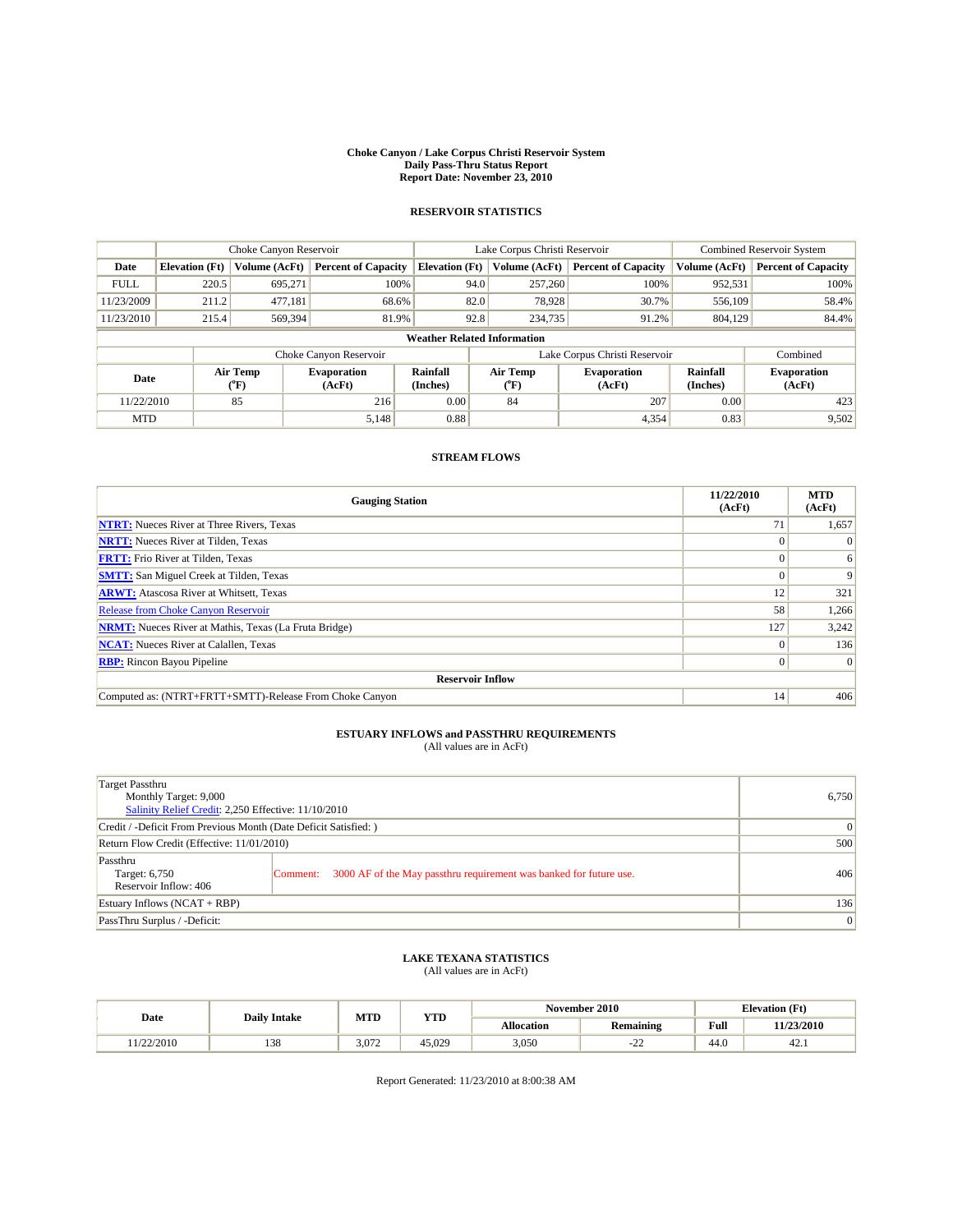#### **Choke Canyon / Lake Corpus Christi Reservoir System Daily Pass-Thru Status Report Report Date: November 24, 2010**

### **RESERVOIR STATISTICS**

|             | Choke Canyon Reservoir             |                  |                              | Lake Corpus Christi Reservoir                                                                      |                               | <b>Combined Reservoir System</b> |                              |                      |                              |         |       |
|-------------|------------------------------------|------------------|------------------------------|----------------------------------------------------------------------------------------------------|-------------------------------|----------------------------------|------------------------------|----------------------|------------------------------|---------|-------|
| Date        | <b>Elevation</b> (Ft)              | Volume (AcFt)    |                              | <b>Percent of Capacity</b><br><b>Elevation</b> (Ft)<br><b>Percent of Capacity</b><br>Volume (AcFt) |                               | Volume (AcFt)                    | <b>Percent of Capacity</b>   |                      |                              |         |       |
| <b>FULL</b> | 220.5                              | 695.271          | 100%                         |                                                                                                    | 94.0                          | 257,260                          | 100%                         | 952,531              | 100%                         |         |       |
| 11/24/2009  | 211.1                              | 475.526          | 68.4%                        |                                                                                                    | 82.1                          | 80,747                           | 31.4%                        | 556,273              | 58.4%                        |         |       |
| 11/24/2010  | 215.4                              | 569,162          | 81.9%                        |                                                                                                    | 92.7                          |                                  |                              |                      | 233,846<br>90.9%             | 803,008 | 84.3% |
|             | <b>Weather Related Information</b> |                  |                              |                                                                                                    |                               |                                  |                              |                      |                              |         |       |
|             |                                    |                  | Choke Canyon Reservoir       |                                                                                                    | Lake Corpus Christi Reservoir |                                  |                              | Combined             |                              |         |       |
| Date        |                                    | Air Temp<br>(°F) | <b>Evaporation</b><br>(AcFt) | Rainfall<br>(Inches)                                                                               |                               | Air Temp<br>("F)                 | <b>Evaporation</b><br>(AcFt) | Rainfall<br>(Inches) | <b>Evaporation</b><br>(AcFt) |         |       |
| 11/23/2010  |                                    | 81               | 203                          | 0.00                                                                                               |                               | 82                               | 103                          | 0.00                 | 306                          |         |       |
| <b>MTD</b>  |                                    |                  | 5,351                        | 0.88                                                                                               |                               |                                  | 4,457                        | 0.83                 | 9,808                        |         |       |

### **STREAM FLOWS**

| <b>Gauging Station</b>                                       | 11/23/2010<br>(AcFt) | <b>MTD</b><br>(AcFt) |
|--------------------------------------------------------------|----------------------|----------------------|
| <b>NTRT:</b> Nueces River at Three Rivers, Texas             | 67                   | 1,725                |
| <b>NRTT:</b> Nueces River at Tilden, Texas                   |                      | $\Omega$             |
| <b>FRTT:</b> Frio River at Tilden, Texas                     |                      | 6                    |
| <b>SMTT:</b> San Miguel Creek at Tilden, Texas               |                      | 9                    |
| <b>ARWT:</b> Atascosa River at Whitsett, Texas               | 12                   | 332                  |
| <b>Release from Choke Canyon Reservoir</b>                   | 58                   | 1,324                |
| <b>NRMT:</b> Nueces River at Mathis, Texas (La Fruta Bridge) | 127                  | 3,369                |
| <b>NCAT:</b> Nueces River at Calallen, Texas                 |                      | 136                  |
| <b>RBP:</b> Rincon Bayou Pipeline                            | 0                    | $\Omega$             |
| <b>Reservoir Inflow</b>                                      |                      |                      |
| Computed as: (NTRT+FRTT+SMTT)-Release From Choke Canyon      | 10                   | 416                  |

## **ESTUARY INFLOWS and PASSTHRU REQUIREMENTS**<br>(All values are in AcFt)

| Target Passthru<br>Monthly Target: 9,000<br>Salinity Relief Credit: 2,250 Effective: 11/10/2010 |                                                                               |     |  |  |  |  |
|-------------------------------------------------------------------------------------------------|-------------------------------------------------------------------------------|-----|--|--|--|--|
| Credit / -Deficit From Previous Month (Date Deficit Satisfied: )                                |                                                                               |     |  |  |  |  |
| Return Flow Credit (Effective: 11/01/2010)                                                      | 500                                                                           |     |  |  |  |  |
| Passthru<br>Target: 6,750<br>Reservoir Inflow: 416                                              | 3000 AF of the May passthru requirement was banked for future use<br>Comment: | 416 |  |  |  |  |
| Estuary Inflows $(NCAT + RBP)$                                                                  | 136                                                                           |     |  |  |  |  |
| PassThru Surplus / -Deficit:                                                                    |                                                                               |     |  |  |  |  |

# **LAKE TEXANA STATISTICS** (All values are in AcFt)

| Date       | <b>Daily Intake</b>   | MTD   | <b>YTD</b> |                   | November 2010    | <b>Elevation</b> (Ft) |            |
|------------|-----------------------|-------|------------|-------------------|------------------|-----------------------|------------|
|            |                       |       |            | <b>Allocation</b> | <b>Remaining</b> | Full                  | 11/24/2010 |
| 11/23/2010 | 0 <sup>0</sup><br>120 | 3.210 | 45.167     | 3,050             | -160             | 44.0                  | 42.6       |

Report Generated: 11/24/2010 at 8:14:48 AM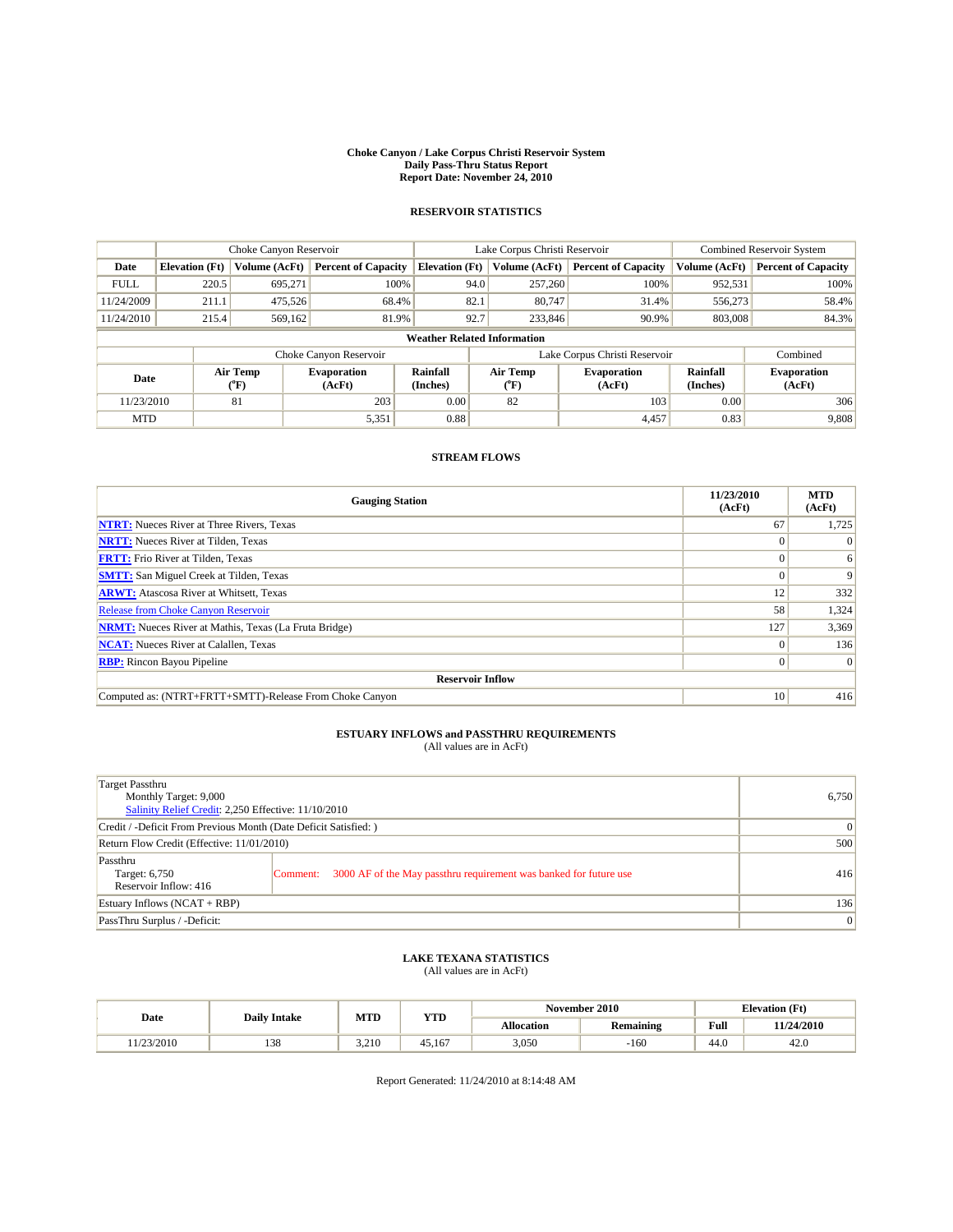#### **Choke Canyon / Lake Corpus Christi Reservoir System Daily Pass-Thru Status Report Report Date: November 25, 2010**

### **RESERVOIR STATISTICS**

|             |                                    | Choke Canyon Reservoir |                              |                       | Lake Corpus Christi Reservoir |                               | <b>Combined Reservoir System</b> |                              |  |  |
|-------------|------------------------------------|------------------------|------------------------------|-----------------------|-------------------------------|-------------------------------|----------------------------------|------------------------------|--|--|
| Date        | <b>Elevation</b> (Ft)              | Volume (AcFt)          | <b>Percent of Capacity</b>   | <b>Elevation</b> (Ft) | Volume (AcFt)                 | <b>Percent of Capacity</b>    | Volume (AcFt)                    | <b>Percent of Capacity</b>   |  |  |
| <b>FULL</b> | 220.5                              | 695.271                | 100%                         | 94.0                  | 257,260                       | 100%                          | 952,531                          | 100%                         |  |  |
| 11/25/2009  | 211.1                              | 475,735                | 68.4%                        | 82.2                  | 81.461                        | 31.7%                         | 557,196                          | 58.5%                        |  |  |
| 11/25/2010  | 215.3                              | 567,539                | 81.6%                        | 92.7                  | 233,669                       | 90.8%                         | 801,208                          | 84.1%                        |  |  |
|             | <b>Weather Related Information</b> |                        |                              |                       |                               |                               |                                  |                              |  |  |
|             |                                    |                        | Choke Canyon Reservoir       |                       |                               | Lake Corpus Christi Reservoir |                                  | Combined                     |  |  |
| Date        |                                    | Air Temp<br>(°F)       | <b>Evaporation</b><br>(AcFt) | Rainfall<br>(Inches)  | Air Temp<br>$^{\circ}$ F)     | <b>Evaporation</b><br>(AcFt)  | Rainfall<br>(Inches)             | <b>Evaporation</b><br>(AcFt) |  |  |
| 11/24/2010  |                                    | 85                     | 270                          | 0.00                  | 83                            | 93                            | 0.00                             | 363                          |  |  |
| <b>MTD</b>  |                                    |                        | 5,621                        | 0.88                  |                               | 4,550                         | 0.83                             | 10,171                       |  |  |

### **STREAM FLOWS**

| <b>Gauging Station</b>                                       | 11/24/2010<br>(AcFt) | <b>MTD</b><br>(AcFt) |  |  |  |  |  |  |  |
|--------------------------------------------------------------|----------------------|----------------------|--|--|--|--|--|--|--|
| <b>NTRT:</b> Nueces River at Three Rivers, Texas             | 67                   | 1,792                |  |  |  |  |  |  |  |
| <b>NRTT:</b> Nueces River at Tilden, Texas                   |                      | $\Omega$             |  |  |  |  |  |  |  |
| <b>FRTT:</b> Frio River at Tilden, Texas                     |                      | 6                    |  |  |  |  |  |  |  |
| <b>SMTT:</b> San Miguel Creek at Tilden, Texas               |                      | 9                    |  |  |  |  |  |  |  |
| <b>ARWT:</b> Atascosa River at Whitsett, Texas               | 11                   | 343                  |  |  |  |  |  |  |  |
| <b>Release from Choke Canyon Reservoir</b>                   | 58                   | 1,382                |  |  |  |  |  |  |  |
| <b>NRMT:</b> Nueces River at Mathis, Texas (La Fruta Bridge) | 127                  | 3,496                |  |  |  |  |  |  |  |
| <b>NCAT:</b> Nueces River at Calallen, Texas                 |                      | 136                  |  |  |  |  |  |  |  |
| <b>RBP:</b> Rincon Bayou Pipeline                            | 0                    | $\Omega$             |  |  |  |  |  |  |  |
| <b>Reservoir Inflow</b>                                      |                      |                      |  |  |  |  |  |  |  |
| Computed as: (NTRT+FRTT+SMTT)-Release From Choke Canyon      | 10                   | 426                  |  |  |  |  |  |  |  |

## **ESTUARY INFLOWS and PASSTHRU REQUIREMENTS**<br>(All values are in AcFt)

| Target Passthru<br>Monthly Target: 9,000<br>Salinity Relief Credit: 2,250 Effective: 11/10/2010 |                                                                               |                 |  |  |  |
|-------------------------------------------------------------------------------------------------|-------------------------------------------------------------------------------|-----------------|--|--|--|
| Credit / -Deficit From Previous Month (Date Deficit Satisfied: )                                |                                                                               |                 |  |  |  |
| Return Flow Credit (Effective: 11/01/2010)                                                      | 500                                                                           |                 |  |  |  |
| Passthru<br>Target: 6,750<br>Reservoir Inflow: 426                                              | 3000 AF of the May passthru requirement was banked for future use<br>Comment: | 426             |  |  |  |
| Estuary Inflows $(NCAT + RBP)$                                                                  | 136                                                                           |                 |  |  |  |
| PassThru Surplus / -Deficit:                                                                    |                                                                               | $\vert 0 \vert$ |  |  |  |

# **LAKE TEXANA STATISTICS** (All values are in AcFt)

| Date       | <b>Daily Intake</b>   | MTD   | <b>YTD</b> |                   | November 2010    | <b>Elevation</b> (Ft) |            |
|------------|-----------------------|-------|------------|-------------------|------------------|-----------------------|------------|
|            |                       |       |            | <b>Allocation</b> | <b>Remaining</b> | Full                  | 11/25/2010 |
| 11/24/2010 | 0 <sup>0</sup><br>120 | 3,348 | 45,305     | 3,050             | $-298$           | 44.0                  | 42.6       |

Report Generated: 11/25/2010 at 9:08:30 AM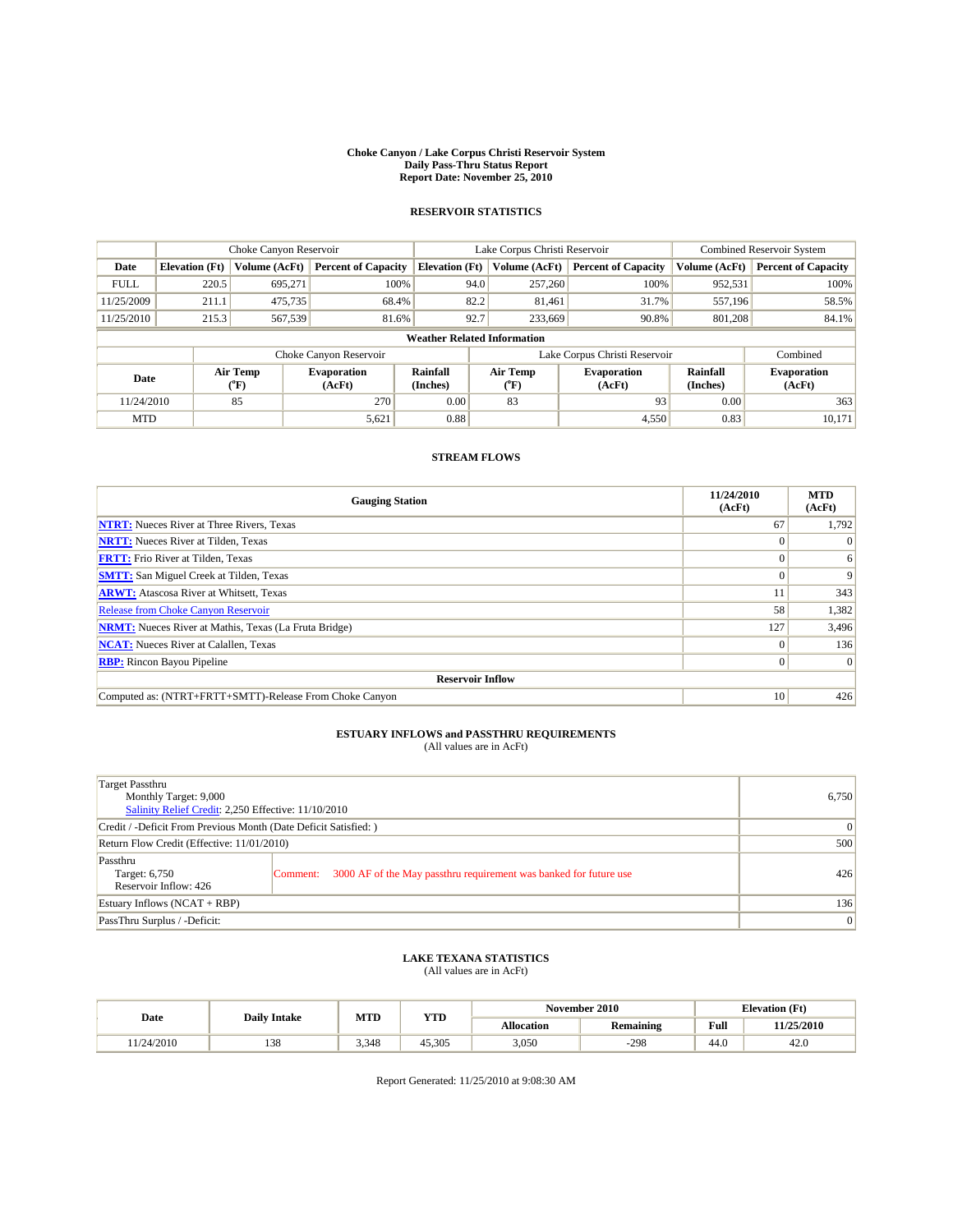#### **Choke Canyon / Lake Corpus Christi Reservoir System Daily Pass-Thru Status Report Report Date: November 26, 2010**

### **RESERVOIR STATISTICS**

|             | Choke Canyon Reservoir             |                  |                              | Lake Corpus Christi Reservoir |                               | Combined Reservoir System |                              |                      |                              |  |
|-------------|------------------------------------|------------------|------------------------------|-------------------------------|-------------------------------|---------------------------|------------------------------|----------------------|------------------------------|--|
| Date        | <b>Elevation</b> (Ft)              | Volume (AcFt)    | <b>Percent of Capacity</b>   | <b>Elevation</b> (Ft)         |                               | Volume (AcFt)             | <b>Percent of Capacity</b>   | Volume (AcFt)        | <b>Percent of Capacity</b>   |  |
| <b>FULL</b> | 220.5                              | 695,271          | 100%                         |                               | 94.0                          | 257,260                   | 100%                         | 952,531              | 100%                         |  |
| 11/26/2009  | 211.1                              | 475,317          | 68.4%                        |                               | 82.3                          | 82,076                    | 31.9%                        | 557,393<br>58.5%     |                              |  |
| 11/26/2010  | 215.3                              | 567,307          | 81.6%                        |                               | 92.8                          | 234,735                   | 91.2%                        | 802,042              | 84.2%                        |  |
|             | <b>Weather Related Information</b> |                  |                              |                               |                               |                           |                              |                      |                              |  |
|             |                                    |                  | Choke Canyon Reservoir       |                               | Lake Corpus Christi Reservoir |                           |                              |                      | Combined                     |  |
| Date        |                                    | Air Temp<br>(°F) | <b>Evaporation</b><br>(AcFt) | Rainfall<br>(Inches)          |                               | Air Temp<br>("F)          | <b>Evaporation</b><br>(AcFt) | Rainfall<br>(Inches) | <b>Evaporation</b><br>(AcFt) |  |
| 11/25/2010  |                                    | 86               | 324                          | 0.09                          |                               | 88                        | 321                          | 0.00                 | 645                          |  |
| <b>MTD</b>  |                                    |                  | 5,945                        | 0.97                          |                               |                           | 4,871                        | 0.83                 | 10,816                       |  |

### **STREAM FLOWS**

| <b>Gauging Station</b>                                       | 11/25/2010<br>(AcFt) | <b>MTD</b><br>(AcFt) |  |  |  |  |  |  |  |
|--------------------------------------------------------------|----------------------|----------------------|--|--|--|--|--|--|--|
| <b>NTRT:</b> Nueces River at Three Rivers, Texas             | 67                   | 1,860                |  |  |  |  |  |  |  |
| <b>NRTT:</b> Nueces River at Tilden, Texas                   |                      | $\Omega$             |  |  |  |  |  |  |  |
| <b>FRTT:</b> Frio River at Tilden, Texas                     |                      | 6                    |  |  |  |  |  |  |  |
| <b>SMTT:</b> San Miguel Creek at Tilden, Texas               |                      | 9                    |  |  |  |  |  |  |  |
| <b>ARWT:</b> Atascosa River at Whitsett, Texas               |                      | 354                  |  |  |  |  |  |  |  |
| <b>Release from Choke Canyon Reservoir</b>                   | 58                   | 1,439                |  |  |  |  |  |  |  |
| <b>NRMT:</b> Nueces River at Mathis, Texas (La Fruta Bridge) | 129                  | 3,625                |  |  |  |  |  |  |  |
| <b>NCAT:</b> Nueces River at Calallen, Texas                 |                      | 136                  |  |  |  |  |  |  |  |
| <b>RBP:</b> Rincon Bayou Pipeline                            |                      | $\vert$ 0            |  |  |  |  |  |  |  |
| <b>Reservoir Inflow</b>                                      |                      |                      |  |  |  |  |  |  |  |
| Computed as: (NTRT+FRTT+SMTT)-Release From Choke Canyon      | 10                   | 436                  |  |  |  |  |  |  |  |

### **ESTUARY INFLOWS and PASSTHRU REQUIREMENTS**<br>(All values are in AcFt)

| Target Passthru<br>Monthly Target: 9,000<br>Salinity Relief Credit: 2,250 Effective: 11/10/2010 |                                                                               |           |  |  |  |
|-------------------------------------------------------------------------------------------------|-------------------------------------------------------------------------------|-----------|--|--|--|
| Credit / -Deficit From Previous Month (Date Deficit Satisfied: )                                |                                                                               | $\vert$ 0 |  |  |  |
| Return Flow Credit (Effective: 11/01/2010)                                                      |                                                                               |           |  |  |  |
| Passthru<br>Target: 6,750<br>Reservoir Inflow: 436                                              | 3000 AF of the May passthru requirement was banked for future use<br>Comment: | 436       |  |  |  |
| Estuary Inflows $(NCAT + RBP)$                                                                  | 136                                                                           |           |  |  |  |
| PassThru Surplus / -Deficit:                                                                    | 0                                                                             |           |  |  |  |

# **LAKE TEXANA STATISTICS** (All values are in AcFt)

| Date     | <b>Daily Intake</b> | MTD   | YTD           |            | November 2010    |      | <b>Elevation</b> (Ft) |
|----------|---------------------|-------|---------------|------------|------------------|------|-----------------------|
|          |                     |       |               | Allocation | <b>Remaining</b> | Full | 11/26/2010            |
| /25/2010 | 138                 | 3,486 | . .<br>45.443 | 3,050      | $-436$           | 44.0 | 42.0                  |

Report Generated: 11/29/2010 at 9:01:42 AM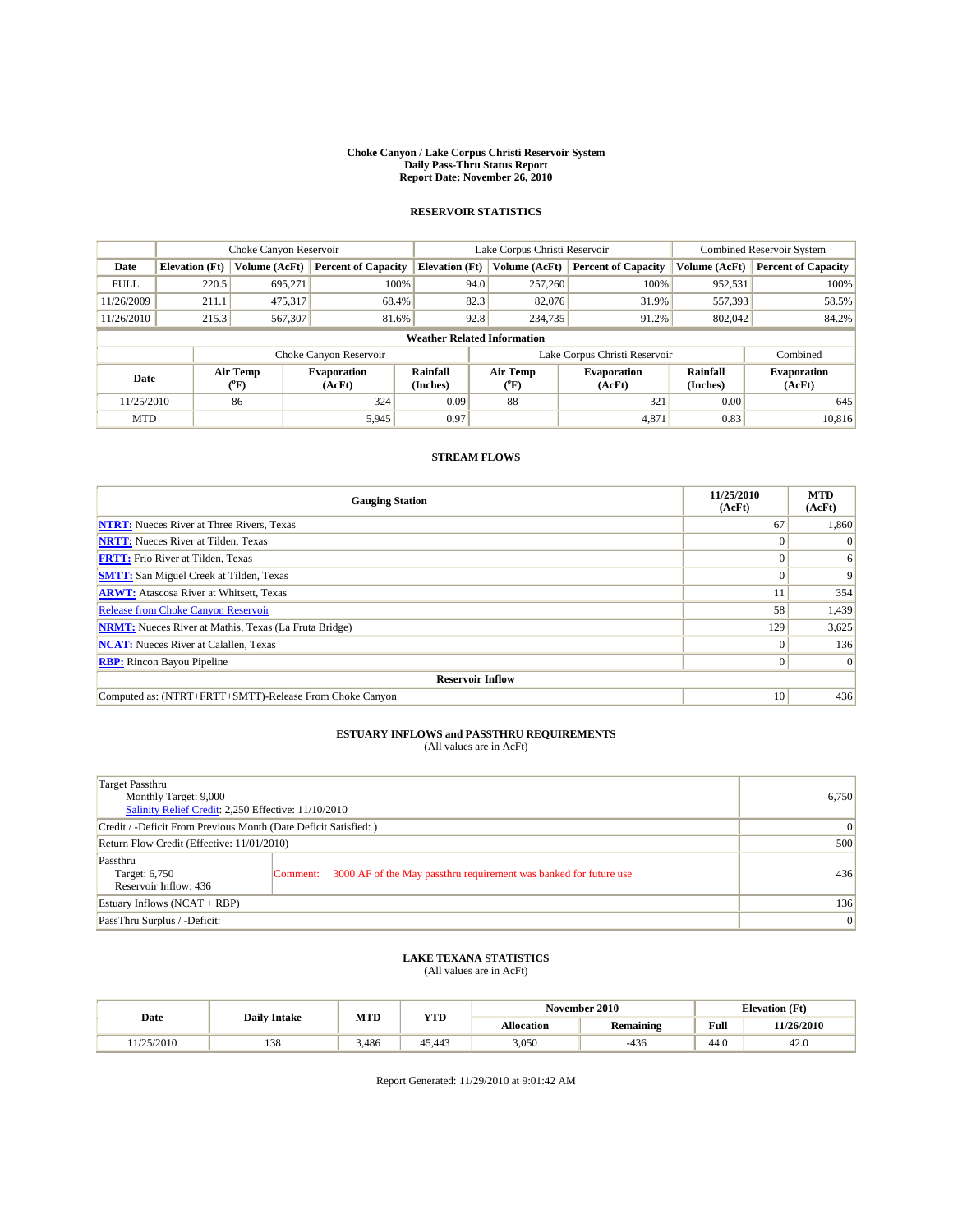#### **Choke Canyon / Lake Corpus Christi Reservoir System Daily Pass-Thru Status Report Report Date: November 27, 2010**

### **RESERVOIR STATISTICS**

|             |                                    | Choke Canyon Reservoir |                              | Lake Corpus Christi Reservoir |                           |        | <b>Combined Reservoir System</b> |                      |                              |  |  |
|-------------|------------------------------------|------------------------|------------------------------|-------------------------------|---------------------------|--------|----------------------------------|----------------------|------------------------------|--|--|
| Date        | <b>Elevation</b> (Ft)              | Volume (AcFt)          | <b>Percent of Capacity</b>   | <b>Elevation</b> (Ft)         | Volume (AcFt)             |        | <b>Percent of Capacity</b>       | Volume (AcFt)        | <b>Percent of Capacity</b>   |  |  |
| <b>FULL</b> | 220.5                              | 695.271                | 100%                         | 94.0                          | 257,260                   |        | 100%                             | 952,531              | 100%                         |  |  |
| 11/27/2009  | 211.1                              | 475.108                | 68.3%                        | 82.3                          |                           | 82.179 | 31.9%                            | 557,287              | 58.5%                        |  |  |
| 11/27/2010  | 215.3                              | 567,307                | 81.6%                        | 92.7                          | 233,846                   |        | 90.9%                            | 801,153              | 84.1%                        |  |  |
|             | <b>Weather Related Information</b> |                        |                              |                               |                           |        |                                  |                      |                              |  |  |
|             |                                    |                        | Choke Canyon Reservoir       |                               |                           |        | Lake Corpus Christi Reservoir    |                      | Combined                     |  |  |
| Date        |                                    | Air Temp<br>(°F)       | <b>Evaporation</b><br>(AcFt) | Rainfall<br>(Inches)          | Air Temp<br>$^{\circ}$ F) |        | <b>Evaporation</b><br>(AcFt)     | Rainfall<br>(Inches) | <b>Evaporation</b><br>(AcFt) |  |  |
| 11/26/2010  |                                    | 58                     | 256                          | 0.00                          | 58                        |        | 238                              | 0.00                 | 494                          |  |  |
| <b>MTD</b>  |                                    |                        | 6,201                        | 0.97                          |                           |        | 5,109                            | 0.83                 | 11,310                       |  |  |

### **STREAM FLOWS**

| <b>Gauging Station</b>                                       | 11/26/2010<br>(AcFt) | <b>MTD</b><br>(AcFt) |  |  |  |  |  |  |  |
|--------------------------------------------------------------|----------------------|----------------------|--|--|--|--|--|--|--|
| <b>NTRT:</b> Nueces River at Three Rivers, Texas             | 66                   | 1,925                |  |  |  |  |  |  |  |
| <b>NRTT:</b> Nueces River at Tilden, Texas                   |                      | $\Omega$             |  |  |  |  |  |  |  |
| <b>FRTT:</b> Frio River at Tilden, Texas                     |                      |                      |  |  |  |  |  |  |  |
| <b>SMTT:</b> San Miguel Creek at Tilden, Texas               |                      | 9                    |  |  |  |  |  |  |  |
| <b>ARWT:</b> Atascosa River at Whitsett, Texas               | 10                   | 364                  |  |  |  |  |  |  |  |
| <b>Release from Choke Canyon Reservoir</b>                   | 58                   | 1,497                |  |  |  |  |  |  |  |
| <b>NRMT:</b> Nueces River at Mathis, Texas (La Fruta Bridge) | 177                  | 3,801                |  |  |  |  |  |  |  |
| <b>NCAT:</b> Nueces River at Calallen, Texas                 |                      | 137                  |  |  |  |  |  |  |  |
| <b>RBP:</b> Rincon Bayou Pipeline                            |                      | $\Omega$             |  |  |  |  |  |  |  |
| <b>Reservoir Inflow</b>                                      |                      |                      |  |  |  |  |  |  |  |
| Computed as: (NTRT+FRTT+SMTT)-Release From Choke Canyon      | 8                    | 445                  |  |  |  |  |  |  |  |

## **ESTUARY INFLOWS and PASSTHRU REQUIREMENTS**<br>(All values are in AcFt)

| Target Passthru<br>Monthly Target: 9,000<br>Salinity Relief Credit: 2,250 Effective: 11/10/2010 |                                                                               |                 |  |  |  |
|-------------------------------------------------------------------------------------------------|-------------------------------------------------------------------------------|-----------------|--|--|--|
| Credit / -Deficit From Previous Month (Date Deficit Satisfied: )                                |                                                                               | 0               |  |  |  |
| Return Flow Credit (Effective: 11/01/2010)                                                      | 500                                                                           |                 |  |  |  |
| Passthru<br>Target: 6,750<br>Reservoir Inflow: 445                                              | 3000 AF of the May passthru requirement was banked for future use<br>Comment: | 445             |  |  |  |
| Estuary Inflows $(NCAT + RBP)$                                                                  | 137                                                                           |                 |  |  |  |
| PassThru Surplus / -Deficit:                                                                    |                                                                               | $\vert 0 \vert$ |  |  |  |

# **LAKE TEXANA STATISTICS** (All values are in AcFt)

| Date       | <b>Daily Intake</b>   | MTD   | <b>YTD</b> |                   | November 2010   |      | <b>Elevation</b> (Ft) |
|------------|-----------------------|-------|------------|-------------------|-----------------|------|-----------------------|
|            |                       |       |            | <b>Allocation</b> | Remaining       | Full | 11/27/2010            |
| 11/26/2010 | 0 <sup>0</sup><br>156 | 3,623 | 45.580     | 3,050             | $- - -$<br>-212 | 44.0 | 42.6                  |

Report Generated: 11/29/2010 at 9:03:55 AM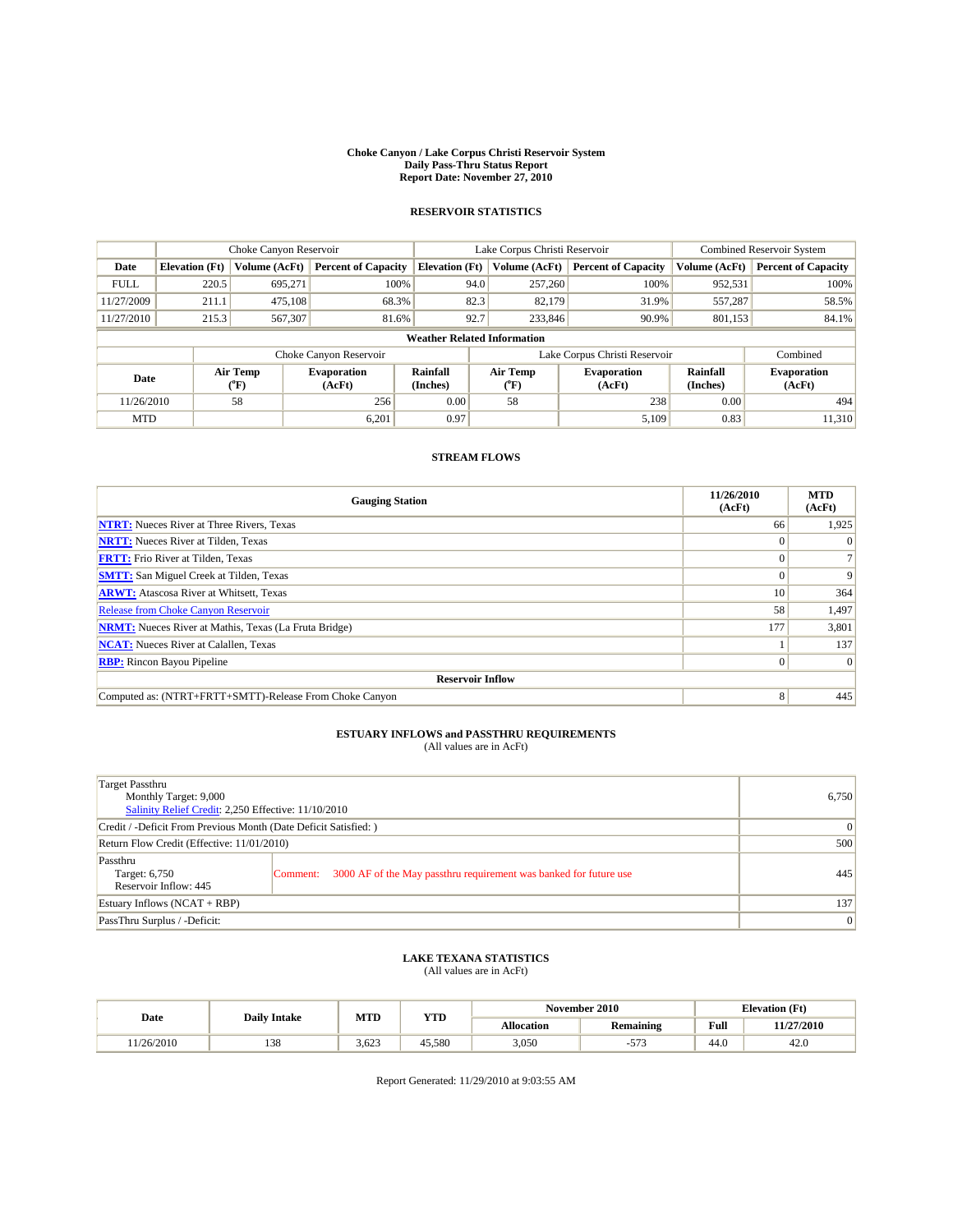#### **Choke Canyon / Lake Corpus Christi Reservoir System Daily Pass-Thru Status Report Report Date: November 28, 2010**

### **RESERVOIR STATISTICS**

|             | Choke Canyon Reservoir             |                  |                              | Lake Corpus Christi Reservoir |      | <b>Combined Reservoir System</b> |                               |                      |                              |  |  |
|-------------|------------------------------------|------------------|------------------------------|-------------------------------|------|----------------------------------|-------------------------------|----------------------|------------------------------|--|--|
| Date        | <b>Elevation</b> (Ft)              | Volume (AcFt)    | <b>Percent of Capacity</b>   | <b>Elevation</b> (Ft)         |      | Volume (AcFt)                    | <b>Percent of Capacity</b>    | Volume (AcFt)        | <b>Percent of Capacity</b>   |  |  |
| <b>FULL</b> | 220.5                              | 695.271          | 100%                         |                               | 94.0 | 257,260                          | 100%                          | 952,531              | 100%                         |  |  |
| 11/28/2009  | 211.1                              | 475,735          | 68.4%                        |                               | 82.3 | 82.179                           | 31.9%                         | 557,914              | 58.6%                        |  |  |
| 11/28/2010  | 215.4                              | 569,394          | 81.9%                        |                               | 92.7 | 233,313                          | 90.7%                         | 802,707              | 84.3%                        |  |  |
|             | <b>Weather Related Information</b> |                  |                              |                               |      |                                  |                               |                      |                              |  |  |
|             |                                    |                  | Choke Canyon Reservoir       |                               |      |                                  | Lake Corpus Christi Reservoir |                      | Combined                     |  |  |
| Date        |                                    | Air Temp<br>(°F) | <b>Evaporation</b><br>(AcFt) | Rainfall<br>(Inches)          |      | Air Temp<br>("F)                 | <b>Evaporation</b><br>(AcFt)  | Rainfall<br>(Inches) | <b>Evaporation</b><br>(AcFt) |  |  |
| 11/27/2010  |                                    | 61               | 162                          | 0.00                          |      | 60                               | 134                           | 0.00                 | 296                          |  |  |
| <b>MTD</b>  |                                    |                  | 6,363                        | 0.97                          |      |                                  | 5,243                         | 0.83                 | 11,606                       |  |  |

### **STREAM FLOWS**

| <b>Gauging Station</b>                                       | 11/27/2010<br>(AcFt) | <b>MTD</b><br>(AcFt) |  |  |  |  |  |  |  |
|--------------------------------------------------------------|----------------------|----------------------|--|--|--|--|--|--|--|
| <b>NTRT:</b> Nueces River at Three Rivers, Texas             | 66                   | 1,991                |  |  |  |  |  |  |  |
| <b>NRTT:</b> Nueces River at Tilden, Texas                   |                      | $\Omega$             |  |  |  |  |  |  |  |
| <b>FRTT:</b> Frio River at Tilden, Texas                     |                      |                      |  |  |  |  |  |  |  |
| <b>SMTT:</b> San Miguel Creek at Tilden, Texas               |                      | 9                    |  |  |  |  |  |  |  |
| <b>ARWT:</b> Atascosa River at Whitsett, Texas               | 10                   | 374                  |  |  |  |  |  |  |  |
| <b>Release from Choke Canyon Reservoir</b>                   | 58                   | 1,554                |  |  |  |  |  |  |  |
| <b>NRMT:</b> Nueces River at Mathis, Texas (La Fruta Bridge) | 131                  | 3,932                |  |  |  |  |  |  |  |
| <b>NCAT:</b> Nueces River at Calallen, Texas                 | 28                   | 164                  |  |  |  |  |  |  |  |
| <b>RBP:</b> Rincon Bayou Pipeline                            | $\Omega$             | $\Omega$             |  |  |  |  |  |  |  |
| <b>Reservoir Inflow</b>                                      |                      |                      |  |  |  |  |  |  |  |
| Computed as: (NTRT+FRTT+SMTT)-Release From Choke Canyon      | 8                    | 453                  |  |  |  |  |  |  |  |

### **ESTUARY INFLOWS and PASSTHRU REQUIREMENTS**<br>(All values are in AcFt)

| Target Passthru<br>Monthly Target: 9,000<br>Salinity Relief Credit: 2,250 Effective: 11/10/2010 |                                                                               |     |  |  |  |  |
|-------------------------------------------------------------------------------------------------|-------------------------------------------------------------------------------|-----|--|--|--|--|
|                                                                                                 | Credit / -Deficit From Previous Month (Date Deficit Satisfied: )              |     |  |  |  |  |
| Return Flow Credit (Effective: 11/01/2010)                                                      |                                                                               |     |  |  |  |  |
| Passthru<br>Target: 6,750<br>Reservoir Inflow: 453                                              | 3000 AF of the May passthru requirement was banked for future use<br>Comment: | 453 |  |  |  |  |
| Estuary Inflows $(NCAT + RBP)$                                                                  | 164                                                                           |     |  |  |  |  |
| PassThru Surplus / -Deficit:                                                                    | 0                                                                             |     |  |  |  |  |

# **LAKE TEXANA STATISTICS** (All values are in AcFt)

| Date      | <b>Daily Intake</b> | MTD   | YTD    |                   | November 2010        |      | <b>Elevation</b> (Ft) |
|-----------|---------------------|-------|--------|-------------------|----------------------|------|-----------------------|
|           |                     |       |        | <b>Allocation</b> | <b>Remaining</b>     | Full | 11/28/2010            |
| 1/27/2010 | 138                 | 3,761 | 45.718 | 3,050             | $\sim$<br>۰<br>1.1.1 | 44.0 | 42.0                  |

Report Generated: 11/29/2010 at 9:05:02 AM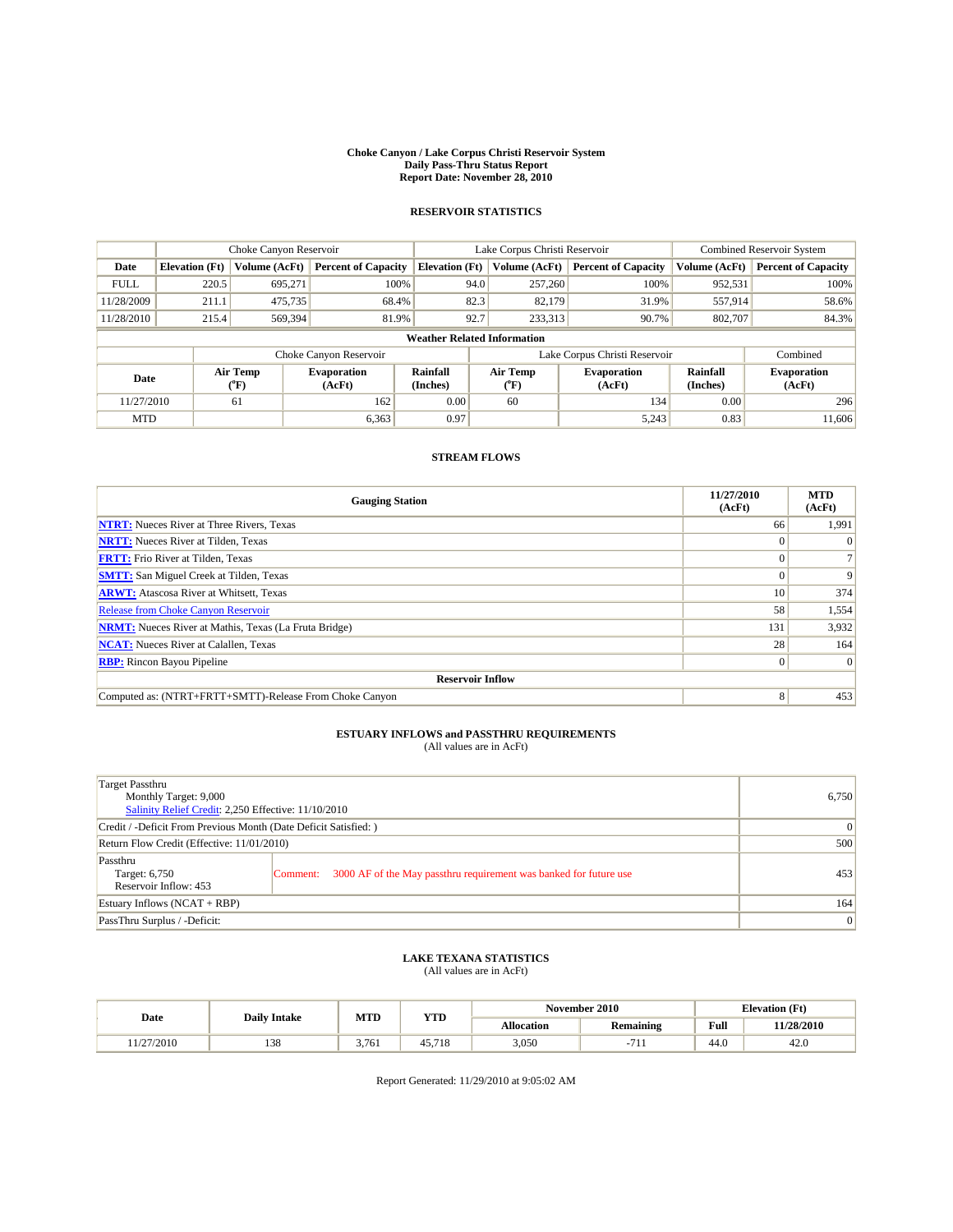#### **Choke Canyon / Lake Corpus Christi Reservoir System Daily Pass-Thru Status Report Report Date: November 29, 2010**

### **RESERVOIR STATISTICS**

|             | Choke Canyon Reservoir             |                  |                              | Lake Corpus Christi Reservoir                                        |      | Combined Reservoir System |                               |                      |                              |  |  |
|-------------|------------------------------------|------------------|------------------------------|----------------------------------------------------------------------|------|---------------------------|-------------------------------|----------------------|------------------------------|--|--|
| Date        | <b>Elevation</b> (Ft)              | Volume (AcFt)    | <b>Percent of Capacity</b>   | <b>Percent of Capacity</b><br><b>Elevation</b> (Ft)<br>Volume (AcFt) |      | Volume (AcFt)             | <b>Percent of Capacity</b>    |                      |                              |  |  |
| <b>FULL</b> | 220.5                              | 695.271          | 100%                         |                                                                      | 94.0 | 257,260                   | 100%                          | 952,531              | 100%                         |  |  |
| 11/29/2009  | 211.1                              | 475,526          | 68.4%                        |                                                                      | 82.2 | 81,871                    | 31.8%                         | 557,397              | 58.5%                        |  |  |
| 11/29/2010  | 215.3                              | 566,843          | 81.5%                        |                                                                      | 92.6 |                           | 232,426<br>90.3%              | 799,269              | 83.9%                        |  |  |
|             | <b>Weather Related Information</b> |                  |                              |                                                                      |      |                           |                               |                      |                              |  |  |
|             |                                    |                  | Choke Canyon Reservoir       |                                                                      |      |                           | Lake Corpus Christi Reservoir |                      | Combined                     |  |  |
| Date        |                                    | Air Temp<br>(°F) | <b>Evaporation</b><br>(AcFt) | Rainfall<br>(Inches)                                                 |      | Air Temp<br>("F)          | <b>Evaporation</b><br>(AcFt)  | Rainfall<br>(Inches) | <b>Evaporation</b><br>(AcFt) |  |  |
| 11/28/2010  |                                    | 73               | 135                          | 0.00                                                                 |      | 72                        | 176                           | 0.00                 | 311                          |  |  |
| <b>MTD</b>  |                                    |                  | 6,498                        | 0.97                                                                 |      |                           | 5,419                         | 0.83                 | 11,917                       |  |  |

### **STREAM FLOWS**

| <b>Gauging Station</b>                                       | 11/28/2010<br>(AcFt) | <b>MTD</b><br>(AcFt) |  |  |  |  |  |  |
|--------------------------------------------------------------|----------------------|----------------------|--|--|--|--|--|--|
| <b>NTRT:</b> Nueces River at Three Rivers, Texas             | 66                   | 2,056                |  |  |  |  |  |  |
| <b>NRTT:</b> Nueces River at Tilden, Texas                   |                      | $\Omega$             |  |  |  |  |  |  |
| <b>FRTT:</b> Frio River at Tilden, Texas                     |                      |                      |  |  |  |  |  |  |
| <b>SMTT:</b> San Miguel Creek at Tilden, Texas               |                      | 9                    |  |  |  |  |  |  |
| <b>ARWT:</b> Atascosa River at Whitsett, Texas               | 10                   | 384                  |  |  |  |  |  |  |
| <b>Release from Choke Canyon Reservoir</b>                   | 58                   | 1,612                |  |  |  |  |  |  |
| <b>NRMT:</b> Nueces River at Mathis, Texas (La Fruta Bridge) | 129                  | 4,061                |  |  |  |  |  |  |
| <b>NCAT:</b> Nueces River at Calallen, Texas                 | 24                   | 188                  |  |  |  |  |  |  |
| <b>RBP:</b> Rincon Bayou Pipeline                            | $\Omega$             | $\Omega$             |  |  |  |  |  |  |
| <b>Reservoir Inflow</b>                                      |                      |                      |  |  |  |  |  |  |
| Computed as: (NTRT+FRTT+SMTT)-Release From Choke Canyon      | 8                    | 461                  |  |  |  |  |  |  |

## **ESTUARY INFLOWS and PASSTHRU REQUIREMENTS**<br>(All values are in AcFt)

| Target Passthru<br>Monthly Target: 9,000<br>Salinity Relief Credit: 2,250 Effective: 11/10/2010 | 6.750                                                                          |     |
|-------------------------------------------------------------------------------------------------|--------------------------------------------------------------------------------|-----|
| Credit / -Deficit From Previous Month (Date Deficit Satisfied: )                                | 0                                                                              |     |
| Return Flow Credit (Effective: 11/01/2010)                                                      | 500                                                                            |     |
| Passthru<br>Target: 6,750<br>Reservoir Inflow: 461                                              | 3000 AF of the May passthru requirement was banked for future use.<br>Comment: | 461 |
| Estuary Inflows $(NCAT + RBP)$                                                                  | 188                                                                            |     |
| PassThru Surplus / -Deficit:                                                                    | $\vert 0 \vert$                                                                |     |

# **LAKE TEXANA STATISTICS** (All values are in AcFt)

| Date       | <b>Daily Intake</b>   | MTD   | <b>YTD</b> | November 2010     |                  | <b>Elevation</b> (Ft) |            |
|------------|-----------------------|-------|------------|-------------------|------------------|-----------------------|------------|
|            |                       |       |            | <b>Allocation</b> | <b>Remaining</b> | Full                  | 11/29/2010 |
| 11/28/2010 | 0 <sup>0</sup><br>156 | 3,898 | 45.855     | 3,050             | $-848$           | 44.0                  | 42.6       |

Report Generated: 11/29/2010 at 9:06:31 AM